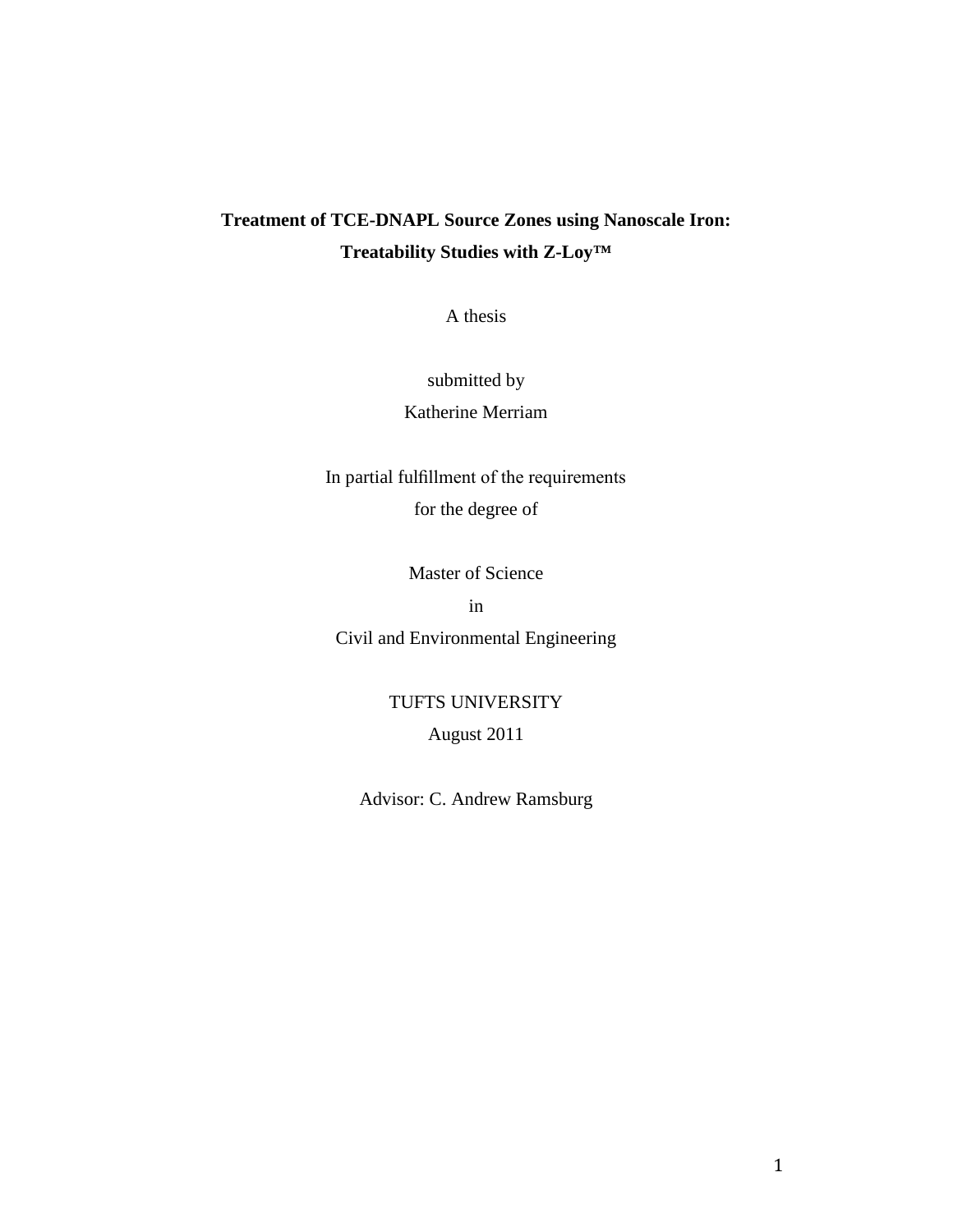#### **Abstract**

Treatability studies were conducted to explore the extent to which Z-Loy, a commercially-available suspension of nanoscale, reactive iron particles, can transform TCE-DNAPL within a heterogeneous source zone. The surfacenormalized, pseudo-first-order rate coefficient for TCE degradation with Z-Loy was determined to be  $(8.77 \pm 0.15) \times 10^{-4}$  L/m<sup>2</sup>-hr  $((8.77 \pm 0.15) \times 10^{-4}$  L/g-hr) in batch experiments. Primary degradation products in these experiments were found to be ethene and ethane. The rate of TCE degradation using Z-Loy is comparable to other iron products being marketed as nanoscale ZVI. Two dimensional aquifer cell studies were conducted to examine the combined transport and reaction within a heterogeneous DNAPL source zone. Results from these experiments suggest Z-Loy has limited transport in the subsurface. Average mass discharges downstream of the Z-Loy were decreased by 85% over the course of a 14 day treatment period. Reductions in mass discharge were attributed to the combined effect of reaction and flow field alteration (Z-Loy reduced the flow through the treated zone). Effluent samples collected from the aquifer cell suggest 2.03 mmol TCE (of 160 mmol initially present) were reacted. Overall results suggest that the use of Z-Loy may hold promise for containment, but should not be viewed as a source reduction technology.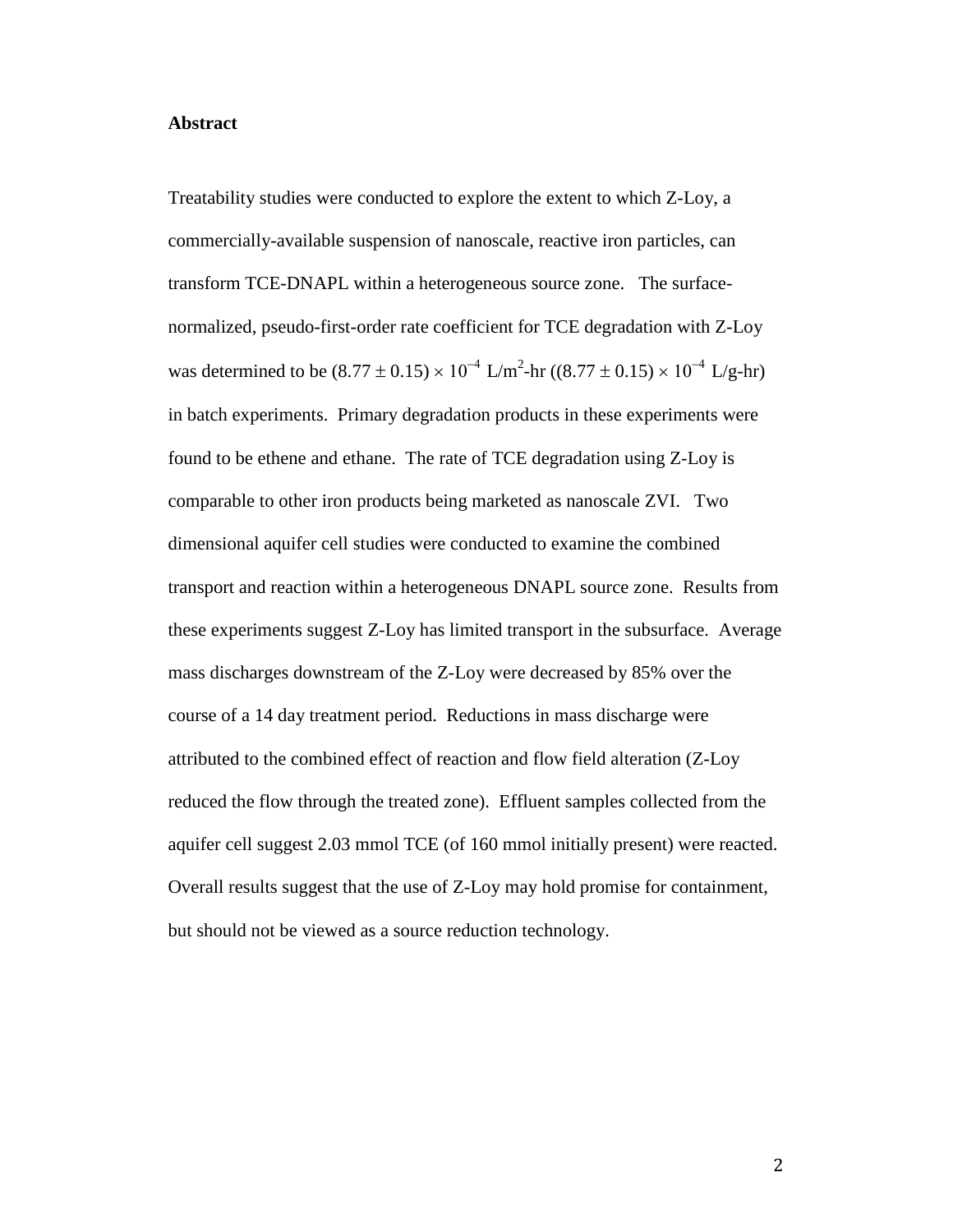# **Acknowledgements.**

Special thanks to Dr. C. Andrew Ramsburg for his guidance on this Master's Thesis. Additional thanks to my Thesis Committee, Dr. Kurt Pennell and Dr. Grant Garven for their input. Finally, thank you to Dr. Nicole Berge, Ms. Rhiannon Ervin, and Mr. Douglas Walker for their assistance in the IMPES Laboratory. On Materials, LLC is gratefully acknowledged for their donation of the Z-Loy used herein. This research was sponsored by Strategic Environmental Research and Development Program Project ER-1487 (contract W912HQ-06-C-0032) and National Science Foundation Award CMMI 1000714.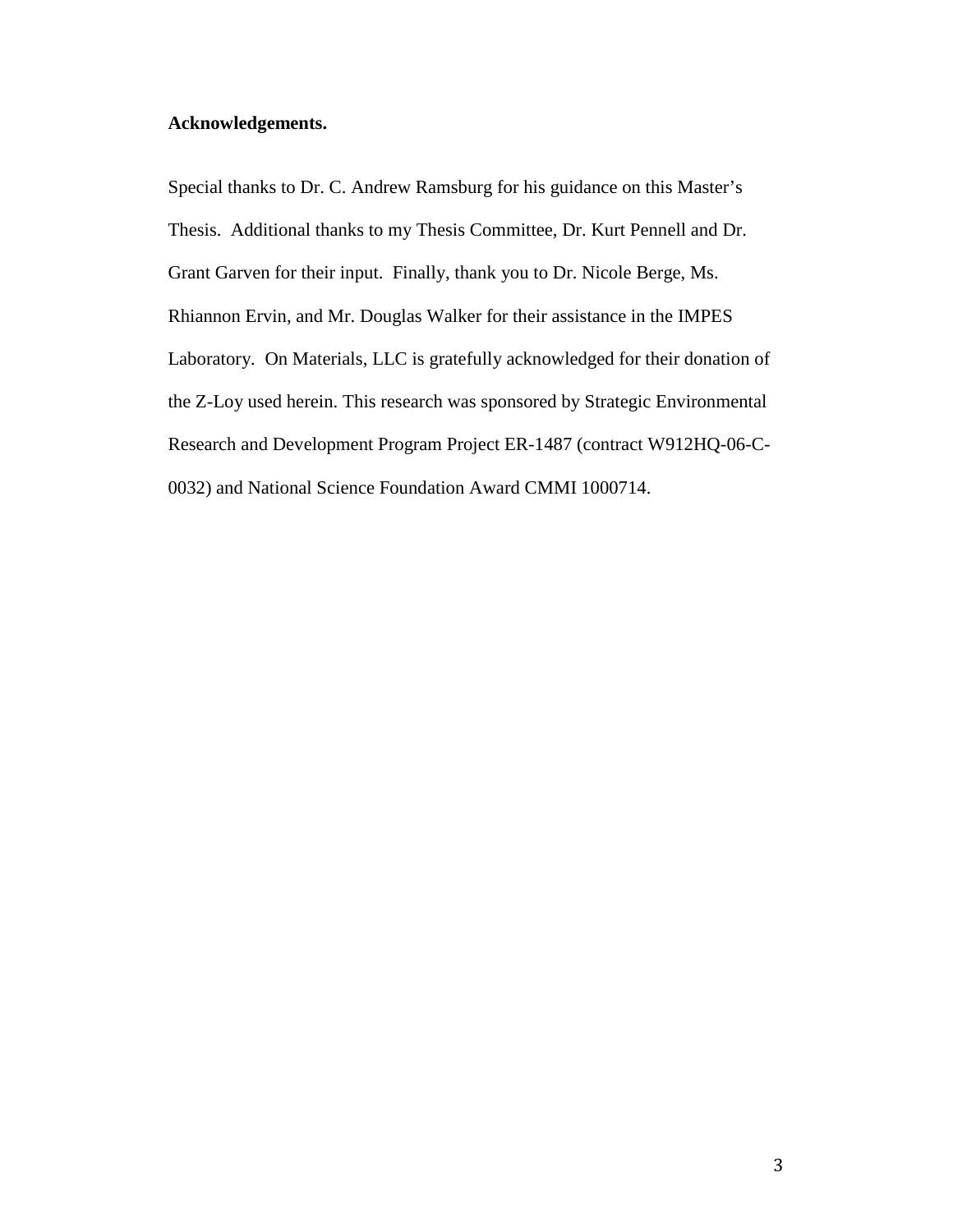# **Table of Contents**

| 1. Introduction.                                                | 7  |
|-----------------------------------------------------------------|----|
| 2. Literature Review.                                           | 9  |
| 2.1 Nanoscale Iron Particle Kinetics.                           | 9  |
| 2.2. Types of nanoscale iron                                    | 12 |
| 2.3. Summary of Dechlorination Rate Data.                       | 16 |
| 2.4. Preliminary Z-Loy Reactivity Study.                        | 18 |
| 2.4.1. Effect of Groundwater Characteristics on Reactivity.     | 18 |
| 2.4.2. Effect of DO and ORP on Particle Reactivity.             | 19 |
| 2.4.3. Effect of Particle Age, pH, and Hydrogen                 | 19 |
| Production on Particle Reactivity.                              |    |
| 2.4.4. Effect of Common Groundwater Ions on                     | 21 |
| <b>Reaction Kinetics.</b>                                       |    |
| 2.4.5. Effect of TCE concentration on Kinetic                   | 23 |
| Reactivity and Reaction within the NAPL.                        |    |
| 2.5. Transport of Enhanced Iron Particles in Porous Media.      | 25 |
| 2.6. Comparison of Transport: Bare Nanoparticles and Stabilized | 30 |
| Particles.                                                      |    |
| 2.7. Emulsified Iron Transport through Porous Media.            | 30 |
| 2.8. Comparison of Transport Abilities of Bare Nanoparticles    | 33 |
| to Surface Enhanced Particles.                                  |    |
| 2.9. Iron Treatments within the Context of Partial Source Zone  | 34 |
| Removal.                                                        |    |
| 2.9.1. Implications of Partial Source Zone Treatment            | 36 |
| 3. Objectives.                                                  | 38 |
| 4. Batch Experiment Materials and Methods.                      | 40 |
| 4.1. Chemicals.                                                 | 40 |
| 4.2.Z-Loy Suspension Preparation.                               | 40 |
| 4.3. Batch Reactors.                                            | 41 |
| 4.4. Analytical.                                                | 41 |
| 4.5. Iron Characterization.                                     | 43 |
| 4.6. Reaction Rates.                                            | 43 |
| 4.7. MATLAB Program.                                            | 45 |
| 4.8. Aquifer Cell Studies                                       | 45 |
| 5. Results and Discussion.                                      | 49 |
| 5.1. Batch Reactivity.                                          | 49 |
| 5.2. Aquifer Cell Experiments.                                  | 58 |
| 5.2.1. Experiment $A - Z$ -Loy Transport though                 | 59 |
| a TCE-DNAPL source.                                             |    |
| 5.2.2. Experiment B - Injection within a DNAPL-Source           | 67 |
| 6. Conclusions                                                  | 80 |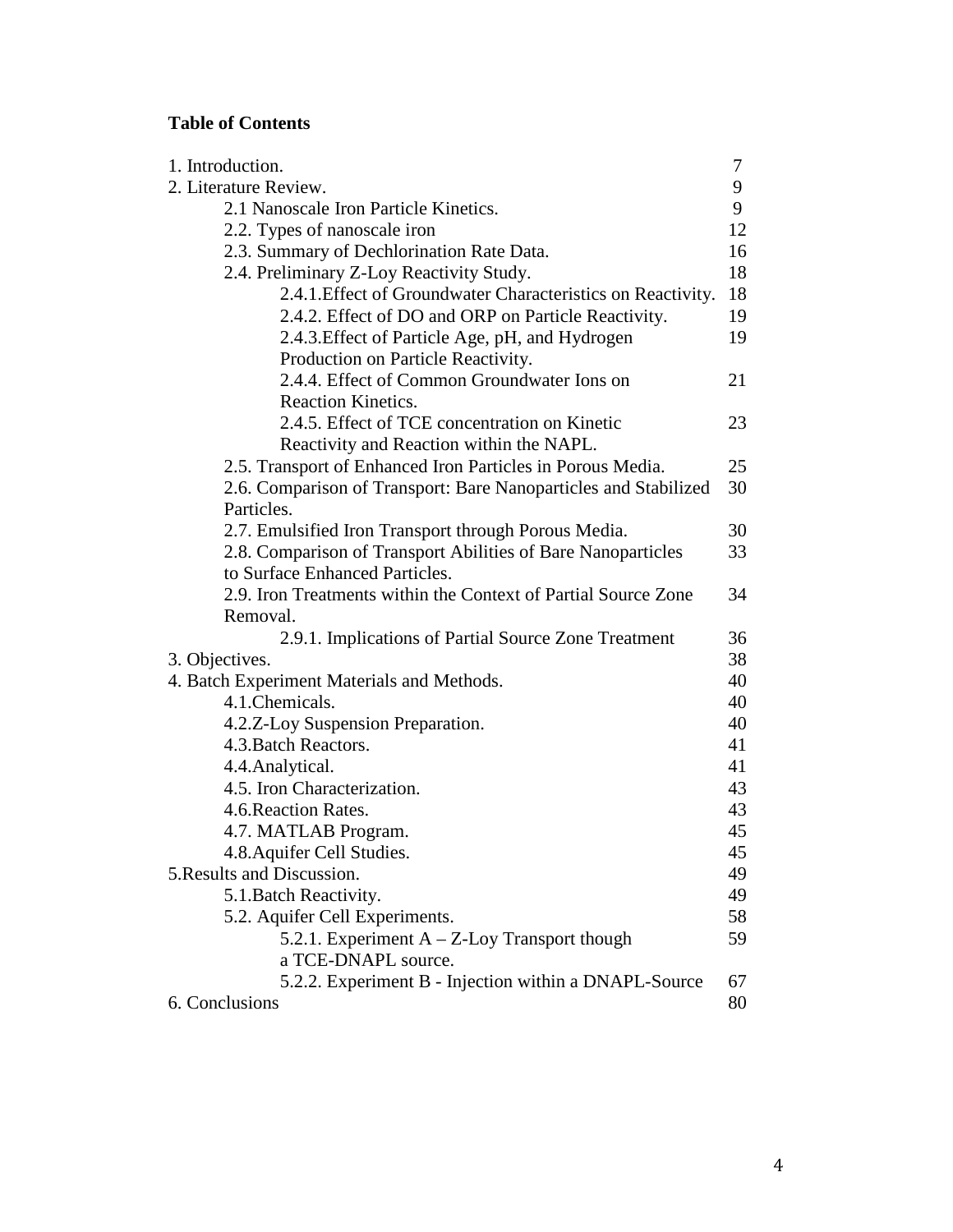# **List of Tables.**

| Table 1. Summary of Iron Nanoparticle Rate Data | 17 |
|-------------------------------------------------|----|
| Table 2. Iron Particle Enhancements             | 28 |
| Table 3. Summary of kinetic batch experiments   | 50 |
| Table 4. Aquifer Cell Properties                | 58 |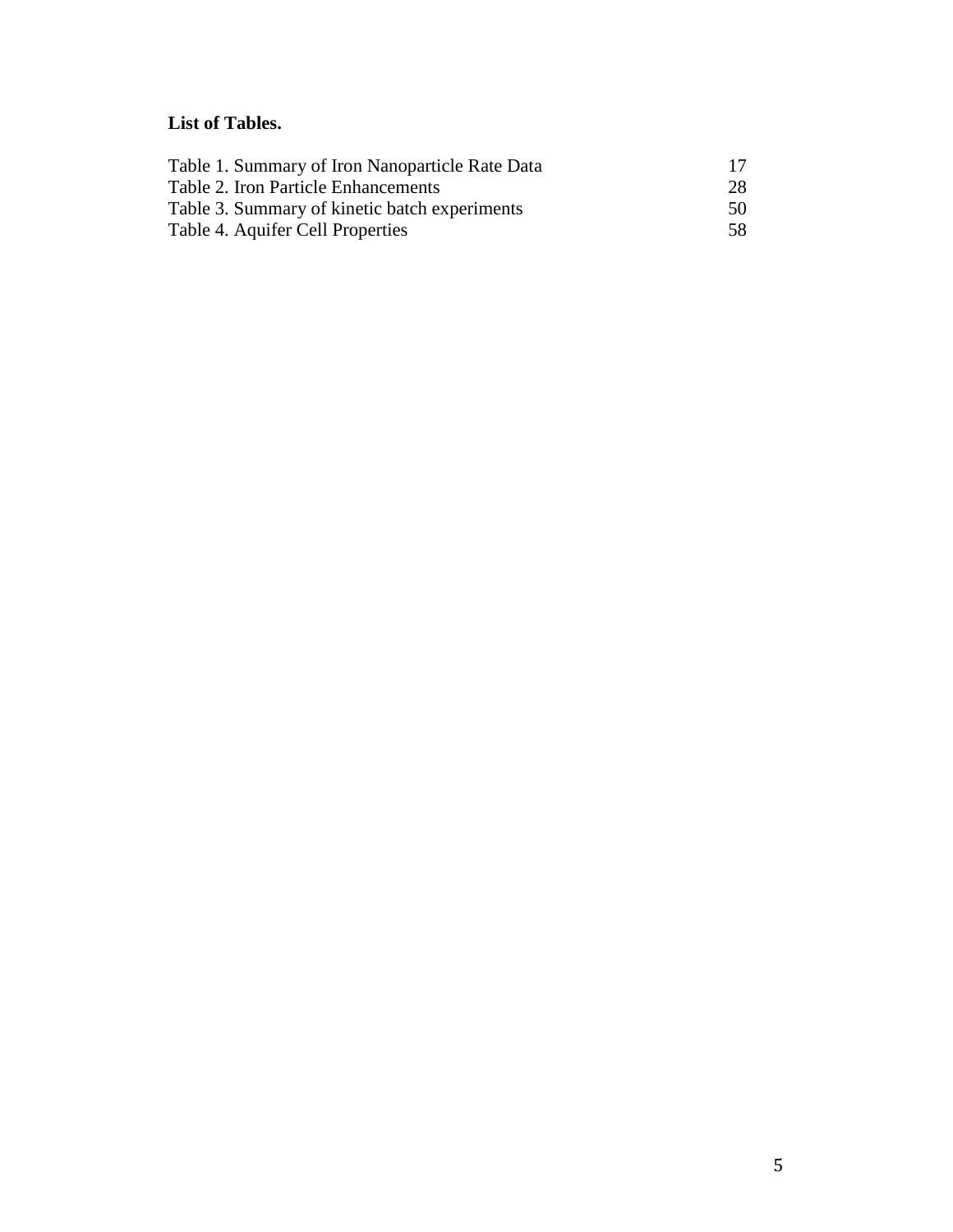# **List of Figures.**

| Figure 1. Possible TCE Reduction Pathways                                     | 11 |
|-------------------------------------------------------------------------------|----|
| Figure 2. Aquifer Cell Schematic                                              | 46 |
| Figure 3. Batch data and model fits for the reaction of TCE                   | 53 |
| with Z-Loy: Z-Loy Shipment I in Milli-Q water                                 |    |
| Figure 4. Batch data and model fits for the reaction of TCE with              | 54 |
| Z-Loy: Z-Loy shipment III in Milli-Q water                                    |    |
| Figure 5. Batch data and model fits for the reaction of TCE with              | 55 |
| Z-Loy: Z-Loy in 0.11 M NaBr and 0.10 M NaCl.                                  |    |
| Figure 6. Hydrogen Production in Batch Reactors 1-4                           | 56 |
| Figure 7. Side port sampling locations in Experiments A and B.                | 59 |
| Figure 8. TCE Effluent Data (Aquifer Cell #1)                                 | 60 |
| Figure 9. TCE Port Data (Aquifer Cell #1)                                     | 61 |
| Figure 10. Aquifer Cell #1 Tracer Tests (Pre and Post Z-Loy Injection)        | 62 |
| Figure 11. Aquifer Cell #1: During Final Z-Loy Injection                      | 63 |
| Figure 12. Aquifer Cell #1: 0.25 Pore Volumes After Final                     | 63 |
| Z-Loy Injection                                                               |    |
| Figure 13. Aquifer Cell #1: 0.75 Pore Volumes After Final                     | 64 |
| Z-Loy Injection                                                               |    |
| Figure 14. H <sub>2</sub> Production in Reactor Containing Z-Loy and 0.021 mM | 65 |
| Erioglaucine A                                                                |    |
| Figure 15. $H_2$ Production in Reactors Before and After Addition             | 66 |
| of Erioglaucine                                                               |    |
| Figure 16. Effluent TCE Concentrations (Aquifer Cell #2)                      | 68 |
| Figure 17. Effluent Ethene and Ethane Concentration (Aquifer Cell #2)         | 68 |
| Figure 18. Port 1 Concentrations (Aquifer Cell #2)                            | 69 |
| Figure 19. Port 2 Concentrations (Aquifer Cell #2)                            | 69 |
| Figure 20. Port 3 Concentrations (Aquifer Cell #2)                            | 70 |
| Figure 21. Port 4 Concentrations (Aquifer Cell #2)                            | 70 |
| Figure 22. Cl Effluent Concentration (Aquifer Cell #2)                        | 73 |
| Figure 23. Recovery and transformation of TCE in Aquifer Cell #2              | 74 |
| (Negative Pore Volumes are Prior to Z-Loy Injecton)                           |    |
| Figure 24. Aquifer Cell #2 Tracer Tests (Pre and Post Z-Loy Injection)        | 76 |
| Figure 25. Aquifer Cell #2: 0.2 Pore Volumes of Dyed                          | 76 |
| <b>Tracer Introduction</b>                                                    |    |
| Figure 26. Aquifer Cell #2: 0.35 Pore Volumes of Dyed                         | 77 |
| <b>Tracer Introduction</b>                                                    |    |
| Figure 27. Aquifer Cell #2: 0.5 Pore Volumes of Dyed                          | 77 |
| <b>Tracer Introduction</b>                                                    |    |
| Figure 28. Aquifer Cell #2: 0.75 Pore Volumes of Dyed                         | 77 |
| <b>Tracer Introduction</b>                                                    |    |
| Figure 29. Source Zone, Pre Z-Loy                                             | 78 |
| Figure 30. Source Zone Saturation, Pre Z-Loy                                  | 78 |
| Figure 31. Source Zone, Post Z-Loy                                            | 78 |
| Figure 32. Source Zone Saturation, Post Z-Loy                                 | 78 |
|                                                                               |    |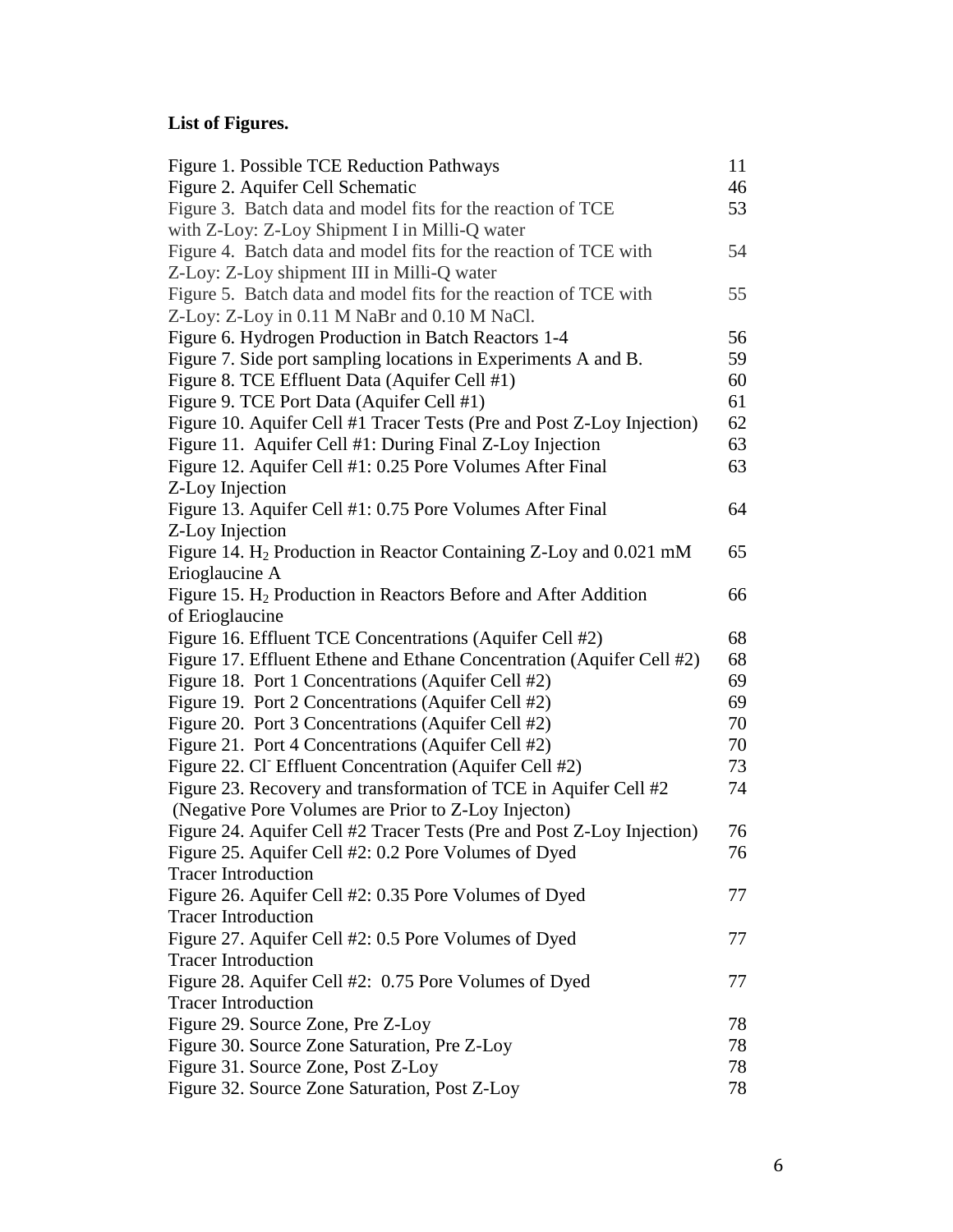### **1. Introduction.**

Chlorinated solvents prominent in the subsurface in the form of DNAPLs (dense non-aqueous phase liquids) are a source of persistent halogenated organic contaminants (HOCs). If these sources can be removed or lessened, site cleanup time can be significantly reduced. In recent years, iron filings have been used in the form of permeable reactive barriers to reduce trichloroethylene (TCE) plumes. In this reaction, the iron is oxidized and supplies electrons and the TCE is reduced and releases chloride ions. The reaction pathways are beta elimination, hydrogenation and hydrogenolysis. Over recent years, interest in using nanoscale zero valent iron particles (nZVI) and bimetallic particles(Fe-Pd and Fe-Ni) has increased due to their high surface to volume ratio and catalyst addition which yields greater TCE dechlorination rates than iron filings.

Remediation efforts must not only be effective at reducing TCE source zone mass, they must be able to effectively transport through the subsurface to ensure that they encounter the source zone as well. Iron nanoparticle transport may be affected by diffusion, interception (particle/soil and particle/particle interactions), straining following aggregation, and sedimentation, which lead to pore clogging and particle aggregation. The possibility of flow bypass and source zone mobilization must be taken into account for treatability analyses and iron injection as well.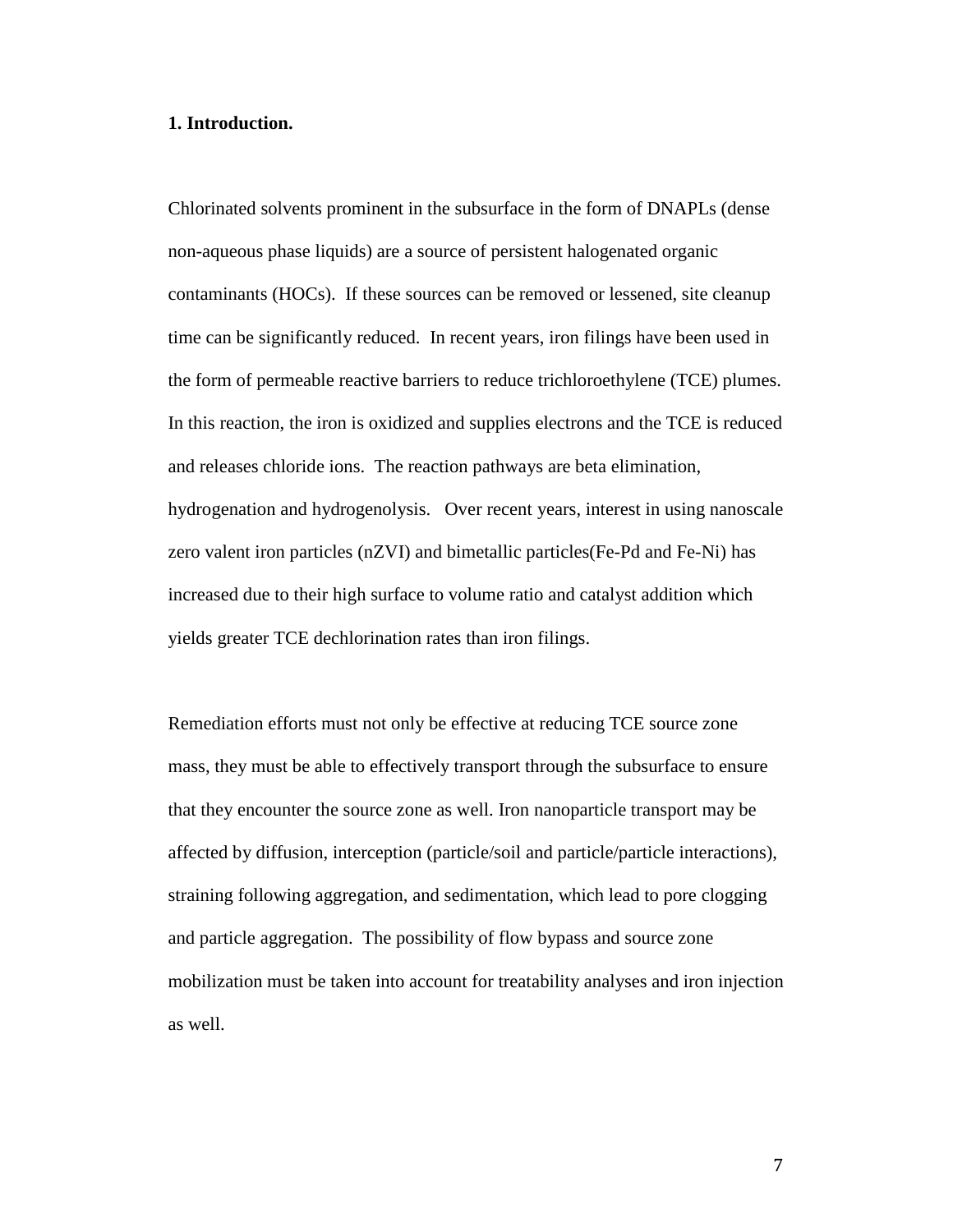Surface enhanced nanoscale ZVI particles have been shown to have higher rates of dechlorination, as well as better transport capabilities than bare nanoparticles alone. Z-Loy, a commercial grade nanoscale iron particle provided by OnMaterials, was examined for means of DNAPL source zone remediation. Z-Loy is a desirable product due to its advertised high surface area, small particle size, hydrogenation catalyst, and limited aggregation. The reaction kinetics, daughter products produced, transport capabilities, and potential for source zone reduction with Z-Loy were examined and determined in this study.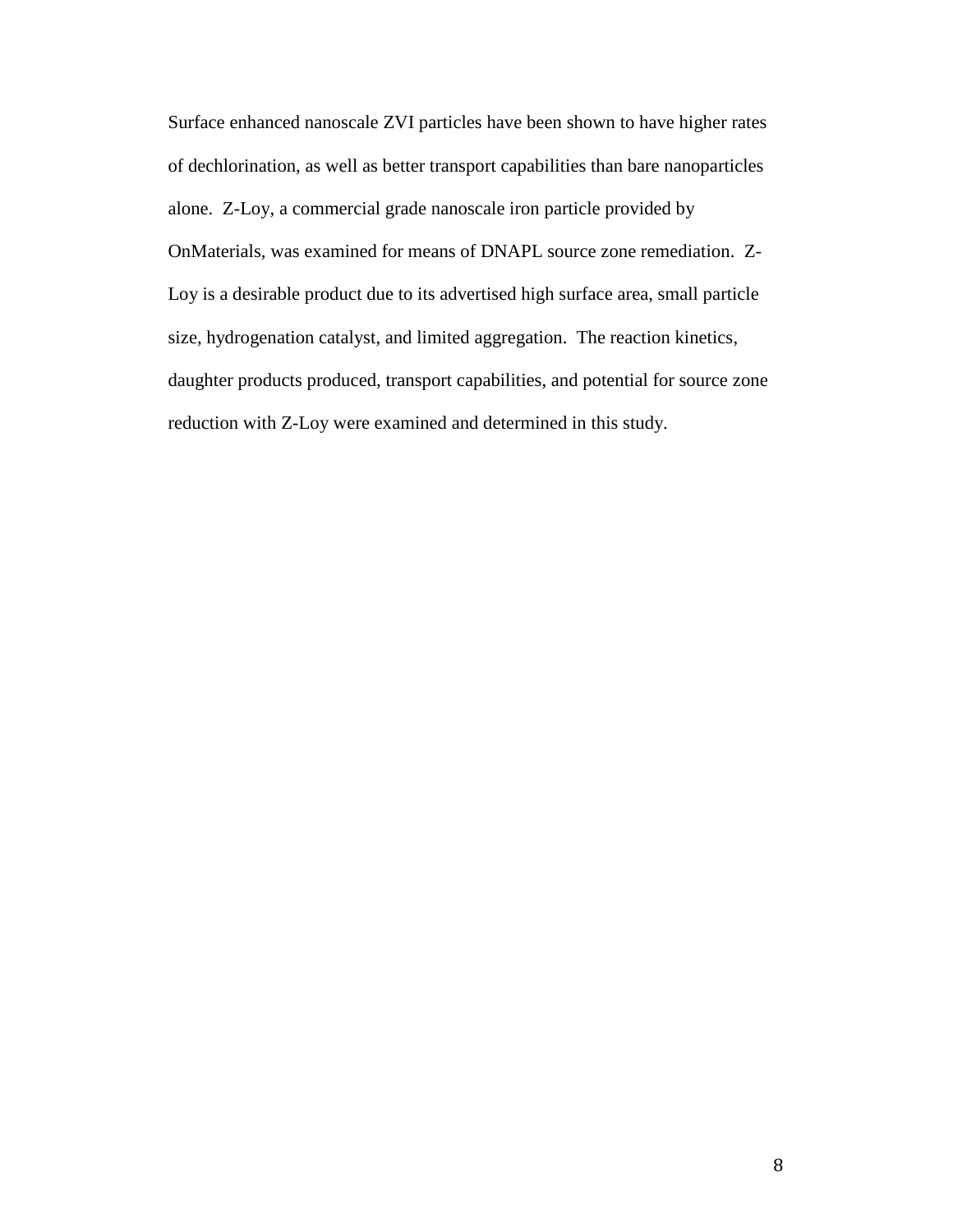### **2. Literature Review.**

A literature review was conducted to gain proper understanding of advances made in iron nanoparticle research for use of TCE reduction and delivery to NAPL source zones. Specific focused was placed on hydrogen reduced, borhydride reduced, and bimetallic nanoparticle kinetics, which may perform similarly to the iron in this study. Z-Loy is an aqueous iron nanoparticle suspension; therefore, emphasis was also placed on comparing the transport capabilities of surface enhanced iron nanoparticles relative to those that were unenhanced. Finally, a study of partial source zone removal and its implications for this study were examined.

### *2.1 Nanoscale Iron Particle Kinetics.*

In the past, treatment of chlorinated solvents using iron particles focused on permeable reactive barriers (PRBs). However, more recently, iron nanoparticles have been examined due to their high specific surface area and potentially high transport capabilities. Studies have shown that both iron filings (used in PRBs) and iron nanoparticles (for direct injection into the subsurface) have similar surface normalized TCE degradation rates  $(10^{-3} Lh^{-1}m^{-2})$  for nanoscale iron and approximately  $10^{-4}$ - $10^{-3}$  Lhr<sup>-1</sup>m<sup>-2</sup> for iron filings)(Johnson et al., 1996; Tratnyek and Johnson, 2006).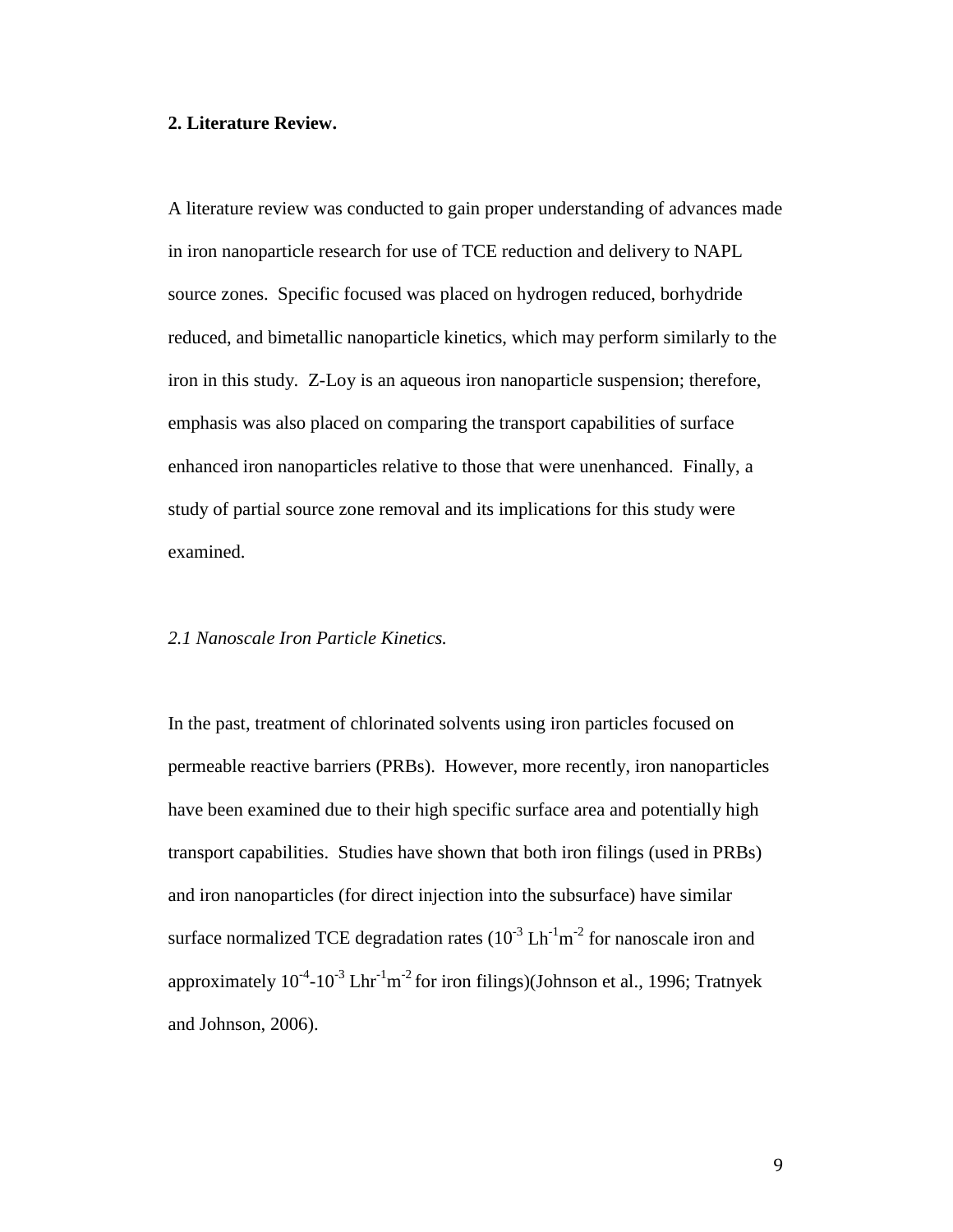This is a summative order of magnitude comparison of iron filings and iron nanoparticles (temporarily excluding bimetallic particles). The mass of nanoscale iron needed for TCE reduction is determined by the  $Fe<sup>0</sup>$  content available in the particles, as well as the selectiveness of the reaction for TCE reduction. The half reactions of interest are (Hering and Schnoor, 2000):

$$
\text{Fe}^0 \to \text{Fe}^{2+} + 2\text{e}^{\cdot} \tag{1}
$$

$$
TCE + ne+ + mH+ \to products + 3Cl-
$$
 (2)

$$
2H^{+} + 2e^{-} \rightarrow H_{2} \uparrow
$$
\n<sup>(3)</sup>

Full Balanced Equation: 
$$
Fe^0 + TCE \rightarrow Fe^{2+} + products + nCI
$$
 (4)

The available electrons in these half reactions are consumed to produce  $H_2$  or reduce TCE. The amount of TCE dechlorinated per mass of Fe<sup>0</sup> delivered will depend on the above half-reactions (i.e.,the value of n which is a function of product distribution), the availability and accessibility of  $Fe<sup>0</sup>$  in the core, and the extent of  $H_2$  production. The iron may also interact with water or the dissolved oxygen, which results in the following passive corrosison reactions (Hering and Schnoor, 2000).

$$
2Fe^{0}(s) + O_{2}(g) + 4H^{+}(aq) \rightarrow 2Fe^{2+}(aq) + 2H_{2}O(l)
$$
\n(5)

$$
Fe0(s) + 2H+(aq) \to Fe2+(aq) + H2(g)
$$
 (6)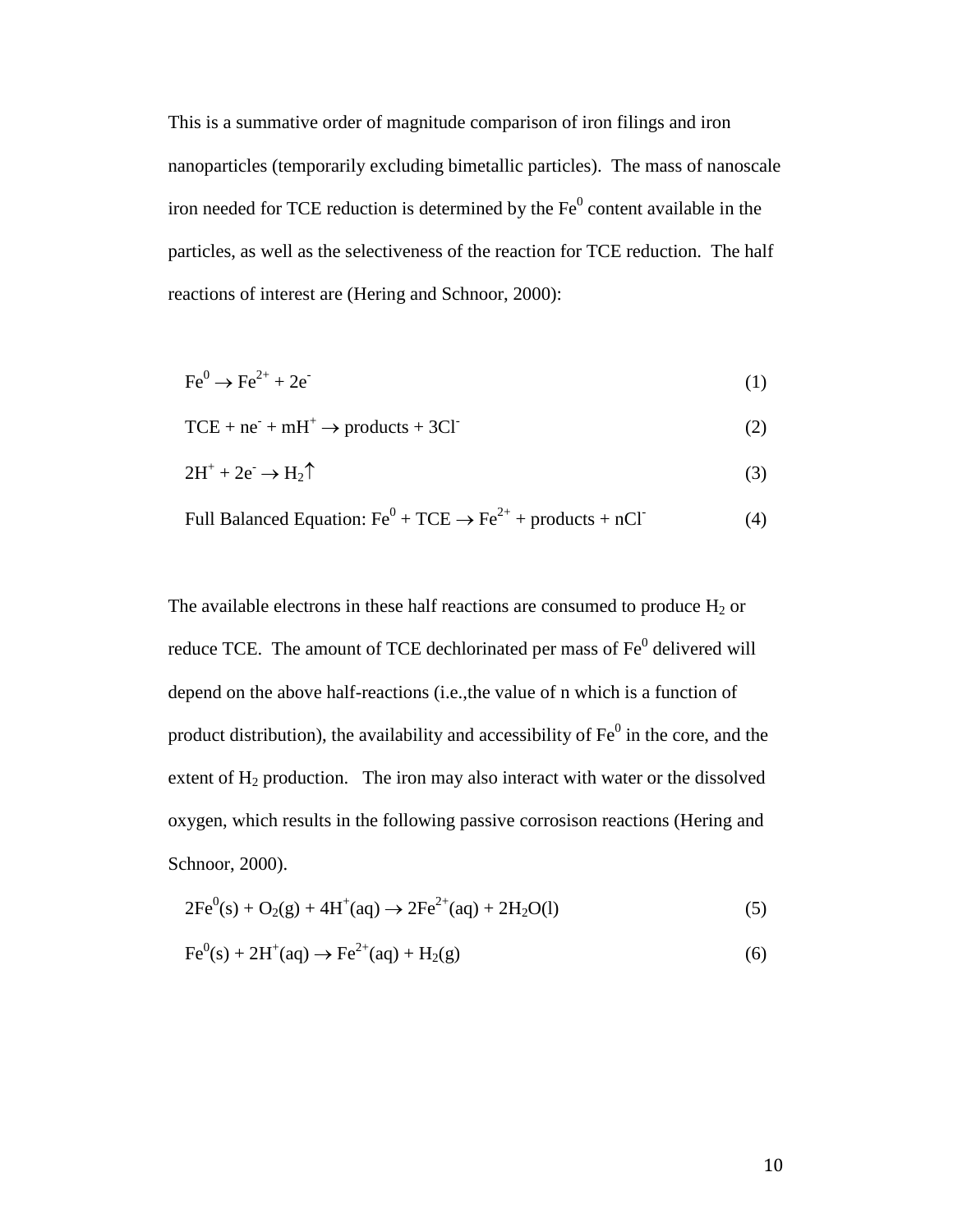The best description of the paths by which TCE can be reduced by  $Fe<sup>0</sup>$  was produced by Arnold and Roberts (2000). Their overview of the possible reactions is shown in Figure 1.



Figure 1. Possible TCE Reduction Pathways (Arnold and Roberts, 2000)

Reactions 1, 3, 4, 5, 7, 9, 14, 17, and 18 correspond to hydrogenolysis reactions (carbon/chloride bond is cleaved and the chloride is replaced with hydrogen),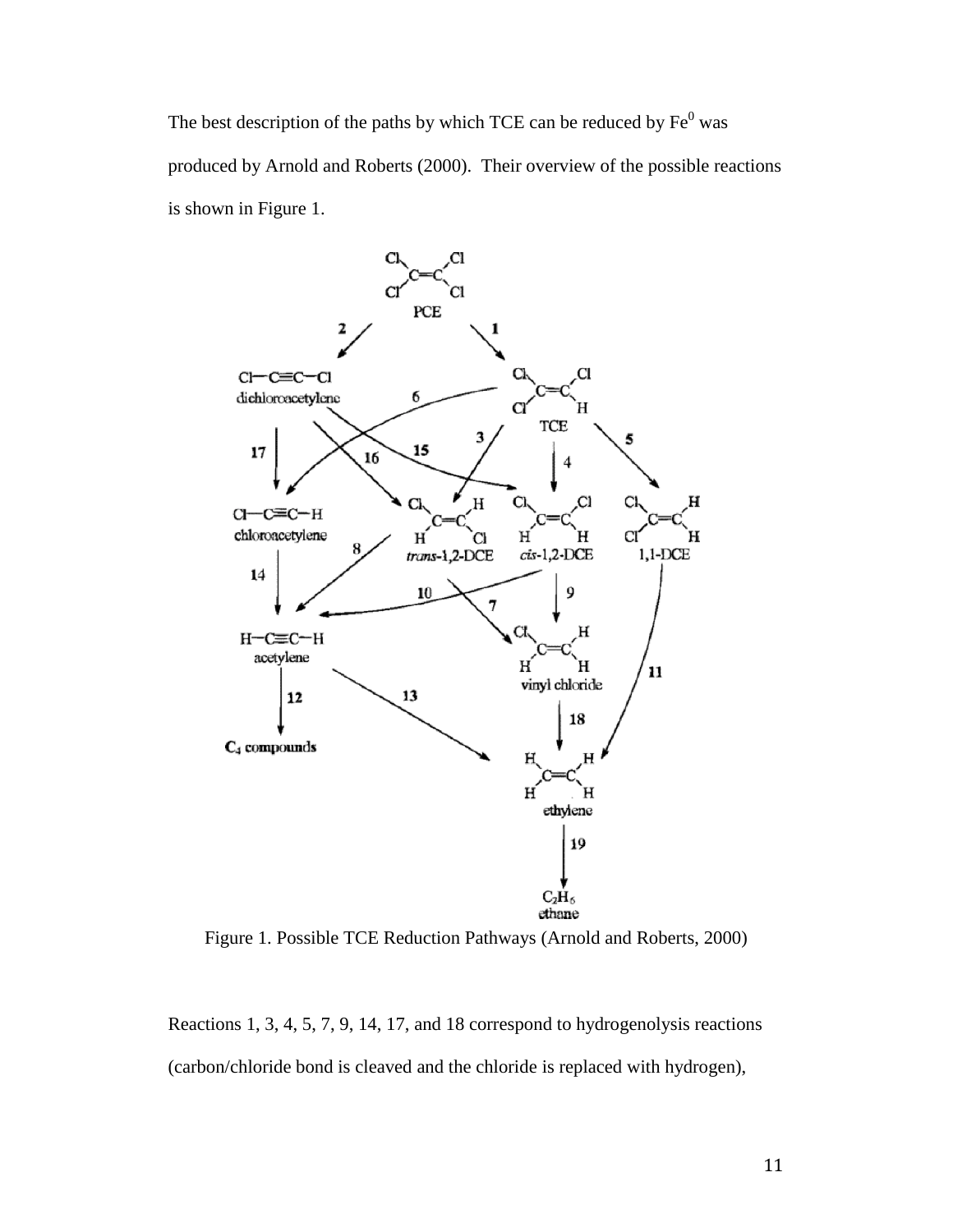while reactions 2, 6, 8, and 10 are reductive β-elimination reactions (carbon/chloride bonds are broken with chlorides released and additional bonds added between the carbon atoms), reaction 11 proceeds via reductive  $\alpha$ elimination (two carbon/chloride bonds are broken, with chloride released and replaced by hydrogen), and reactions 13, 15, 16, and 19 are hydrogenation reactions(carbon/carbon bonds are broken and replaced with carbon/hydrogen bonds). The direct conversion of TCE to ethene is believed to be the main reduction pathway in this study, which is completed through hydrogenolysis. It should be noted that there can be reaction branching off and therefore competing reactions for such pathways. The pathways taken often may depend on the type of iron utilized in the study.

Over the recent years, advancements in iron nanoparticles have been made. Two of the most prominent advancements have been the creation of nanoscale bimetallic particles and surface modified nanoscale iron particles. Both of which have been extensively studied and are discussed in the following sections.

## *2.2. Types of nanoscale iron*

Four of the types of iron nanoparticles that are studied today are hydrogen reduced iron particles (RNIP), borohydride reduced particles (Fe/B), plasma vapor deposition produced particles, and bimetallic particles (produced typically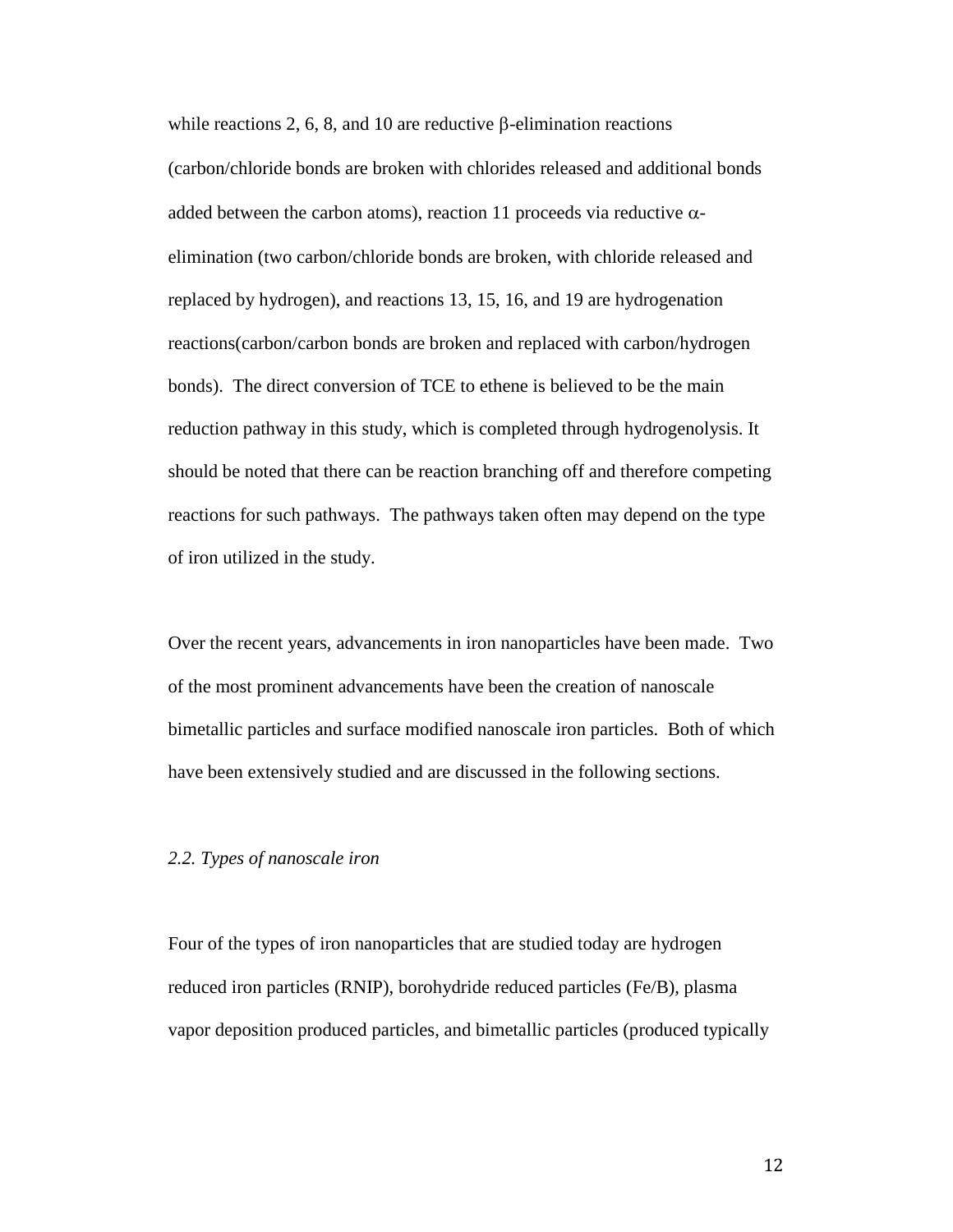with Palladium (Pd) and Platinum (Pt)). Focus here (section 2.2) will be placed on RNIP, Fe/B, and bimetallic particles.

Liu and Lowry (2005) studied iron particles synthesized by aqueous phase reduction of ferrous or ferric iron using sodium borohydride (Fe/B). Additionally, they examined reactive nanoscale iron particles (RNIP) that were synthesized by gas-phase reduction of iron oxides in  $H_2$  (commercially available from Toda Kogyo Corporation, Onoda, Japan). Under iron limiting conditions(initial TCE concentration of 290 mg/L), Fe/B reduced TCE to 87.4% even-numbered saturated alkanes. The produced ethene was transformed to ethane, with no detectable acetylene. cDCE and vinyl chloride were found to be intermediates, but were transformed quickly. RNIP (initial TCE concentration of 290 mg/L) transformed TCE to mostly acetylene (84.3%) and ethene (7.8%) under iron limiting conditions with minute amounts of cis-DCE and vinyl chloride present at the end of the reaction (exhaustion of the reactive iron). Fe/B demonstrated zero order kinetics (due to Langmuir-Hinshelwood-Hougen-Watson kinetics and iron reactive sites filled with TCE) assuming direct pathways to radical coupling products, ethene, and ethane. RNIP yielded pseudo-first order reaction kinetics assuming direct pathways to acetylene and ethane. Fe/B also yields more saturated daughter products, showing a higher rate of hydrogenation compared to iron filings that could be explained by the catalytic reaction pathway. It is also noted that there is no deactivation during dechlorination suggesting that the iron oxide/iron hydroxide shell is continuously reactive or that particles are dissolving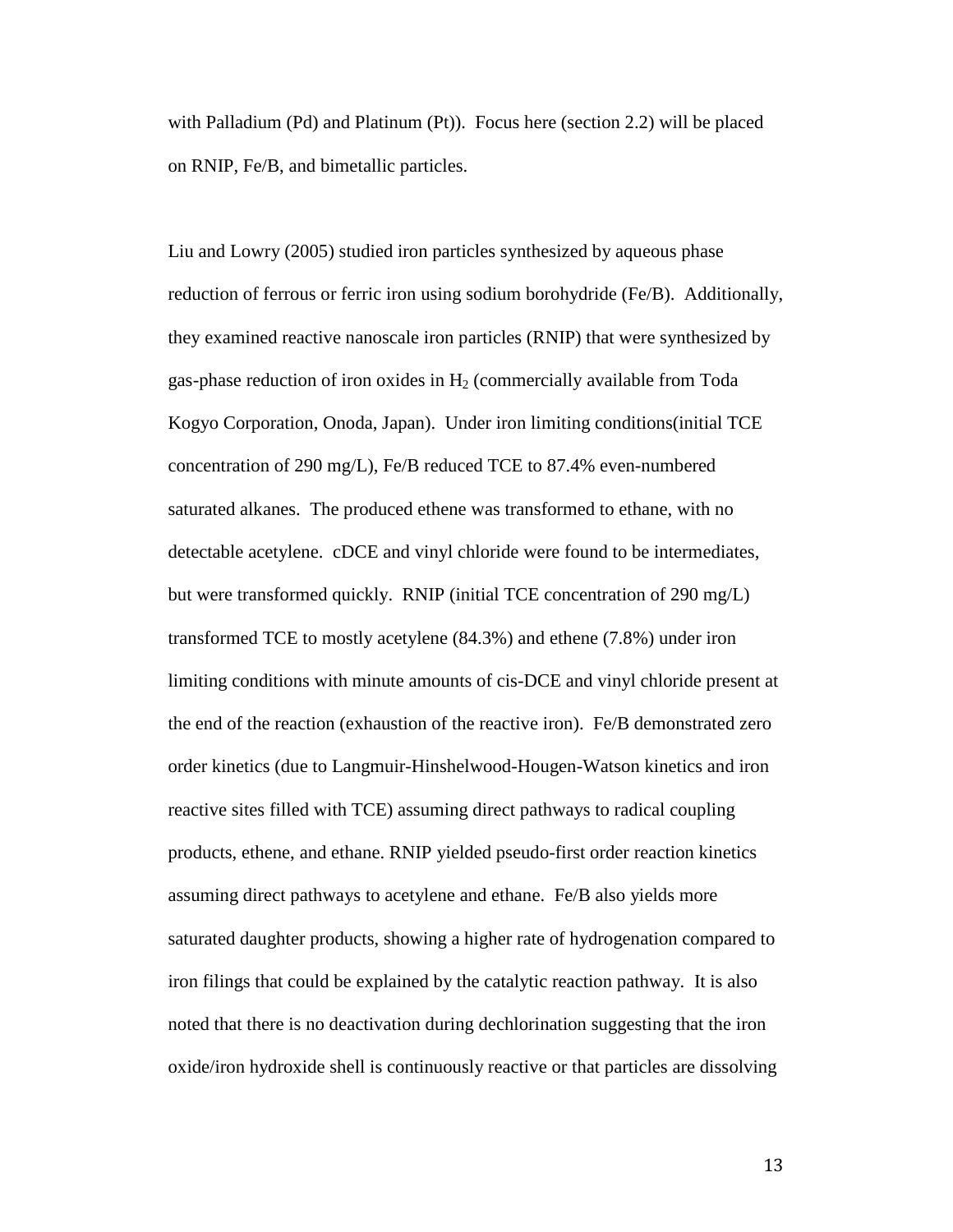during reaction to ensure reactive sites are available(which also explains the determined 92% electron efficiency of Fe/B for dechlorination). In contrast, RNIP's kinetics and low TCE/Fe ratio lead to the hypothesis that TCE is weakly adsorbed to the particle surface, there are excess reactive sites, or another factor is controlling the reaction. The rates found for RNIP are similar to iron filings and dechlorination is explained by assuming beta elimination and a direct pathway to ethane. RNIP also displayed evidence of first order deactivation (0.29/day) when conditions were iron-limiting, which is most likely caused by a growing  $Fe<sub>3</sub>O<sub>4</sub>$ shell during the reaction which hinders electron transfer from the core to the exterior. RNIP's electron efficiency is much lower than Fe/B due to the excess  $H_2$  present, as well as the inaccessibility of some Fe<sup>0</sup>.

Zhang et al. (2003) examined Pt/Fe and Pd/Fe bimetallic particles, with Pt and Pd acting as catalysts, while Fe acts as the electron donor, which would effectively reduce chlorinated solvents (TCA and TCE). These iron particles were coated with a thin layer of metal catalyst by saturating the wet iron precipitates with an ethanol solution, causing reduction and deposition of the metal on the iron surface (Zhang, 1998). In batch experiments containing  $6.25$  g/L Pd/Fe (initial TCE concentration of 4.68 mg/L), all chlorinated compounds were at concentrations below detection limits of 10 ug/L within 8 hours, with ethane as the dominant daughter product. These particles can achieve a dechlorination rate of about 1 mg TCE/ g nano Fe/h and have a total capacity of about 100-200 mg TCE/ g nano Fe (both of which are 1-3 orders of magnitude higher than iron powders).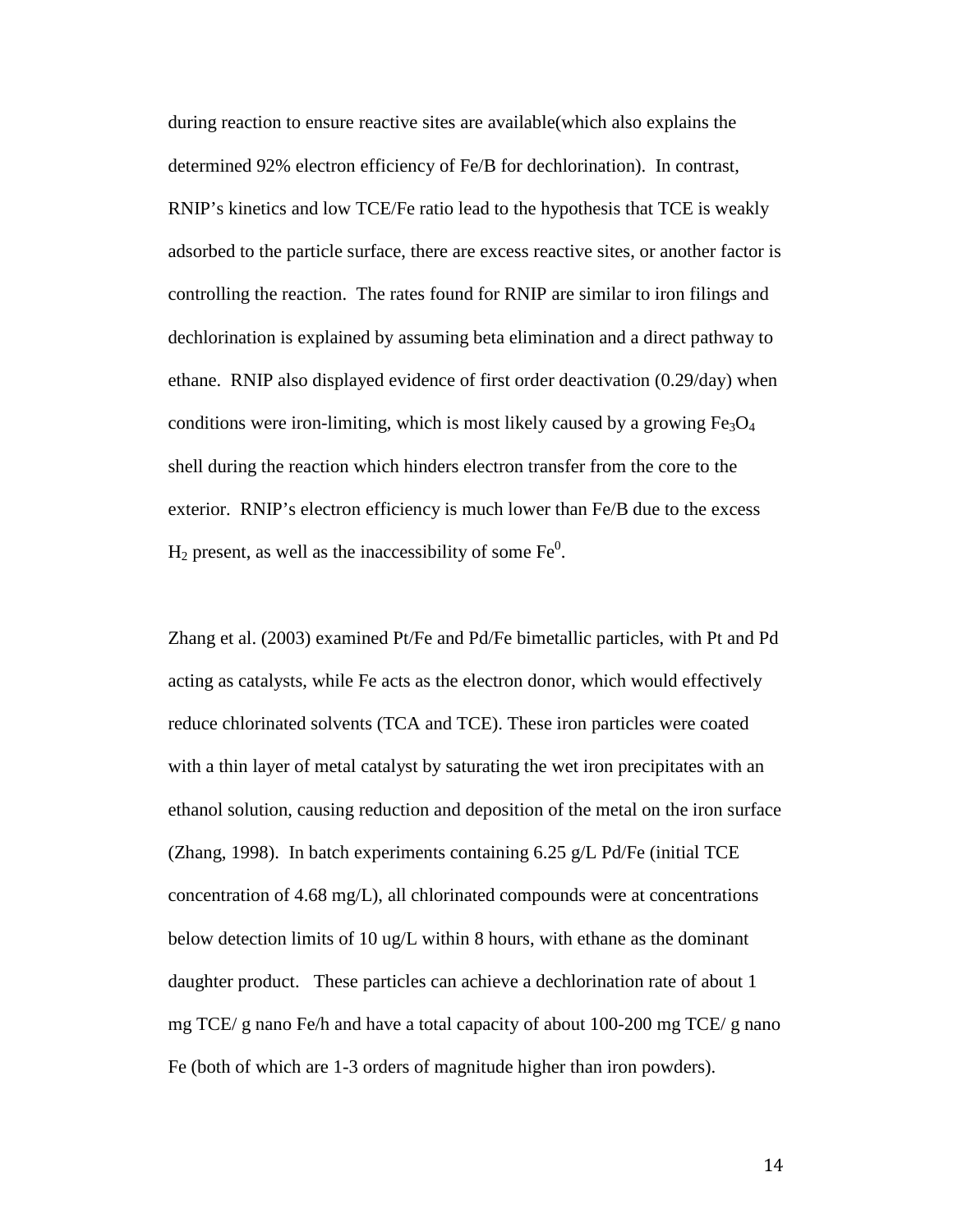Furthermore, Lin et al. (2004) assessed the ability of Pd or Pt to increase reaction rates between iron nanoparticles. A spontaneous redox reaction occurs as the metals are deposited onto the iron's surface. The oxidized states of these metals were  $Pd^0$ ,  $Pt^0$ ,  $Pt(II)$ , and  $Pt(IV)$ . The magnitude of dechlorination rate increase compared to untreated iron for Pd and Pt bimetallic particles were  $23.3 \pm 4.8$  and  $0.041 \pm 0.009$ , respectively. The distribution of chlorinated products were similar for both particle types (*cis*-DCE at 51%; 1,1-DCE at 27%; *trans*-DCE at 15% and VC at 7%). Additionally, an increase in hydrogen production was observed for both types of particles, leading to a faster dechlorination rate (initial reaction was cathodically controlled).

Elliot and Zhang (2001) propose a core/shell model with an iron oxide shell and embedded catalyst of Pd or Ni, with a  $Fe<sup>0</sup>$  core. Electrons from  $Fe<sup>0</sup>$  core oxidation are transported through the shell and reduce adsorbed TCE. Batch experiments (initial TCE concentration of 4.45 to 8 mg/L) found complete dechlorination of TCE after 12 h in reactors with 0.25 g Fe/Pd and 2 days in reactors containing  $0.1$ g Fe/Pd, compared to one month in reactors containing unsynthesized iron particles. Again, ethene and ethane were the dominant daughter products. Finally, Shrick et al. (2002) focused on the reductive capabilities of Ni/Fe bimetallic particles. These particle yielded 50-80 times faster dechlorinaion rates than bare iron nanoparticles and iron filings. However, the long term presence of Ni in the subsurface may be of environmental concern.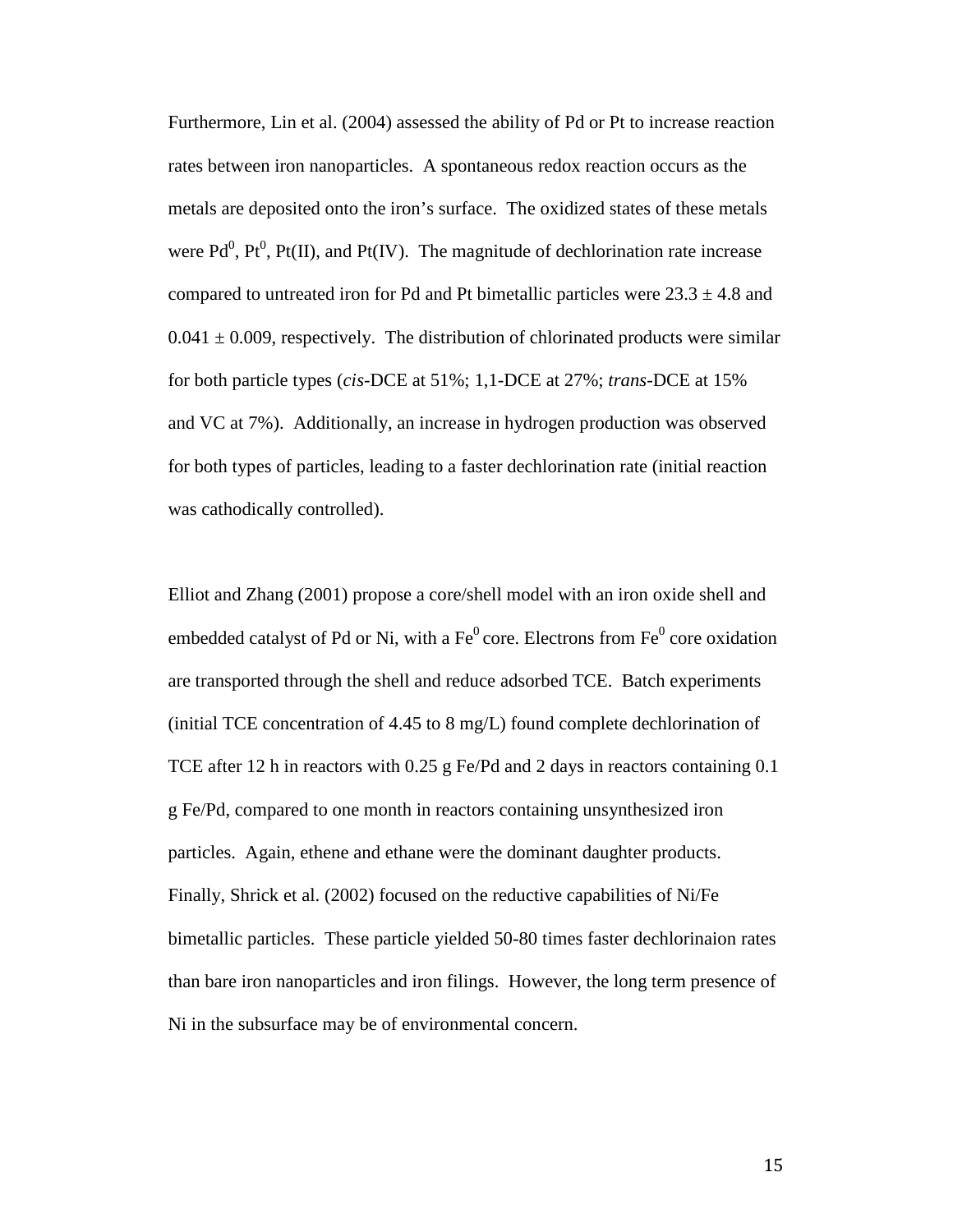# *2.3. Summary of Dechlorination Rate Data.*

The kinetics of many types of iron particles were summarized in Berge and Ramsburg (2010). This summary is reproduced here as Table 1 with the addition of some recent studies.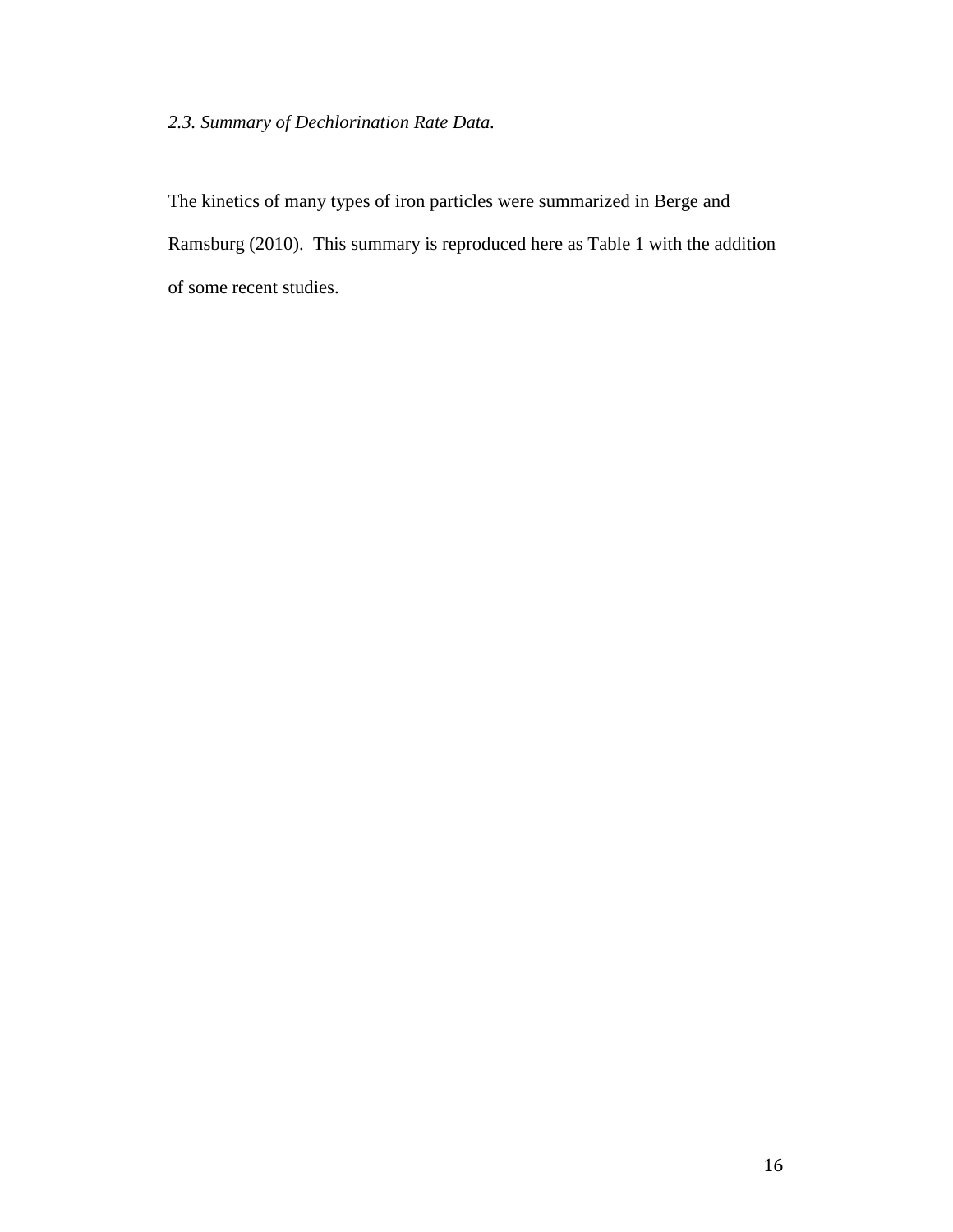| Iron                      | Reported             | Initial       | Initial       | Reference                |
|---------------------------|----------------------|---------------|---------------|--------------------------|
|                           | $(L/h \, \text{m2})$ | Concentration | Concentration |                          |
|                           |                      | (mM)          | (mg/L)        |                          |
| Hydrogen Reduced          | 0.001                | 0.027         | 3.55          | Liu et al. (2007)        |
| Iron Particles (HR)       |                      |               |               |                          |
| HR                        | 0.0012               | 0.11          | 14.45         | Liu et al. (2007)        |
| <b>HR</b>                 | 0.0012               | 0.46          | 60.44         | Liu et al. (2007)        |
| <b>HR</b>                 | 0.0004               | 2.21          | 290           | Liu et al. (2005a)       |
| <b>HR</b>                 | 0.00078              | 8.4           | 1,103         | Liu et al. (2007)        |
| Borohydride               | 0.002                | 0.03          | 3.94          | Liu et al. (2005a)       |
| Reduced Iron              |                      |               |               |                          |
| Particles (BH)            |                      |               |               |                          |
| BH                        | 0.0027               | 0.08          | 10.51         | Wang et al.<br>(2010)    |
| <b>BH</b>                 | 0.089                | 0.08          | 10.51         | Song and                 |
|                           |                      |               |               | Carraway(2008)           |
| BH-Pd (0.42 wt.%<br>Pd)   | 0.14                 | 0.13          | 17.08         | Meyer et al.<br>(2009)   |
| BH-Pd (0.42 wt.%)<br>Pd)  | 0.019                | 0.15          | 19.71         | Meyer et al.<br>(2009)   |
| BH-Pd (5 wt.% Pd)         | 0.012                | 0.91          | 120           | Lien and Zhang<br>(2007) |
| BH-Pd (20 wt.%<br>Pd)     | 0.037                | 0.08          | 10.51         | Tee et al. $(2005)$      |
| <b>BH-Pd</b> (Pd is 0.1%) | 1.56                 | 0.38          | 49.93         | He et al. (2007)         |
| w/w Fe) particles         |                      |               |               |                          |
| coated with CMC           |                      |               |               |                          |
| Carbon particles          | 0.0447               | 0.152         | 19.97         | Zhan et al.              |
| with physisorbed          |                      |               |               | (2009)                   |
| CMC containing            |                      |               |               |                          |
| Fe-Pd: 0.8 wt.%           |                      |               |               |                          |
| CMC, 1 g/L Fe             |                      |               |               |                          |
| particles, 0.05%          |                      |               |               |                          |
| (w/w iron particles)      |                      |               |               |                          |
| HR coated with            | $0.00073 -$          | 8.4           | 1,103         | Phenrat et al.           |
| various                   | 0.00014              |               |               | (2009)                   |
| polyelectrolytes          |                      |               |               |                          |
| BH coated with            | 0.00077              | 0.08          | 10.51         | Wang et al.              |
| poly(methyl               |                      |               |               | (2010)                   |
| methacrylate)             |                      |               |               |                          |
| CMC-stabilized            | 2.427                | 0.1145        | 15.05         | Cho and Choi             |
| FePd bimetallic           |                      |               |               | (2010)                   |
| nanoparticles             |                      |               |               |                          |
|                           |                      |               |               |                          |
| Starched palladized       | 0.020                | 0.1908        | 25.07         | He and Zhao              |
| $iron (Fe-Pd)$            |                      |               |               | (2005)                   |
| nanoparticles             |                      |               |               |                          |
| Gum Arabic Oil-in-        | 0.0015               | N/A           | $\rm N/A$     | Long and                 |
| water Emulsion            |                      |               |               | Ramsburg                 |
|                           |                      |               |               | (2010)                   |
|                           |                      |               |               |                          |

Table 1. Summary of Iron Nanoparticle Rate Data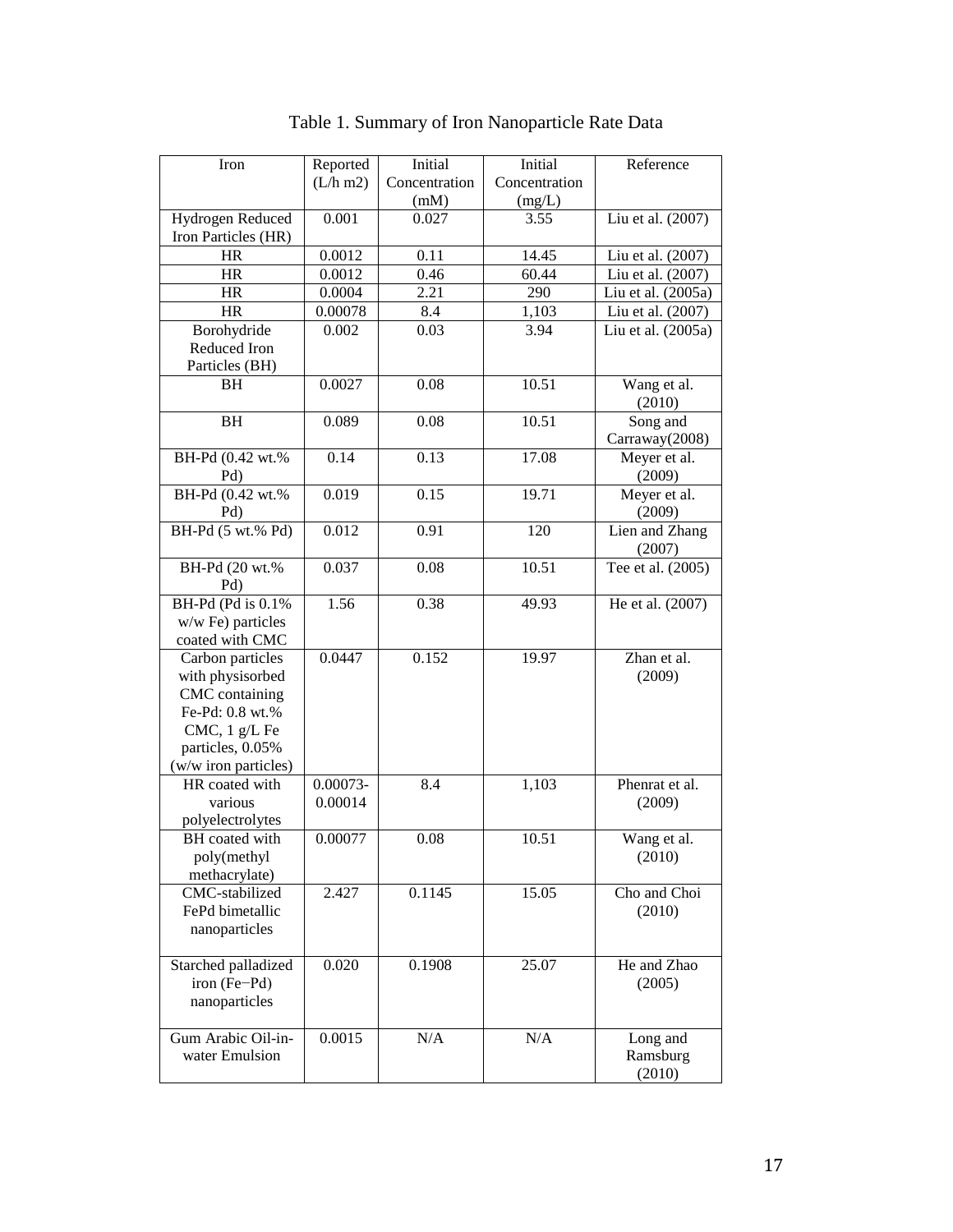#### *2.4. Preliminary Z-Loy Reactivity Study.*

Phenrat et al. (2010) were the first to report on the kinetics of the Z-Loy iron nanoparticles with TCE. Z-Loy is a sub-micrometer zero valent iron suspension with tailorable surface areas (1-30  $m^2/g$ ) and the optional addition of hydrogenation catalysts (e.g. Pd, Cu). Z-Loy's reaction rate constant was determined to be 301  $\pm$  14 x 10<sup>-3</sup> L/g-hr(10  $\pm$  4.66 x 10<sup>-3</sup> L/m<sup>2</sup>-hr). The daughter products produced were mainly ethane, with a small amount of ethene. Based on the high reaction rate and large presence of ethane, a reduction through a catalytic pathway is a possibility. Approximately 5 mol% of the reaction products were chlorinated intermediates such as 1,1-DCE, t-DCE, and *cis*-DCE. It was noted that although Z-Loy had a high reaction rate, the lifetime of the reaction was short, and was exhausted after 3-4 days.

## *2.4.1.Effect of Groundwater Characteristics on Reactivity.*

Once the kinetics of iron nanoparticles are determined, it is necessary to examine the effect that common groundwater conditions may have on enhancing or hindering reactivity. Many of these characteristics have been extensively studied and are described in detail below.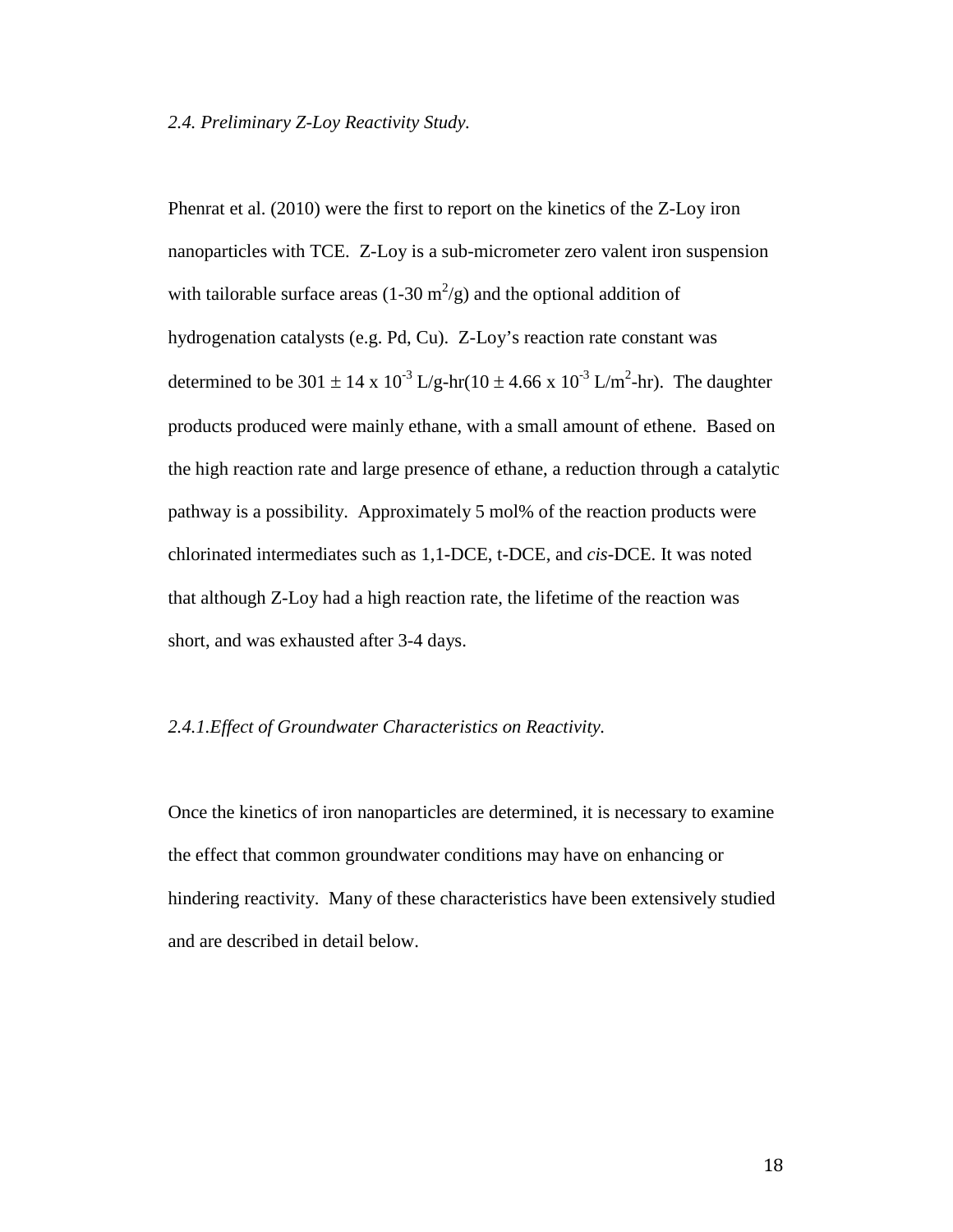#### *2.4.2. Effect of DO and ORP on Particle Reactivity.*

High DO levels and positive ORP measurements demonstrate an oxidizing environment. Phenrat et al. (2009), hypothesized such conditions to be a disadvantage regarding zero valent iron applications because DO can utilize electrons from the iron by the formation of water and superoxide radicals, causing a competing reaction (iron oxidation due to dissolved oxygen can use electrons that would be otherwise available.) If  $\text{Fe}^{2+}$  is further oxidized to  $\text{Fe}^{3+}$  in an oxic environment, iron hydroxides can precipitate and coat the surface of the iron particle, leading to particle passivation and slower reaction rates.

#### *2.4.3.Effect of Particle Age, pH, and Hydrogen Production on Particle Reactivity.*

Liu and Lowry (2005) examined the effect of  $H_2$  evolution on reactivity of Fe/B and RNIP. When  $H_2$  was added to reactor headspace instead of argon, the time it took to eliminate TCE from the system reduced from 72 hours to 22 hr for Fe/B and the product distribution was very similar to those found with excess iron in the reactor. There was no change in TCE reaction rate for RNIP. In another study, the  $H_2$  production of RNIP containing 9.6% Fe<sup>0</sup> content was observed over 50 days (Liu et al., 2006). With respect to  $Fe^0$  content, the H<sub>2</sub> production was pseudo first order. Decreasing pH between 8.0 and 6.5 was observed to increase the rate of  $H_2$  production (Liu and Lowry, 2006). Experiments conducted above  $pH$  8.0 suggest the rate of  $H_2$  production becomes relatively independent of  $pH$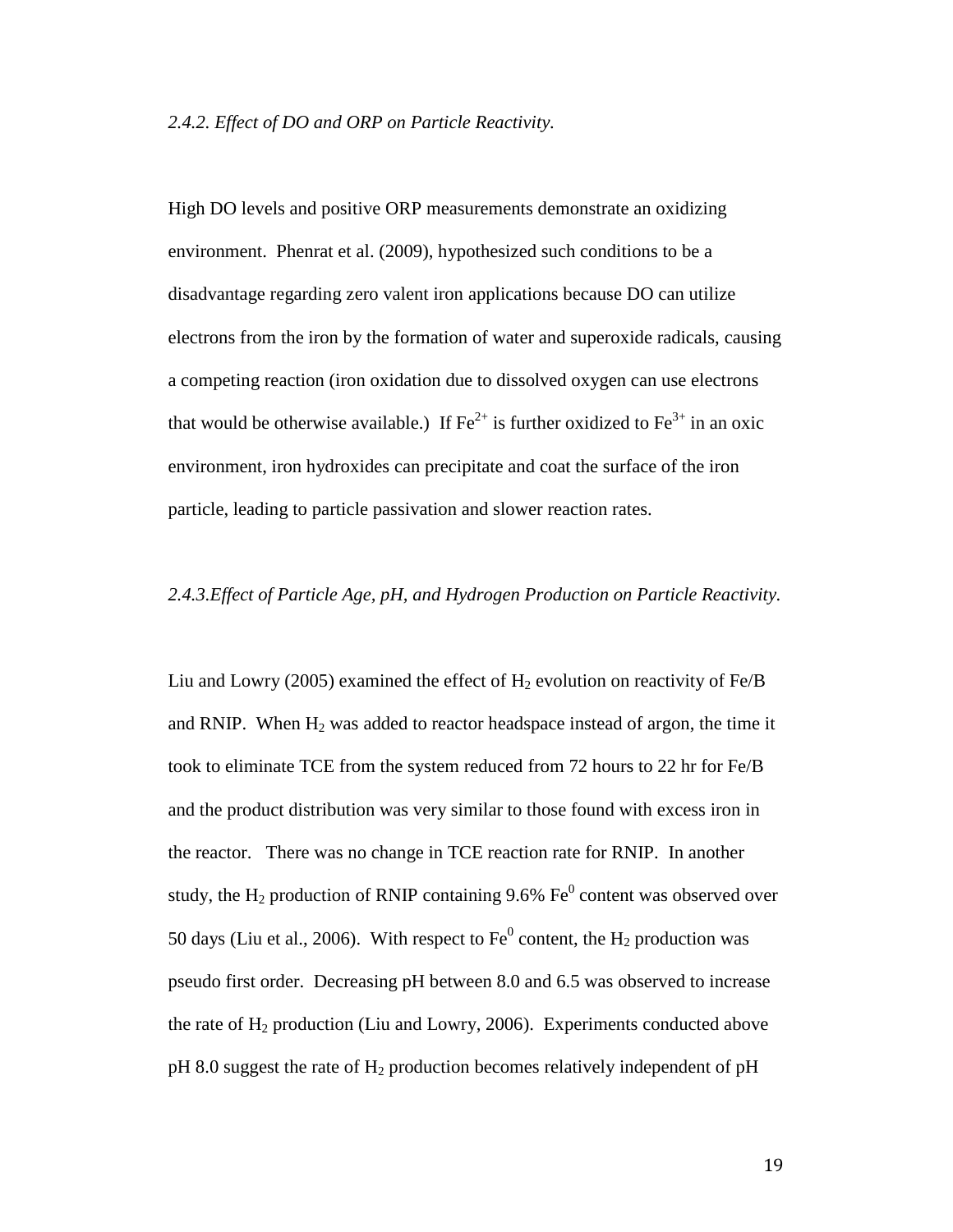under basic conditions. With respect to TCE degradation rates using RNIP, decreasing the pH from 8.9 to 6.5 doubled the observed reaction rate coefficient (which was an order of magnitude less than that observed for  $H_2$  production). This demonstrates a first order trend (albeit weak) for the influence of pH on the rate coefficient. This weak dependence of TCE dechlorination on  $H^+$  and  $Fe^0$  content leads to the conclusion that electron transfer is not the main factor controlling TCE reduction rates. Furthermore, it should be noted that Wang and Farrell (2003) found that reduction occurs primarily through atomic hydrogen at low pH values, which at neutral pH values, is primarily via direct electron transfer and atomic hydrogen. Electric induction(i.e., electron transfer reactions) values at higher pH levels were higher and the slow diffusion of absorbed atomic hydrogen to a cathodic site leading to electron transfer to TCE is a smaller rate limitation.

Liu et al. (2006) focused on the effect of particle age ( $Fe<sup>0</sup>$  content) on nZVI reactivity. The  $Fe<sup>0</sup>$  content of the nZVI particles and the pH of the solution can effect  $H_2$  production and TCE dechlorination. Past studies have produced mixed results regarding the effect of particle age on reactivity. Column studies showed an exponential decay in TCE reduction over a span of three years (Klausen et al., 2003). This could be due to an increase in Fe-oxide and Fe-(oxy)-hydroxides formed on the particle surface which then reduces reactivity or because of decreases in porosity and therefore access to nZVI particles.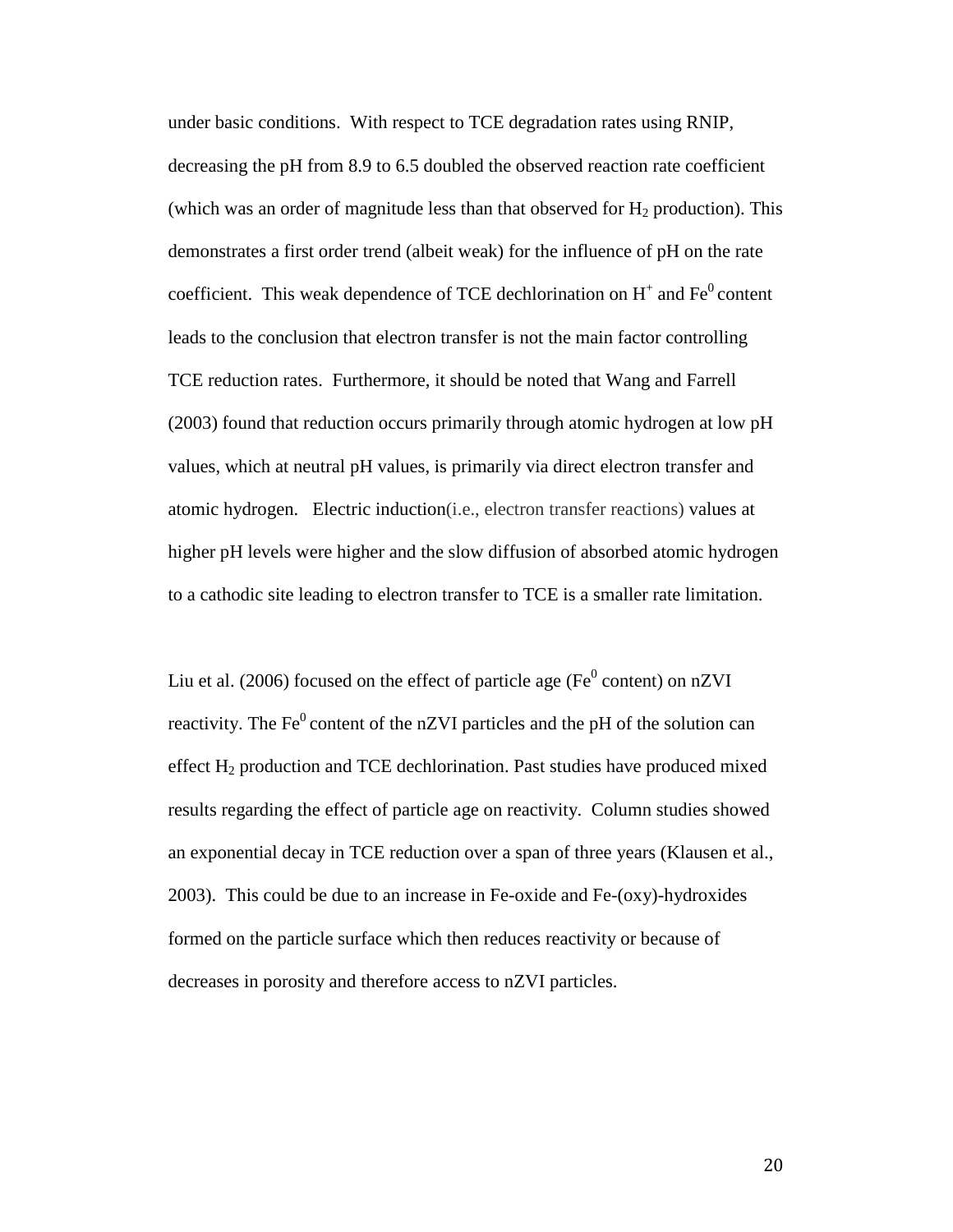The Fe<sup>0</sup> content for the reactors studied by Liu et al. (2006) ranged from  $48 \pm$ 0.2% for fresh particles (19 days in slurry before being dried) to  $9.6 \pm 0.4$ % for highest oxidation (210 days in slurry before drying.) It was noted that the particle surface did not change greatly during oxidation in water and that the  $Fe<sup>0</sup>$  core shrinks while the magnetite shell grows at the interface of  $Fe<sup>0</sup>$  and Fe<sub>3</sub>O<sub>4</sub>. Consistent results showed that the  $H_2$  production is proportional to the initial  $Fe^{0}$ content of the particles, demonstrating a first order reaction of  $H_2$  production regarding  $Fe<sup>0</sup>$  content. TCE reactivity decreased in all observations as the particles aged.

# *2.4.4. Effect of Common Groundwater Ions on Reaction Kinetics.*

Common groundwater constituents such as Cl<sup>-</sup>, NO<sub>3</sub><sup>-</sup>, HCO<sub>3</sub><sup>-</sup>, SO<sub>4</sub><sup>2</sup><sup>-</sup>, and HPO<sub>4</sub><sup>2</sup><sup>-</sup> can affect the reactivity of nZVI by the following mechanisms. NO<sub>3</sub> (an Fe<sup>0</sup>) reducing solute) presence may lead to competition of reactive cathodic sites (Farrell, 2000). Additionally,  $HCO_3$ ,  $SO_4^2$ ,  $HPO_4^2$  may limit access to reactive sites due by creation of an oxide layer (Devlin and Allin, 2005). However, presence of Cl<sup>-</sup>, HCO<sub>3</sub><sup>-</sup>, and SO<sub>4</sub><sup>2-</sup> may yield increased reactivity by dissolution of the iron oxide layer (Devlin and Allin, 2005). Liu et al. (2007), added RNIP (with 48% Fe<sub>0</sub> content) to batch reactors containing 5 mN of individual solutes (CI, NO<sub>3</sub>, HCO<sub>3</sub>, SO<sub>4</sub><sup>2</sup>, HPO<sub>4</sub><sup>2</sup>). Due to the competition that NO<sub>3</sub> has for reactive sites, special emphasis was placed on this solute. It was found that for  $NO_3^$ concentrations less than 1 mN, there was a slight increase in TCE reaction rates.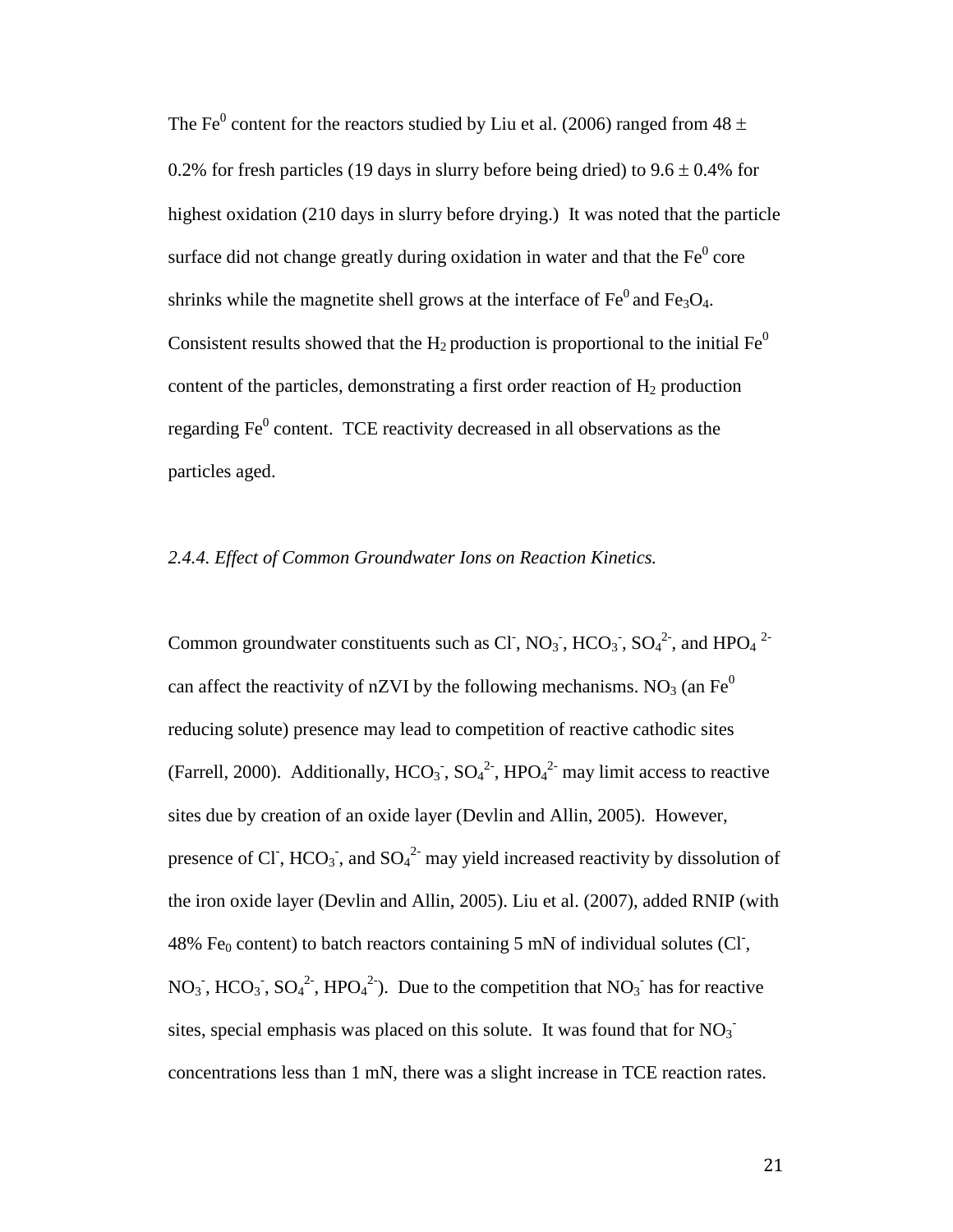This lack of reaction decrease implies that at low concentrations, there is little  $NO<sub>3</sub>$  surface coverage on the RNIP due to the low affinity that  $NO<sub>3</sub>$  has for the negative RNIP surface. For  $NO<sub>3</sub>$  concentrations greater than 3 mN, TCE reduction decreased with increased  $NO<sub>3</sub>$  solution concentration. This reduction in reactivity may be due to competition between  $NO<sub>3</sub>$  and TCE to reactive sites or due to nZVI surface passivation, which alters the reduction reaction from cathodic to anodic control (reduction of TCE to release of electrons and  $Fe^{2+}$ ). It was also noted that  $H_2$  production was mostly unaffected by  $NO_3$  concentrations.

The other groundwater solutes considered do not compete for electrons or atomic H, yet reactivity was decreased in the following order for every solute present, Cl-  $\langle SO_4^2 \rangle$   $\langle HCO_3 \rangle$   $\langle HPO_4^2 \rangle$  (at pH=8.9). This order is consistent with the affinity of anion complexation to hydrous ferric oxide considering known stability constants (Moore and Young, 2005). This infers that the reduction in TCE transformation is caused by Fe-anion complexes formed on the nZVI surface, leading to passivation of reactive sites. The fact that  $HCO_3^-$  and  $HPO_4^2$  both have a larger effect on TCE reduction could be due to the formation of precipitation of Fe-carbonate and Fe-phosphate on the RNIP surface. Finally, although this study focused on RNIP, it should be mentioned that poisoning of catalysts (due to ions such as Cl) may lead to decreased reactivity in bimetallic particles (Sivasanker, 2002).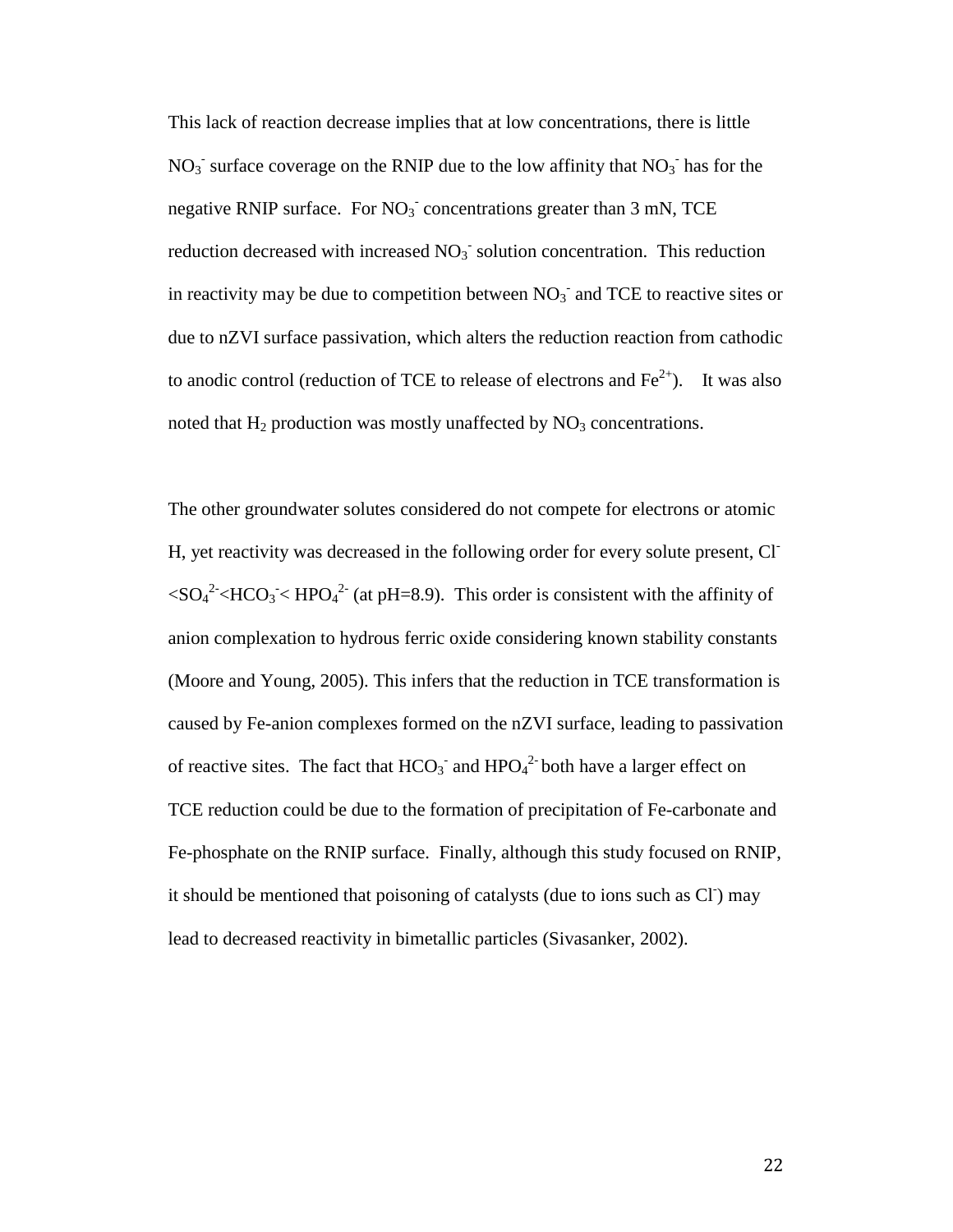*2.4.5. Effect of TCE concentration on Kinetic Reactivity and Reaction within the NAPL.*

Liu et al. (2007) studied the effect of TCE concentration on batch reactivity. In the case of RNIP, TCE reduction decreased with increased TCE concentration. This effect was attributed to iron passivation and reactive site saturation. For TCE concentrations ranging from 0.027 to 0.46 mM, pseudo first order dechlorination kinetics were observed. A decrease of reactivity by two times was observed from the lowest to highest TCE concentrations and increased TCE concentration inhibited the particle lifetimes. The increase in TCE concentration also led to greater production of acetylene as the daughter product. Liu et al. (2007) suggested that this was probably due to TCE competing with acetylene for reactive sites, as well as less atomic H being adsorbed to the ZVI surface, which leads to less reduced reaction products.

Because TCE concentration strongly influences particle reactivity, it is important to examine iron particle reactivity with TCE concentrations near solubility, as well as within the DNAPL phase to determine if ZVI particles are a viable treatment option for NAPL source zones. Quinn et al. (2005) examined the ability of encapsulated iron to treat a field scale test area with dissolved TCE concentrations up to solubility. For all depths of TCE concentrations, significant reductions were observed (57-100%). Additionally, the average reduction in downgradient concentration was 68% and the mass flux reduction was 56%.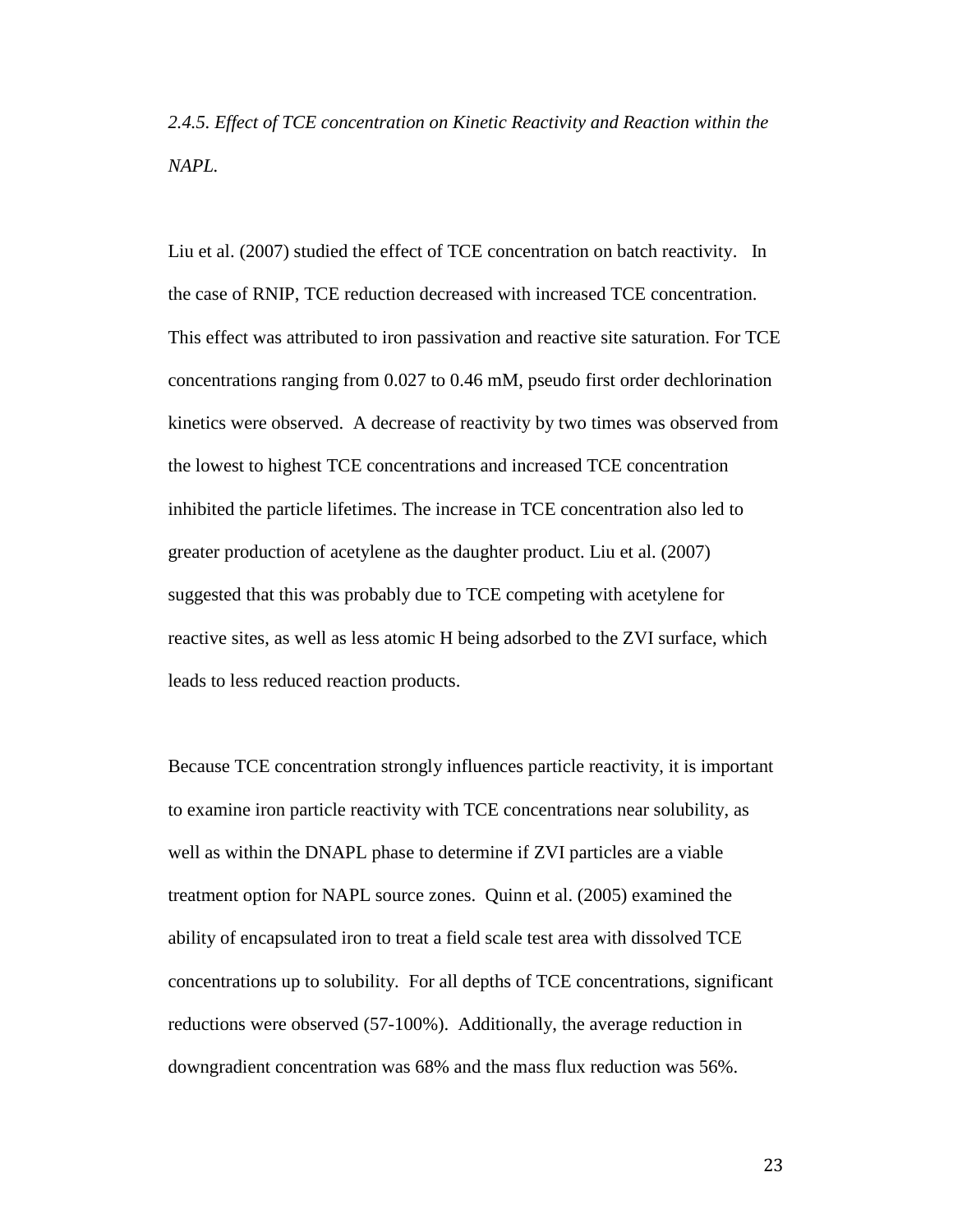Reactions occurring within the NAPL phase or at the NAPL-water interface may not be limited by contaminant dissolution or transport (Berge and Ramsburg, 2010). Berge and Ramsburg (2010) determined that iron particles in the NAPL phase have dechlorination rates proportional to the concentration of soluble water in the NAPL. For their experiments, RNIP was reacted with TCE with varying water contents. The reaction rates observed were lower than aqueous phase rates, but the reaction did not slow over a 12 day observation period. Additionally, the higher the water content of the NAPL, the higher the utilization of the available electrons is, and that reactions within the NAPL may be as efficient (in terms of electrons going toward degradation) as reactions within the aqueous phase. Taghavy et al. (2010) studied the effects of iron particles injected into a PCE-DNAPL column with 5.5% residual saturation. The end result was 30% conversion to ethene, 50% removed in the dissolved phase, and 20% remaining in DNAPL form. There was no noticeable reduction in PCE effluent sampling, remaining near equilibrium solubility concentrations (yet reaction occurred based on significant ethene production. Minimal  $H_2$  production was observed, consistent with Liu and Lowry's (2006) findings, which state that hydrogen evolution decreases with increased chlorinated solvent concentrations. Saleh et al. (2007) developed the concept of targeting the source zone using hydrophobic coatings, which help to transfer the iron particles through the porous medium and target the NAPL-water interface. Amphiphilic triblock copolymers with high hydrophobe/hydrophile ratios have a lower elution rate in columns packed with dodecane coated sand than clean sand alone, signifying an affinity for the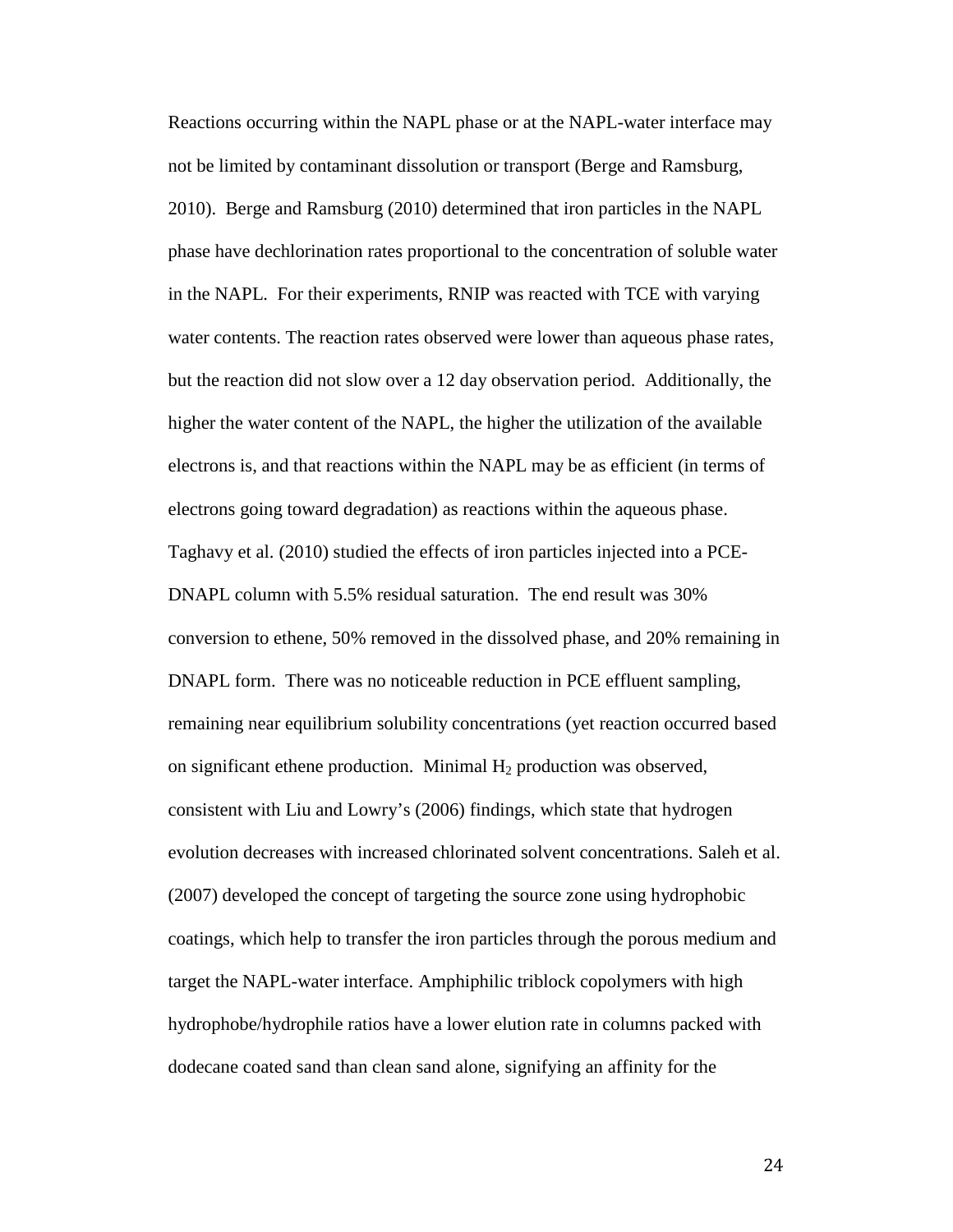dodecane-water interface. However, it should be noted that batch studies conducted with these particles and NAPL phase TCE yielded lower reactivites by magnitudes of 2 to 10.

#### *2.5. Transport of Enhanced Iron Particles in Porous Media.*

Iron particle transport in porous media may be hindered by particle/soil and particle/particle interactions (Phenrat et al., 2007; Tratnyek and Johnson, 2006). According to filtration theory, the transport of colloidal particles through porous media is controlled by interception, Brownian diffusion, and sedimentation. Filtration theory assumes that colloids are being filtered through a homogenous wet-packed media. When accounting for attachment (interception) of colloids through the subsurface and ignoring detachment, the first order attachment rate coefficient (k) can be found in the following equation (Flury and Qui, 2007).

$$
k = \frac{3}{2} \frac{(1 - \theta)}{d} \alpha \eta v \tag{8}
$$

Where,  $\theta$  is the effective porosity of the media, d is the effective particle size of the media,  $\alpha$  is the collision efficiency factor,  $\eta$  is the single collector efficiency, and  $\nu$  is the pore water velocity. Additionally, deep bed filtration theory ignores particle agglomeration (particle concentration) and the effect of previously attached particles on deposition, and assumes that attachment efficiency is controlled solely by nanoparticle-collector interactions (Phenrat et.al., 2009). Consistent with theory, nanoparticle slurries at low particle concentrations have attachment coefficients solely controlled by nanoparticle-collector interactions.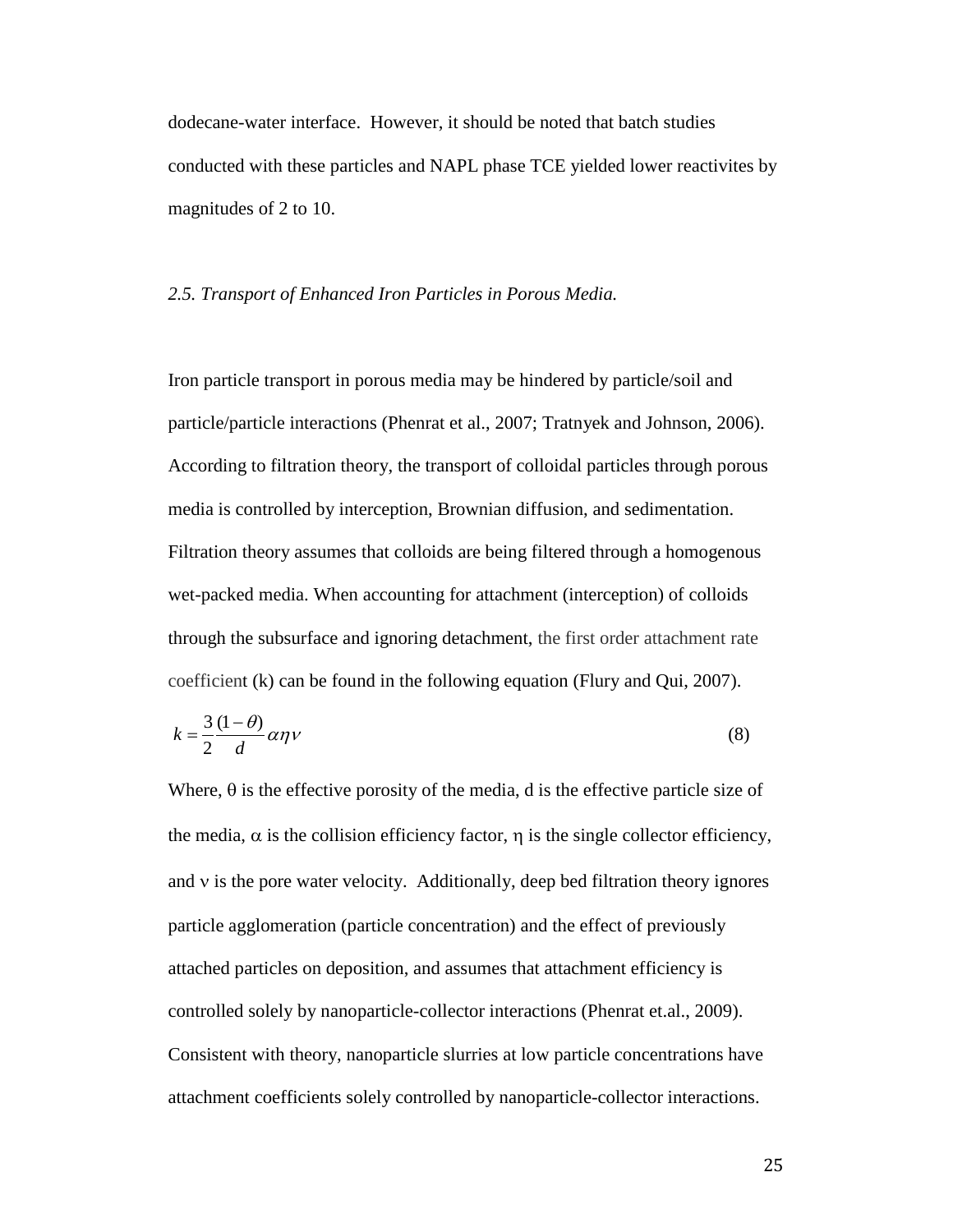Therefore, reactive iron slurries and suspensions containing dispersants, liquid membranes, surface coatings, and iron coating on carrier particles are being examined for delivery enhancement of source zone treatment applications. Advances have also been made to create more stable dispersants utilizing surfactants, starch, polymers, modified cellulose, and vegetable oil (Zhan et al., 2008).

Numerous surface enhancement techniques have been employed to improve the stability, reactivity, and transport of iron nanoparticles. One of the main downfalls of creating iron particles within an aqueous solution is particle agglomeration, which is mostly due to particle-particle interactions via the long-range magnetic force (Cushing et al., 2004). Particle surface enhancements have been studied over previous years to improve these suspension. Mallouk et al. (2004) used carbon nanoparticles and poly(acrylic acid) (PAA) to stabilize iron nanoparticles. Furthermore, Sun and Zhang (2005) concluded that polyvinyl alcohols could reduce the size of the particles and aggregates.

He et al. (2007) claimed that water-based suspensions of iron particles are most advantageous due to minimal use of harmful chemicals/solvents. According to He et al. (2007), cellulose can be modified to sodium carboxymethyl cellulose (CMC). CMC is low cost, not harmful to the environment, water-soluble, and has been successfully used to stabilize superparamagnetic iron oxide nanoparticles (SPIONs) and Ag nanoparticles. They concluded that stabilization of iron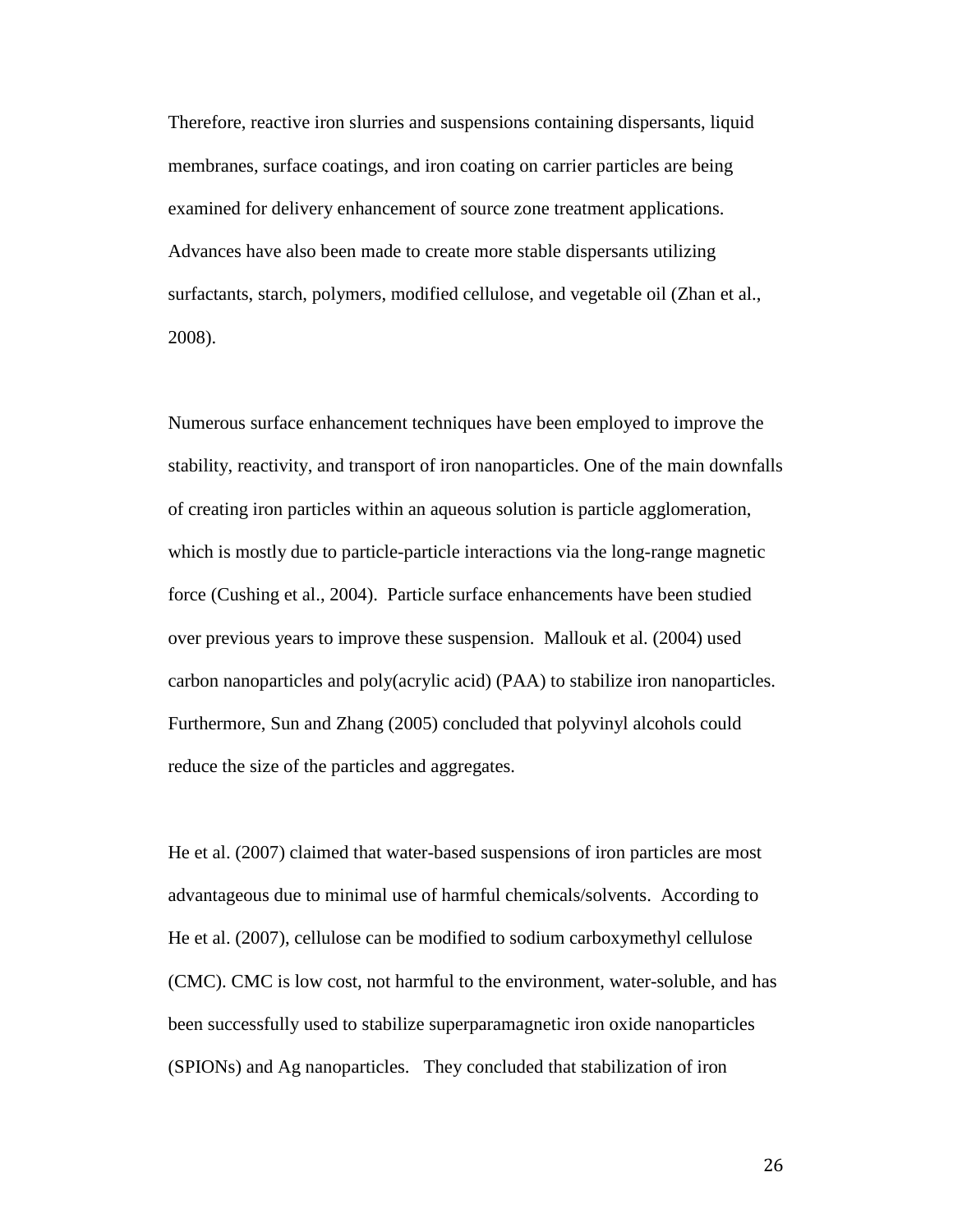nanoparticles could be achieved due to the CMC molecules onto the surface of the nanoparticles. The CMC acts as a protective layer that hinders the nanoparticle growth and prevents agglomeration through the electrostatic repulsion and steric hindrance. The reactivity of the enhanced particles was then compared with unenhanced. When  $0.2\%$  CMC was used,  $k_{obs}$  increased from  $0.44$  to  $7.4 \text{ h}^{-1}$ . Almost all TCE was destroyed within 40 minutes. During reduction, VC and *cis*or *trans*-DCE were not detected and trace amounts of 1,1-DCE were detected initially, but were not detectable at the end of monitoring. The chloride production rate was nearly stoichiometrically coupled the TCE degradation rate.

Further summary of the various types of iron particle enhancements is shown in Table 2 below.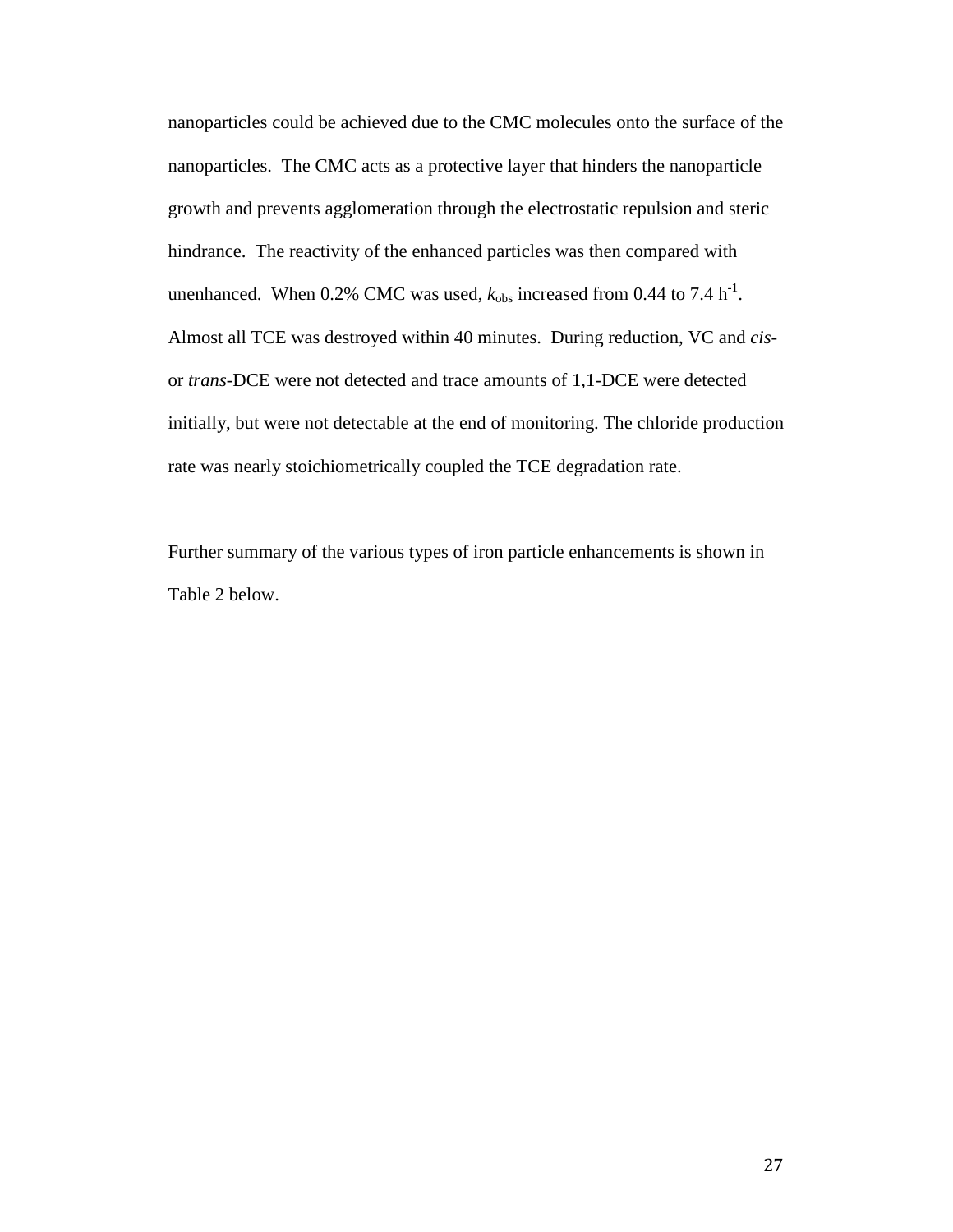|  |  |  | Table 2. Iron Particle Enhancements |
|--|--|--|-------------------------------------|
|--|--|--|-------------------------------------|

| <b>Iron Product</b>                                                                                                                                                  | Porous Medium                                                   | <b>Flow Control</b><br>Method | <b>Flow Direction</b> | Published<br>Breakthrough<br>Curved | Darcy<br>Velocity<br>(m/d) | Particle<br>Mass in<br>Suspension<br>(g/L) | Particle<br>Retention                                                                                                                                             |
|----------------------------------------------------------------------------------------------------------------------------------------------------------------------|-----------------------------------------------------------------|-------------------------------|-----------------------|-------------------------------------|----------------------------|--------------------------------------------|-------------------------------------------------------------------------------------------------------------------------------------------------------------------|
| Iron prepared with borohydride<br>reduction/coated with Tween 20 (Kanel et<br>al. 2007)                                                                              | <b>Glass Beads</b><br>and sand (30%<br>water<br>saturation)     | <b>Constant Flow</b>          | Downward              | Yes                                 | 9                          |                                            | 72% in glass<br>beads/61% in<br>sand/ $65\%$ in<br>baked sand                                                                                                     |
| Iron prepared based on borohydride<br>reduction and coated with $0.3 -$<br>1.2% polyacrylic acid (Kanel and<br>Choi 2007)                                            | Glass Beads                                                     | <b>Constant Flow</b>          | Upward                | Yes                                 | $2 - 15$                   | 5                                          | N/A                                                                                                                                                               |
| Iron prepared based on borohydride<br>reduction and supported by<br>hydrophilic carbon and polyacrylic<br>acid (Schrick et al. 2004)                                 | Ottawa Sand<br>and<br>Hagerstown,<br>Pope, and<br>Chagrin soils | <b>Constant Head</b>          | Downward              | Yes                                 | 13-127                     | 5                                          | Strong<br>retention for<br>unenhanced<br>iron/ $40-100%$<br>for polyacrylic<br>acic supported<br>iron/ $99-0\%$<br>for<br>hydrophilic<br>carbon<br>supported iron |
| Iron prepared based on borohydride<br>reduction with 0.8% wt. sodium<br>carboxymethyl cellulose addition<br>and subsequent coating with<br>palladium (He et al. 2007 | Loamy Sand                                                      | Variable Head                 | Downward              | N <sub>o</sub>                      | <b>Not</b><br>reported     |                                            | 99.8% for<br>unsupported<br>iron/2% for<br>iron palladium<br>particles<br>coated with<br>sodium<br>carboxymethyl<br>celulose                                      |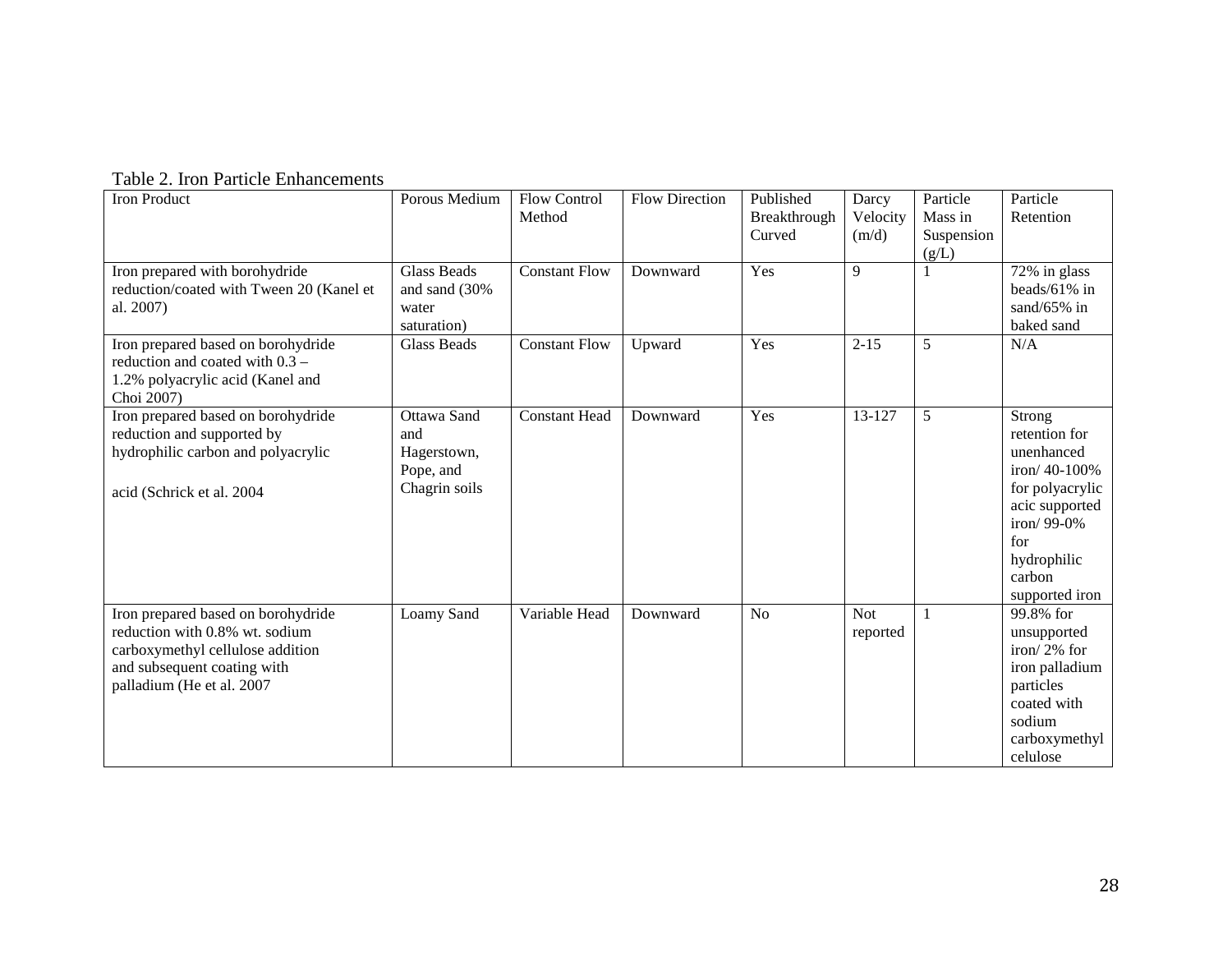| Iron prepared based on borohydride<br>reduction and coated with 1% vol.<br>polyacrylic acid (Yang et al. 2007                 | Silica Sand                              | Variable Head        | Downward   | N <sub>o</sub> | 34            | 2.5   | Complete<br>retention for<br>unmodified/<br>Effective<br>transport for<br>polyacrylic<br>acid coated |
|-------------------------------------------------------------------------------------------------------------------------------|------------------------------------------|----------------------|------------|----------------|---------------|-------|------------------------------------------------------------------------------------------------------|
| Reactive nanoscale Iron Product<br>(Toda America, Inc.) coated with<br>amphiphilic polymers (2 g/L) (Saleh<br>et al. 2007     | Silica sand                              | <b>Constant Flow</b> | Horizontal | N <sub>o</sub> | 31            | 3     | 98.6% for bare<br>particles/5%<br>for PSS-650<br>modified<br>particles                               |
| Reactive Nanoscale Iron Product<br>(Toda America, Inc.) coated with<br>gum agar (0.5 g/L) (Tiraferri and<br>Sethi, 2009)      | Silica Sand                              | <b>Constant Flow</b> | Downward   | Yes            | 7.9 and<br>40 | 0.154 | N/A                                                                                                  |
| Laboratory synthesized iron<br>combined with ethylsilica<br>(manufactured: aerosol-assisted<br>technique) (Zhan et al., 2008) | Ottawa Sand                              | <b>Constant Flow</b> | Downward   | Yes            | 515           | 3     | 30%                                                                                                  |
| Oil-in-water Emulsion (Berge and<br>Ramsburg, 2009)                                                                           | Silica sand                              | <b>Constant Flow</b> | Upward     | Yes            | 0.4           | 2.5   | $0.17 - 0.3\%$                                                                                       |
| CMC Stabilized Particles (He et al. 2009)                                                                                     | <b>Glass Beads</b><br>Sand<br>Sandy Soil | <b>Constant Flow</b> | Upward     | Yes            | 0.03          | 0.2   | N/A                                                                                                  |
| poly(styrene sulfonate) (PSS) modified<br>NZVI (Phenrat et al., 2009)                                                         | Silica Sand                              | <b>Constant Flow</b> | Upward     | Yes            | 0.32          | 5     | N/A                                                                                                  |
| Aqueous RNIP suspension with 3.5 mM of<br>calcium chloride (Taghavy et al., 2010)                                             | Silica Sand                              | <b>Constant Flow</b> | Downward   | Yes            | 14.7          | 60    | N/A                                                                                                  |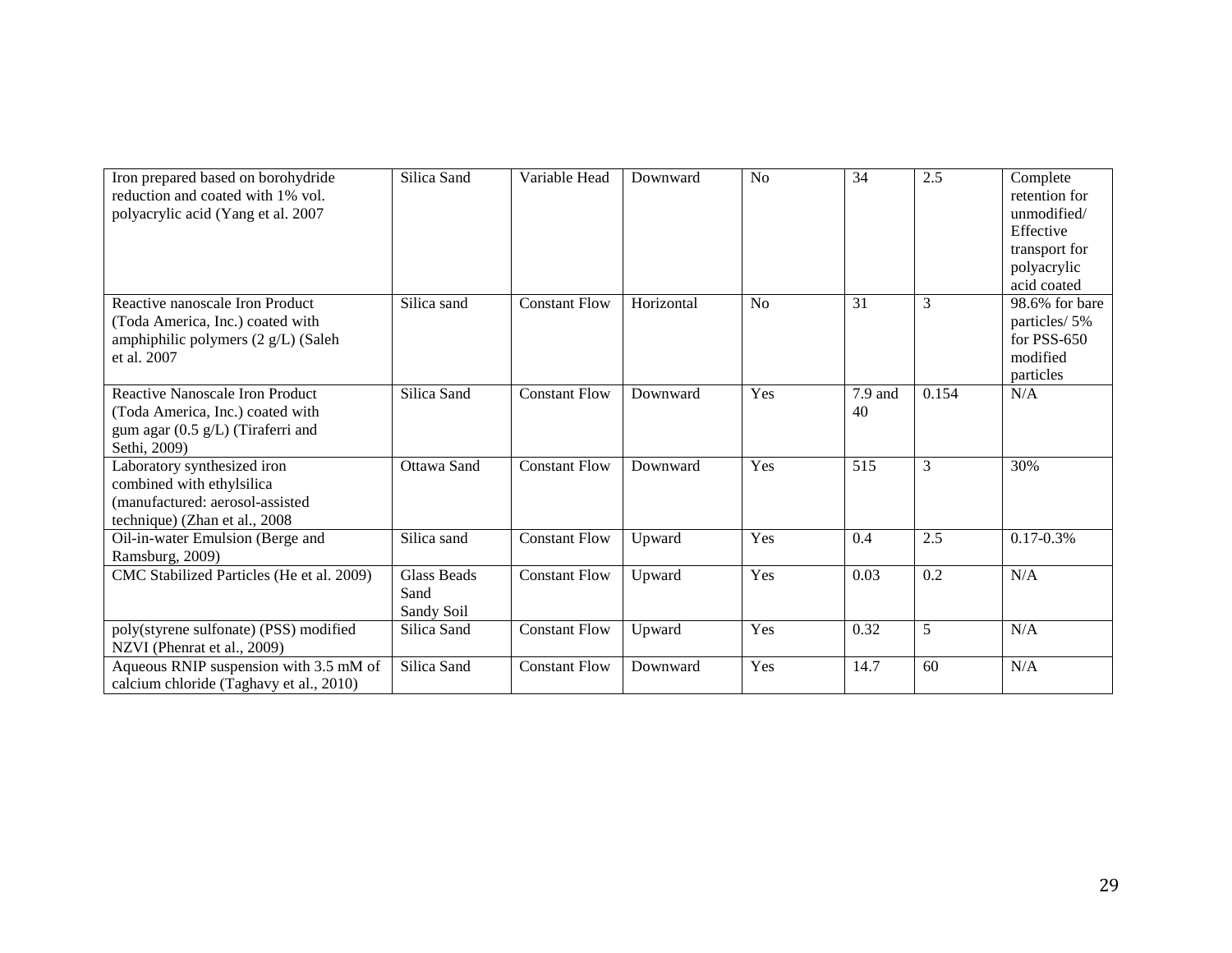#### *2.6. Comparison of Transport: Bare Nanoparticles and Stabilized Particles.*

Zhan et al. (2008) compared the transport capabilities of bare nanoscale iron particles to surface enhanced particles. Specifically, they compared uncoated RNIP to ZVI entrapped in porous silica particles (prepared using an aerosol assisted process). After running 10 mL of bulk suspension of both particles types through a 10 cm column packed with Ottawa sand, and flushing with 60 mL, it is clear that the enhanced particles had superior transport ability. RNIP was trapped within the first few centimeters, while the Fe/ethylsilica particles, flushed through the entire column. Almost 70% of the Fe/ethylsilica suspension was collected through its breakthrough curve, while no significant amount of RNIP was in the column effluent. The transport of these particles through capillaries was also observed through optical microscopy. Glass tubes were packed with Ottawa sand and were injected with the particle suspensions, followed by water flushing. RNIP again was trapped near the inlet, while the Fe/ethylsilica particles were more normally distributed throughout the entire tube. Finally, the Fe/ethylsilica particles were found to be able to partition into the water/TCE interface, which can lead to better access of bulk TCE.

## *2.7. Emulsified Iron Transport through Porous Media.*

Berge and Ramsburg (2009) then attempted to expand upon the current delivery enhancements available using kinetically stable soybean oil-in-water emulsions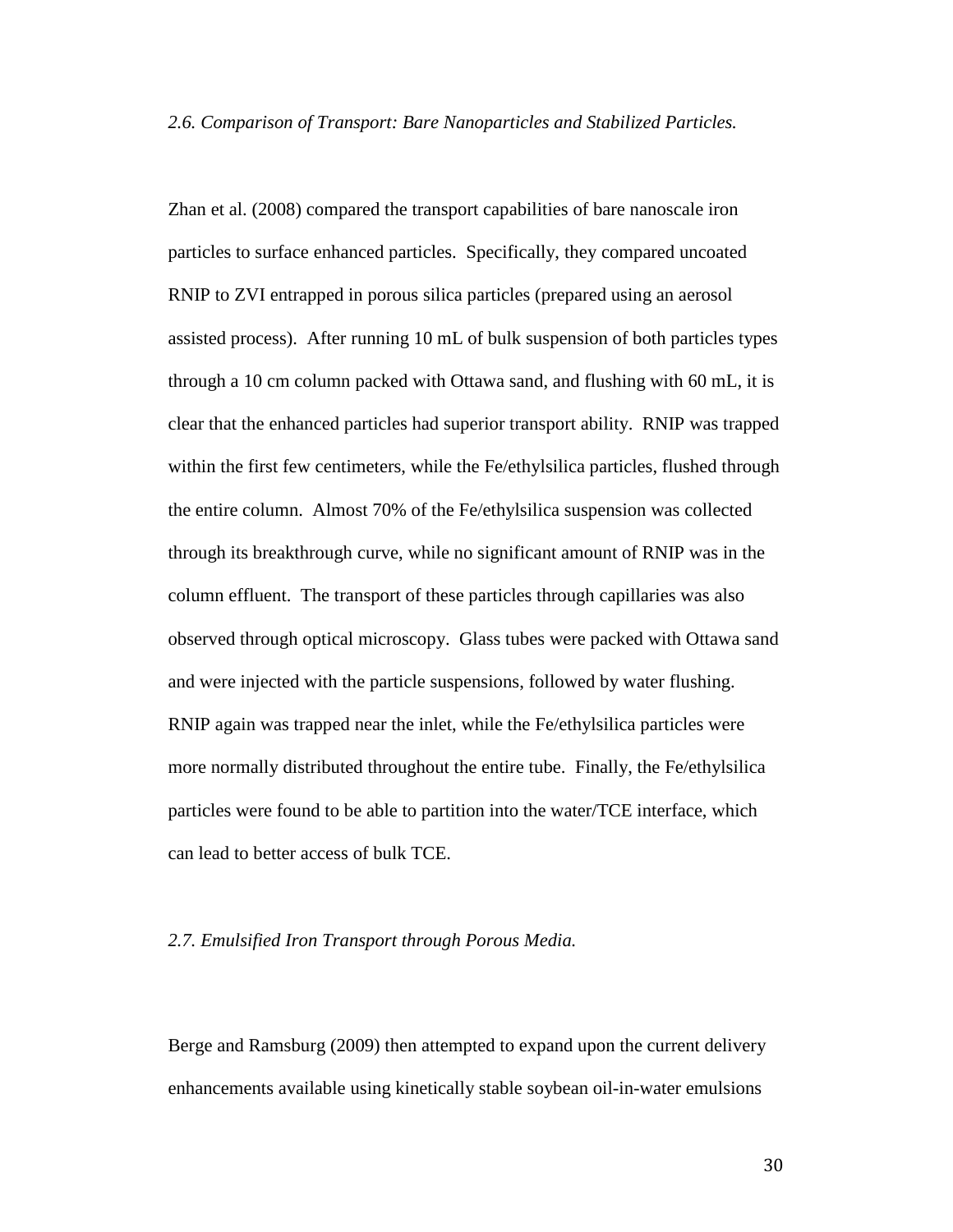(which limit iron corrosion during injection) that transport through porous media with ease (less than 0.30 % iron retained in the column). Oleic acid, Aerosol MA, Aerosol OT, and Span 80 surface coatings were found to enhance the emulsion's stability. Long and Ramsburg (2010) also studied Gum Arabic stabilized oil in water emulsions as a mean for iron particle enhancement with a density of 1.15 g/mL. Gum Arabic(GA) is a non toxic, natural material produced from sap of Acacia senegal, Acacia seyal or Acacia polyacantha that is commonly used in the food industry(Dickenson, 2003). In this study, the ability of GA to stabilize soybean oil in water emulsions with high concentration of ZVI particles was determined. These emulsions were deemed kinetically stable for 4 hours, with destablization occurring by sedimentation over the next 4 days. Surface normalized rate coefficients found within the oil droplets were equivalent to aqueous phase rate coefficients of about 5 x  $10^{-3}$  L/m<sup>2</sup>h. These rates are comparable to rates found for aqueous iron particle suspensions.

Crocker et al. (2007) explored the stability of the combination of Z-Loy and oilin-water emulsions. The emulsion composition was comprised of 10% wt. tallow oil, 2% wt. Span 80, 6% wt. Tween 80, and was 0.05% wt. iron (0.11% wt. metal) with a density of 0.9 g/mL. The emulsion stability was tested with and without iron. It should be noted that when iron was added to the emulsion, approximately three times the amount of surfactant was needed to keep the emulsion stable for greater than one hour. Effluent Z-Loy recovery for the Z-Loy/oil-in-water emulsion was 99% wt, due to the high amount of surfactant used. Although there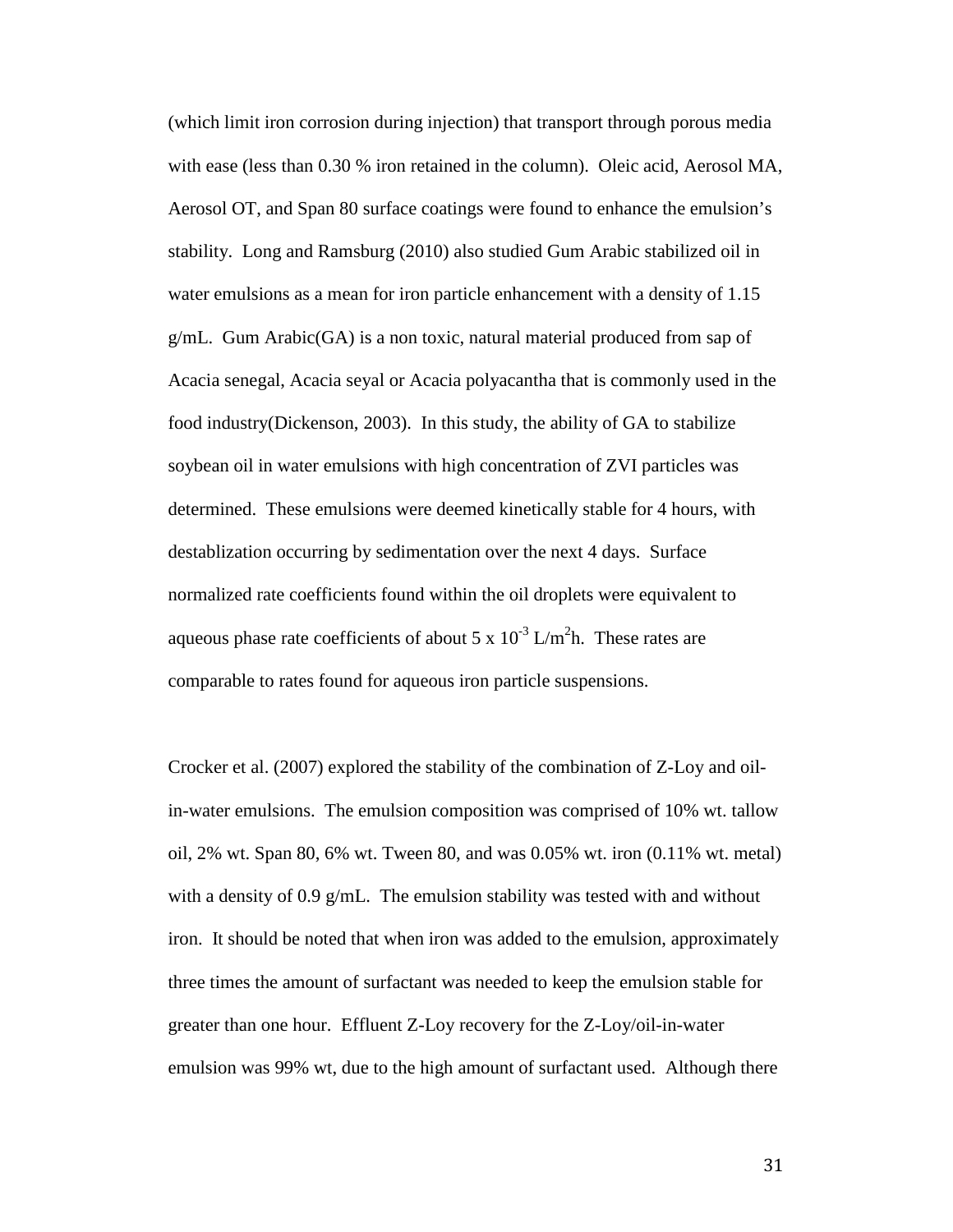was head loss during emulsion flushing, it is not due to pore clogging, but is the result of fluid viscosity.

Examining DNAPL mobilization more closely, the total trapping number,  $N_T$ , was used to determine conditions to limit mobilization (Pennell et al. 1996). Results from  $N_T$  analyses conducted by Berge and Ramsburg (2009) and Long and Ramsburg (2011) suggest that the iron containing oil-in-water emulsions developed by these authors can be delivered at meaningful velocities (e.g., 1 m/d) within a medium sand without mobilizing entrapped DNAPL. This result is in contrast to other emulsion based approaches which have higher viscosity (e.g., ~2000 cP, Quinn et al. 2005). High viscosity emulsions must therefore be implemented using a slow velocity (e.g., 1 m/d in the same medium sand) to prevent DNAPL mobilization. Another concern regarding emulsion enhanced delivery is pore clogging (Soo and Radke, 1984). However, in their study, Berge and Ramsburg (2009) observed near complete recovery of the emulsion which exhibited breakthrough that was well aligned with the conservative, non-reactive tracer. This leads to the assumption that the emulsion has little/no effects on long term permeability (Soo and Radke, 1984).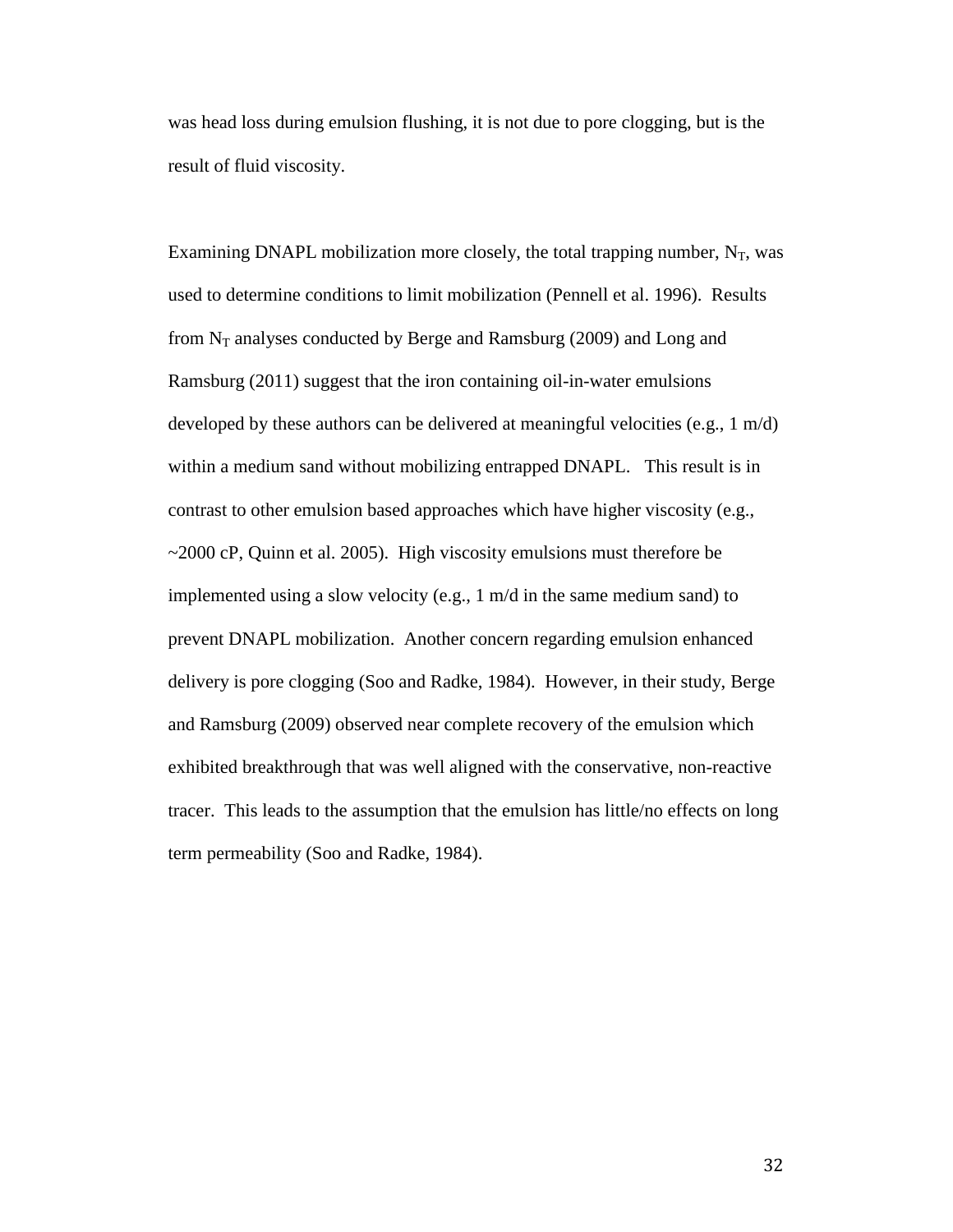*2.8. Comparison of 2-dimensional Transport Abilities of Bare Nanoparticles to Surface Enhanced Particles.*

Kanel and Choi (2007) were among the first to examine the two-dimensional transport capabilities of surface stabilized zero valent iron particles. As previously stated, iron nanoparticles have an inherent nature to aggregate due their magnetism (Kanel et al. 2007). Therefore, actions must be taken to stabilize the particles for implementation into porous media. The synthesized particles were synthesized/stabilized with poly acrylic acid (PAA) and were found to be stable up to 60 days (compared to 1-10 min for unstabilized particles). The synthesized particles, along with unenhanced particles and a non-reactive tracer, were injected into a two-dimensional flow container and compared. The tracer dispersed and was transported horizontally through the porous media in a matter of minutes. The surface enhanced zero valent iron particles moved horizontally and downward through the flowfield. This is due to the higher density of the particle suspension than water (1.036 g/cm<sup>3</sup> to 1 g/cm<sup>3</sup>, respectively). Unlike both the tracer and the enhanced iron particles, the bare nanoparticles were unable to effectively transport through the flow field. This lack of transport is most likely due to hydrophobic/hydrophilic interactions, changes in attachment efficiency due to ionic strength and steric stabilizations, and the blocking of deposition sites (Lecoanet et al., 2004). It is also noted that the bare nanoparticle suspension has a positive charge at neutral pH, and the porous media was negatively charged, leading to charge interactions and iron particle attachment to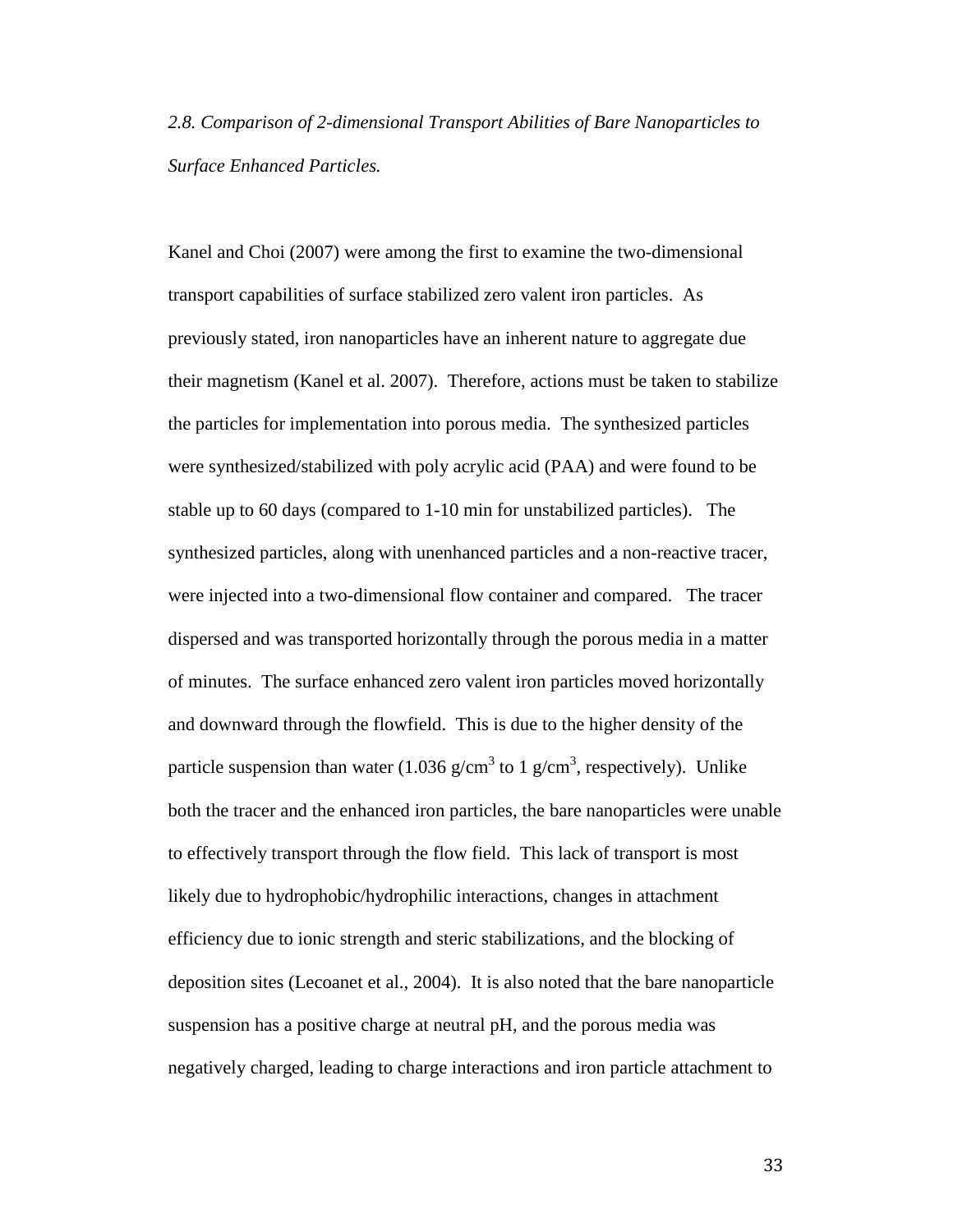the porous medium. The enhanced iron particle transport showed only slight retardation with respect to the tracer and had enhanced transport relative to the bare particles because of the association of the hydrophobic component of the PAA with the iron particles and the positioning of the polar headgroup regarding the aqueous phase. The surface enhanced suspension also maintained a negative charge at neutral pH values, stabilized by the anionic polymer, preventing strong interactions with the porous media. Finally, it is believed that the surface enhanced suspension's transport is controlled by advection and dispersion processes coupled to small-scale density gradients.

#### *2.9. Iron Treatments within the Context of Partial Source Zone Removal.*

It should be noted that in the field, complete mass removal of the source mass is often not achieved. Therefore, it is important to examine partial source zone removal. Previous studies based on mathematical dissolution have shown varying results. Sale and McWhorter (2001) determined that almost total source zone mass removal is required to minimize mass flux to drinking water standards using analytical solutions for the dissolution of ganglia and pools in uniform flow fields. However, Wood et al. (2005) utilized a stream tube modeling approach to conclude that 60% reduction in source zone mass leads to 80% decrease in mass flux.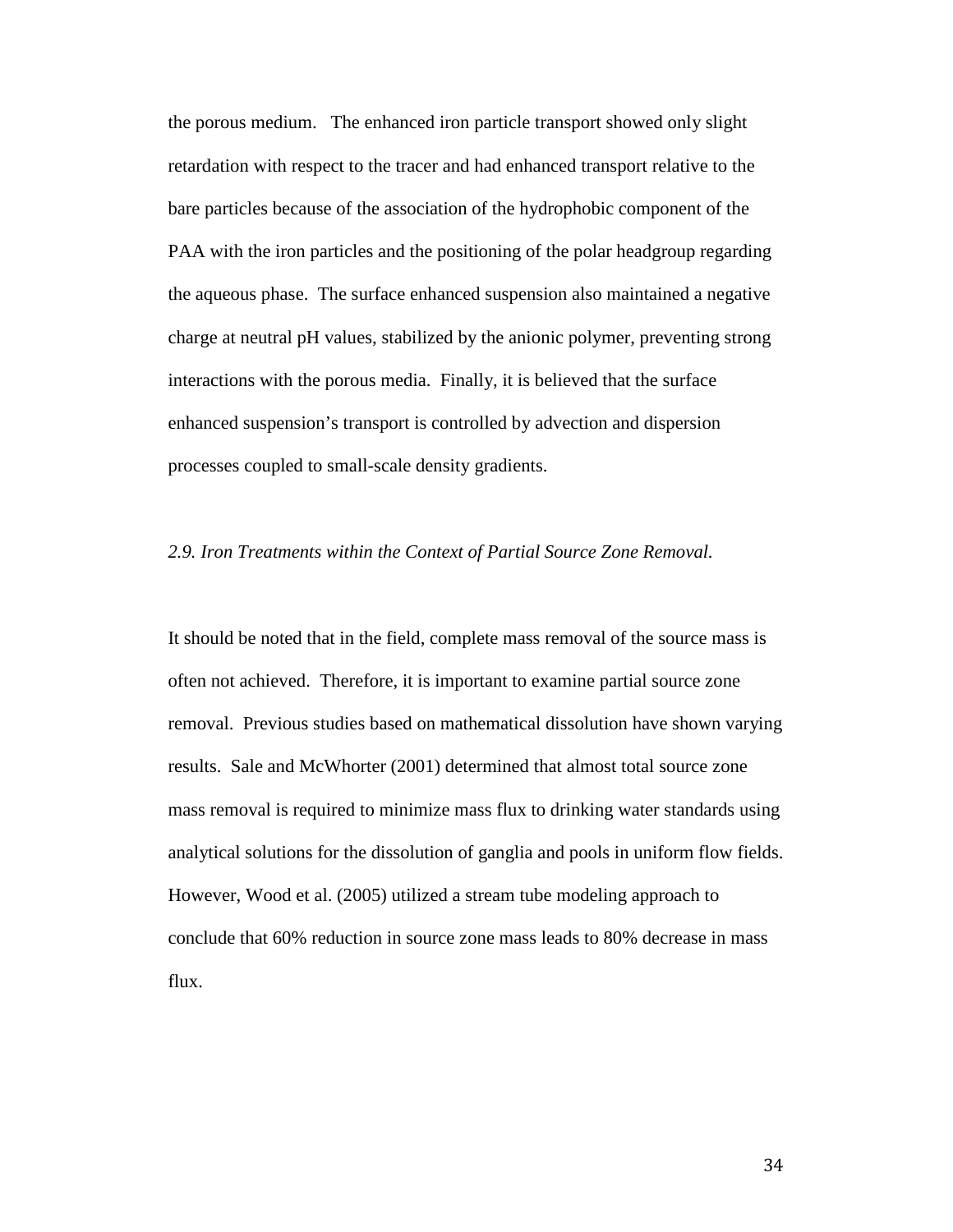Suchomel and Pennell (2006) studied the effect that limited source zone removal of tetrachloroethylene (PCE) had on dissolved phase contaminant flux using a two-dimensional aquifer cell. Initial source zone saturation distributions were quantified by light transmission analysis and specified as ganglia to pool (GTP) ratios ranging from 0.16 to 1.6. Ganglia are formed when capillary forces keep discontinuous droplets within the cell's pores and these ganglia are not mobile under typical flow conditions. Pools may form when low permeability zones are present and the DNAPL accumulates across the less permeable layers surface. DNAPL distributions are affected by the volume and rate of DNAPL release, density, interfacial tension, viscosity, and the permeability and wettability of the porous medium and these distributions alter the effectiveness of remediation efforts. For the cell with GTP=1.6 (high GTP), about  $75\%$  of the mass was reduced after two Tween 80 floods (intermediated by a water flood). The rate and amount of PCE recovery was greater during the first surfactant flood due to dissolution of ganglia rather than low interfacial area pools. For the cell with a GTP=0.4 (mid GTP), three surfactant floods with two separating water floods were conducted, with a final mass removal of 92% and similar recovery efficiencies were observed for the mid/low GTP aquifer cell. Finally, for the low GTP cell (GTP=0.16), 57.4% of the total PCE mass was recovered during three surfactant floods and two water floods.

These findings support the fact that dissolution based remediation techniques are limited by the GTP (interfacial area that allows mass transfer to occur). In the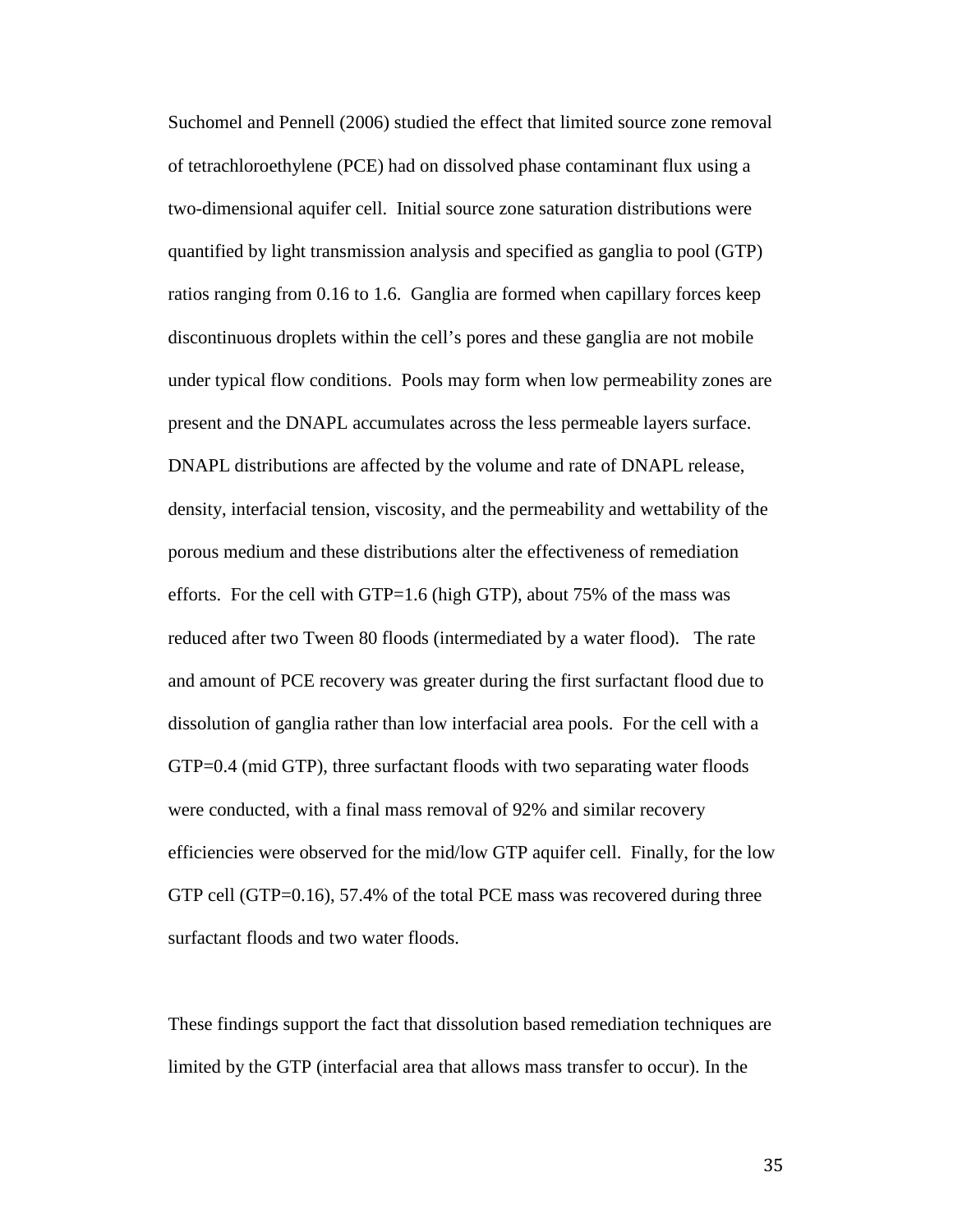high GTP aquifer cell, mass discharge and effluent concentration remained constant after 50% PCE source removal (due to remaining ganglia in the system). After 85% of the source mass as ganglia was removed, the mass discharge was reduced by 60%. It is apparent that source zone mass removal may need to be large in ganglia dominated source zones to ensure greatly reduced mass discharge. In contrast, for pool dominated source zones, more minimal mass removal is necessary for reduced mass discharge (Rao et al., 1997).

### *2.9.1. Implications of Partial Source Zone Treatment*

If it is assumed that the ZVI is fully converted to  $Fe^{2+}$ , the mass ratio of iron needed per mass of TCE is 0.42:1. Therefore, to achieve 50% mass removal, about 7.72 g of ZVI must be delivered in the case of this study. It is possible that one cannot deliver enough ZVI to such a source zone, and if it is delivered, reactivity may not be maintained. Use of iron to contain a source zone may become a concern, if dissolution overwhelms the rate and extent of reaction - that is, TCE is still discharged (Taghavy et al. 2010). Additionally, direct injection of ZVI into the source zone can lead to NAPL mobilization. Illangasekare et al. (2009), suggest implementing iron particles both within and immediately down gradient of the source zone to effectively treat the NAPL contamination. Additionally, Taghavy et al. (2010) determined that implementing ZVI particles to the dissolved phase downstream of the source zone increases both particle efficiency and reactivity.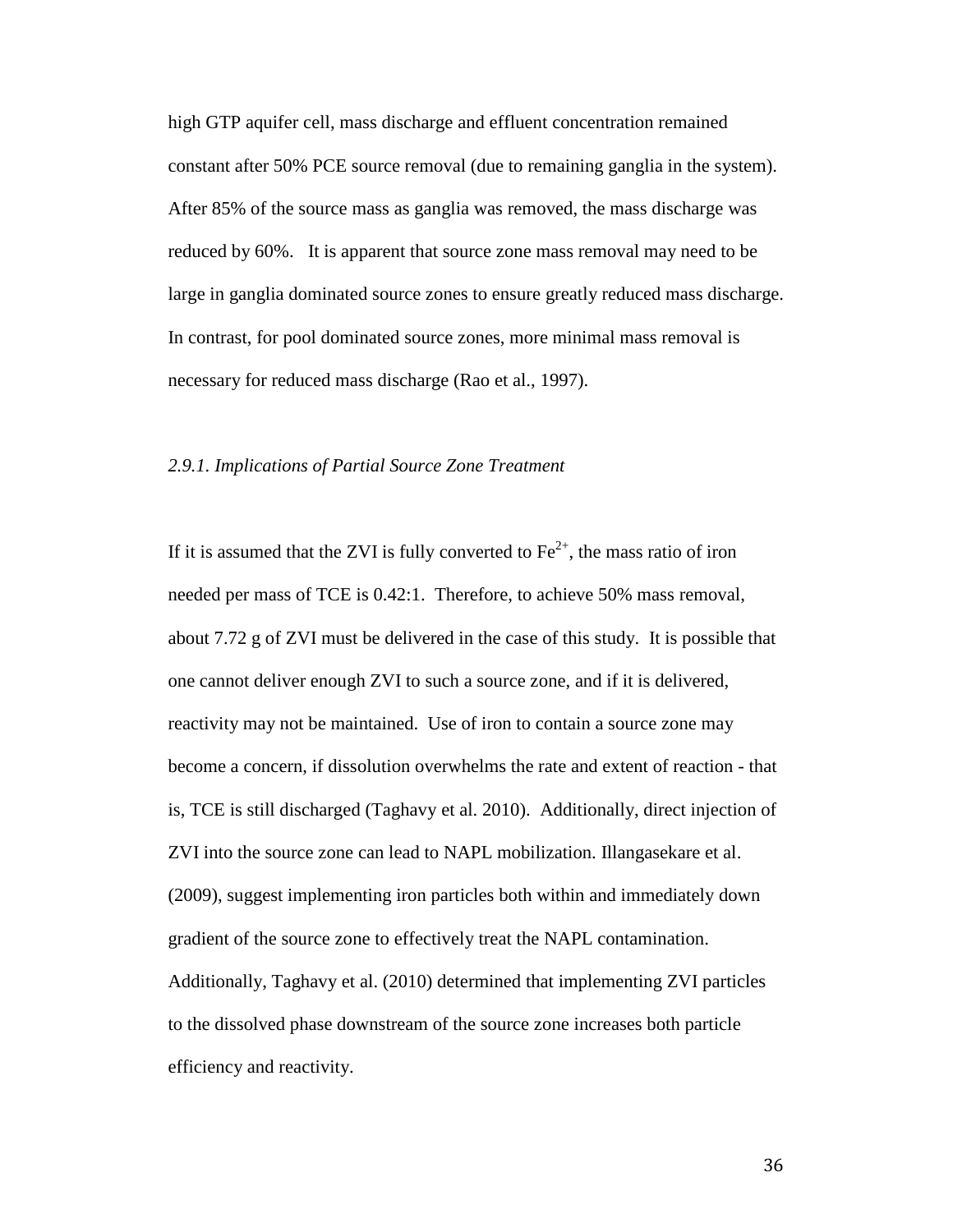Treatment within the DNAPL source zone remains an open question, particularly for particles/amendments which are designed and marketed to be well transported and bimetallic (e.g., Z-Loy) and a faster reaction may keep up with source zone dissolution.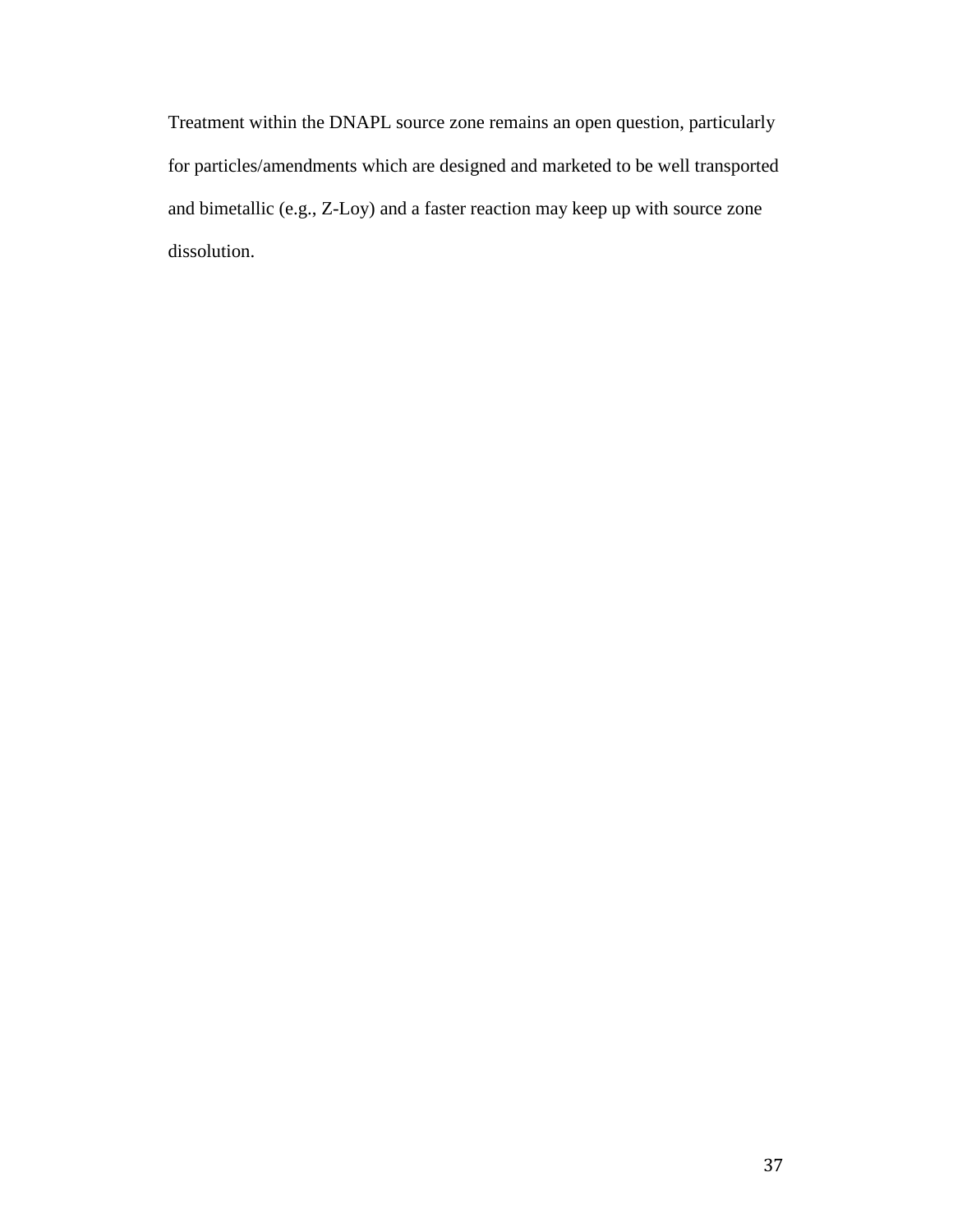Hypothesis #1: The fast degradation kinetics of the bimetallic Z-Loy particles will permit reactions to consume TCE at the rate it dissolves within the source zone. The net effect will be a reduction in the downgradient discharge of TCE mass. Hypothesis #2: The ceramic core and engineered suspension of the Z-Loy product will enable the reactive particles to be well transported (minimal iron retention) within a medium 40-50 mesh Ottawa sand.

Hypothesis #3: Based upon the mass balance calculations presented in Section 2.10.1, it is hypothesized that > 50% TCE source zone mass reduction will require more Z-Loy that can be delivered to the DNAPL source (7.72 g of ZVI must be delivered to reduce 36.75 g of TCE).

#### **3. Objectives.**

While previous studies have shown promise regarding zero valent iron as means for chlorinated solvent reduction, there are still many components that must be studied. More focus must still be placed on determined the most effective surface enhancements to promote reaction and subsurface transport, as well as its ability to reduce source zones and their average mass flux downstream.

Therefore, the objectives of this study are as follows:

• Determine TCE degradation kinetics with Z-Loy in batch reactor experiments.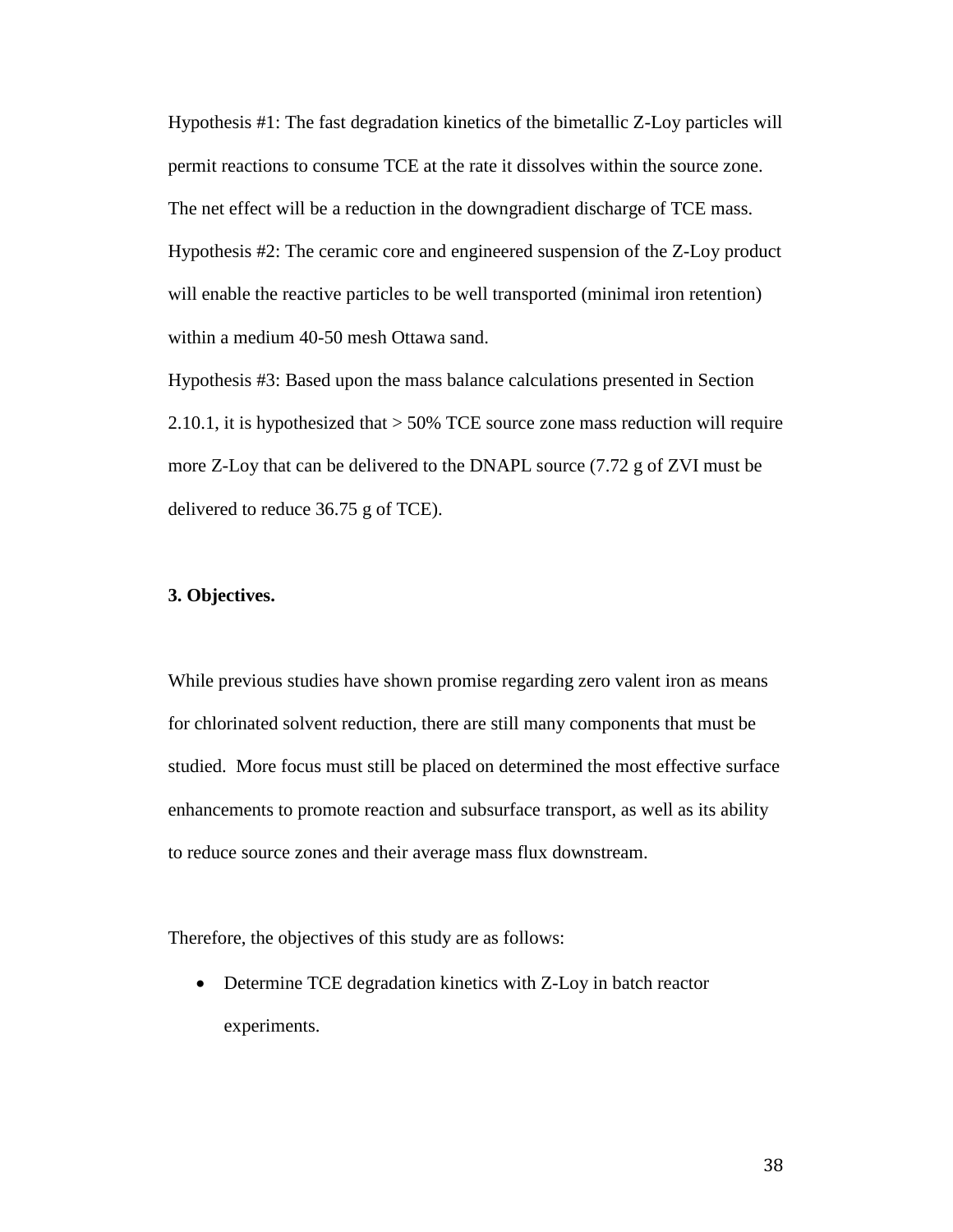- Determine of the transport of Z-Loy within a medium sand using 2 dimensional aquifer cell experiments.
- Determine if Z-Loy treatment within the source zone will result in appreciable reduction of DNAPL mass.
- Determine the influence of Z-Loy treatment within the source zone on the contaminant mass discharge emanating from the source zone.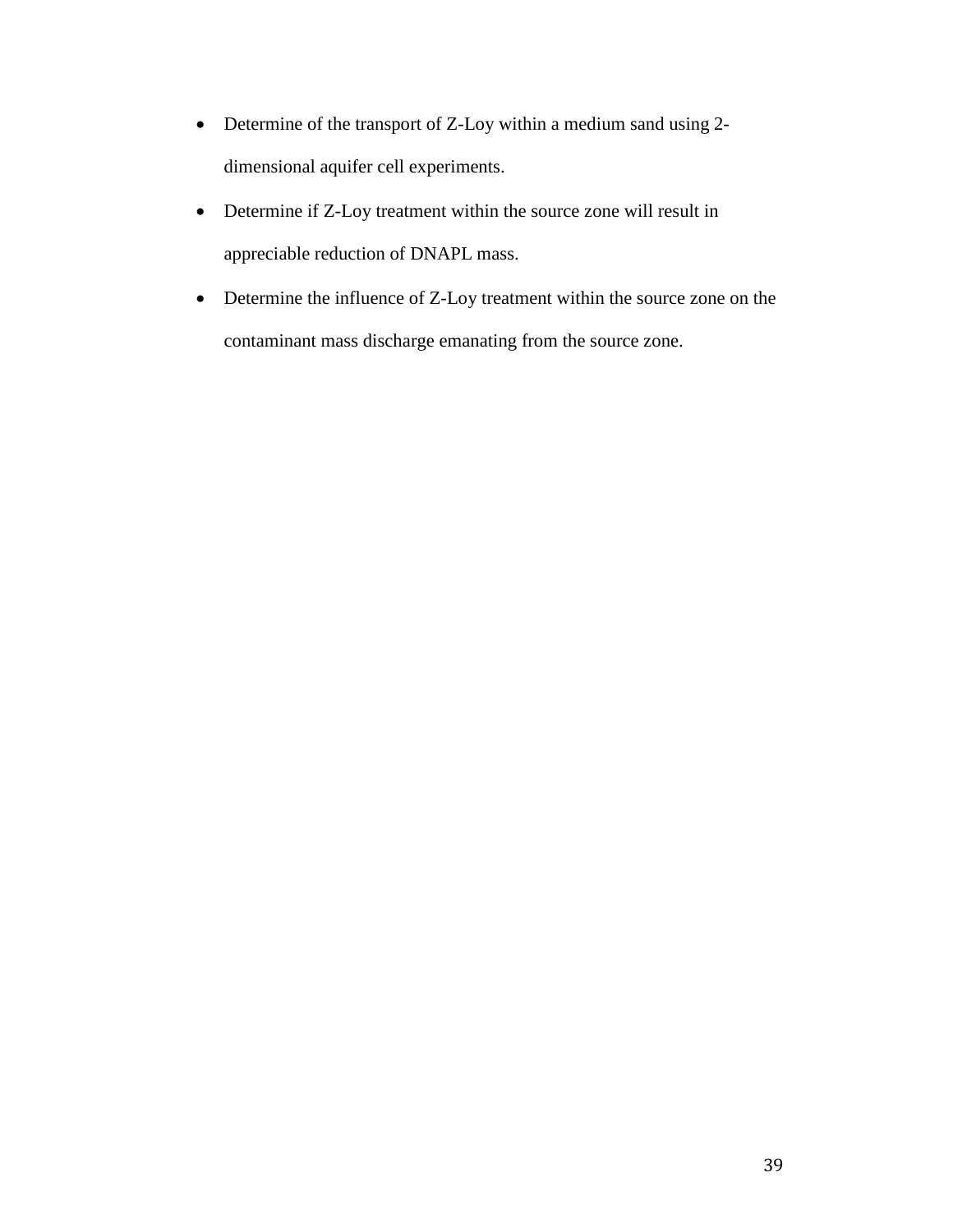## **4. Batch Experiment Materials and Methods.**

#### *4.1.Chemicals.*

Trichloroethylene (99.5+%) was purchased from Aldrich. Gas standards of Ethene (0.01%) and Ethane (99.5%) were provided by Alltech. 99.998% Argon and 15.0% Hydrogen were purchased from AirGas. For source zone visibility, the TCE was dyed red using Oil-Red-O (Fisher Scientific) at a concentration that has been shown not to influence the physical properties of TCE  $(4x10^{-4})$  M, Ramsburg and Pennell, 2002). 0.1 N HCL, NaCl, and NaBr were provided by Fisher Scientific. Aqueous solutions were prepared with Millipore Milliq water  $(>18.1 \text{ M}\Omega\text{-cm})$ . Federal Fine and F-70 Ottawa sands were obtained from U.S. Silica. The Federal Fine sand was sieved to produce a 40-50 mesh Ottawa sand that was used in the experiments.

#### *4.2.Z-Loy Suspension Preparation.*

Z-Loy was donated for use in these experiments by OnMaterials, LLC. The Z-Loy material was stored in an argon. All Z-Loy suspensions were prepared within a Coy glove bag filled with argon. A trace oxygen sensor (Alpha Omega Instruments) oxygen sensor was used to monitor the concentration of  $O_2$  within the glove bag to ensure it remained below 1000 ppm at all times. Preparation of the Z-Loy suspension followed a recipe provide by the manufacturer. In brief, 10 g of Z-Loy was mixed with 0.06 g of dispersant and added to 500 mL of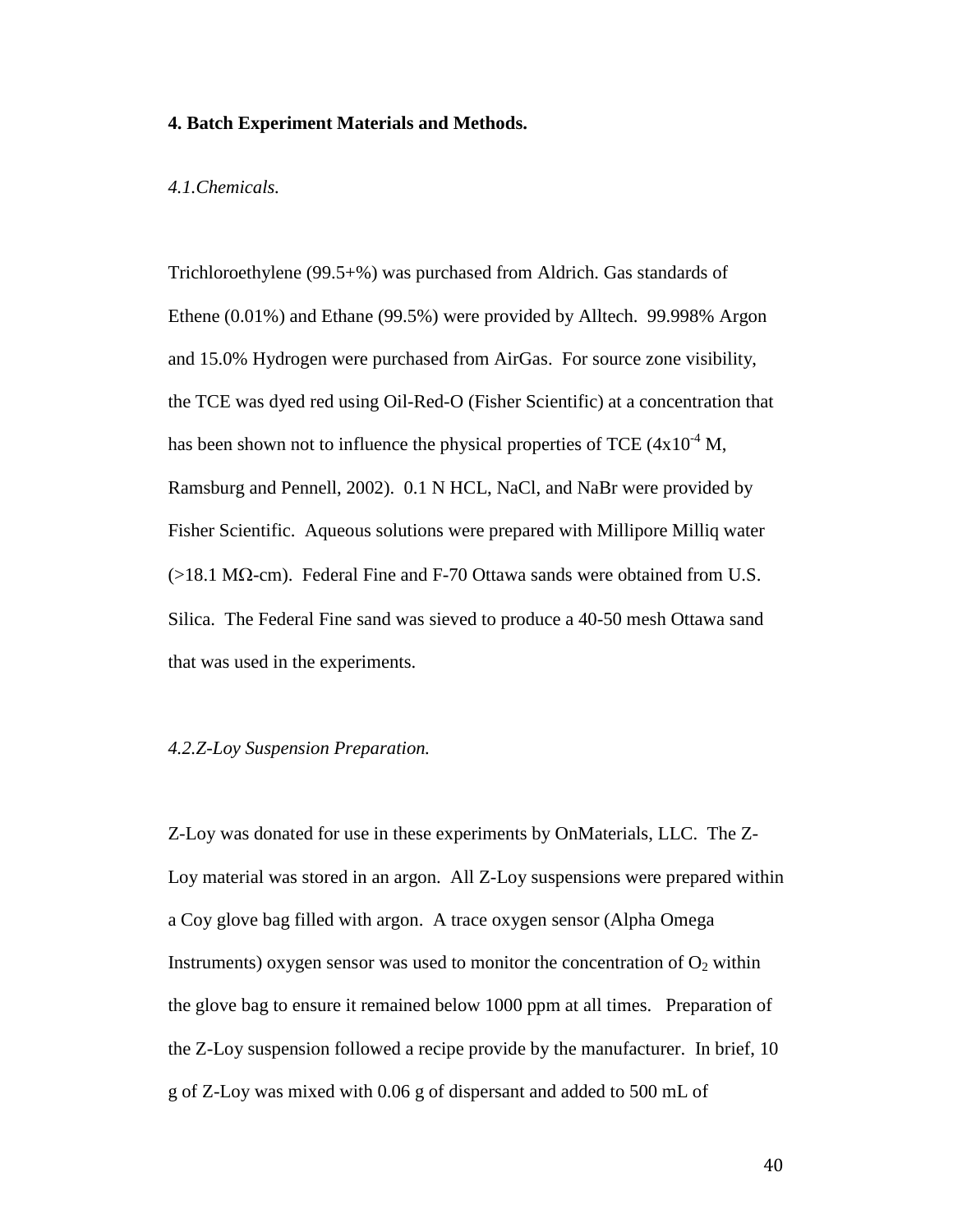deoxygenated water to create a 1% iron suspension (Z-Loy comprises 55% iron).

## *4.3.Batch Reactors.*

Batch tests were conducted in 120 mL serum bottles capped by Silcon/PFTE caps, with all reactor preparation conducted in an anoxic glovebox. 700 mg/L batch tests were prepared by adding 0.035 g of TCE to reactors containing the Z-Loy suspension, Z-Loy suspension and 0.1 M NaBr, and deoxygenated water alone. Reactors were then immediately capped and sealed and shaken by hand for one minute. Successive sampling was enacted, with each sample comprising 0.2 mL headspace gas. Reactors were rotated end over end at 20 rpm at 22 °C between samples.

#### *4.4.Analytical.*

Headspace samples were taken from each reactor (200 uL), and injected into an HP 5890 Series II gas chromatograph. Flow within the GC was established using nitrogen as the carrier gas and was split between two columns: GC-GASPRO column connected to a FID and a HP-MOLSIV column connected to a TCD. The samples were injected at 250 °C under splitless conditions. Oven temperature was programmed as follows: increase from 50  $\degree$ C to 160  $\degree$ C at 50  $\degree$ C/min, remain at 160 °C for 3 minutes, increase from 160 °C to 230 °C at 25 °C/min, remain at 230 °C for 7 minutes, increase from 230 °C to 240 °C at 10 °C/min, and remain at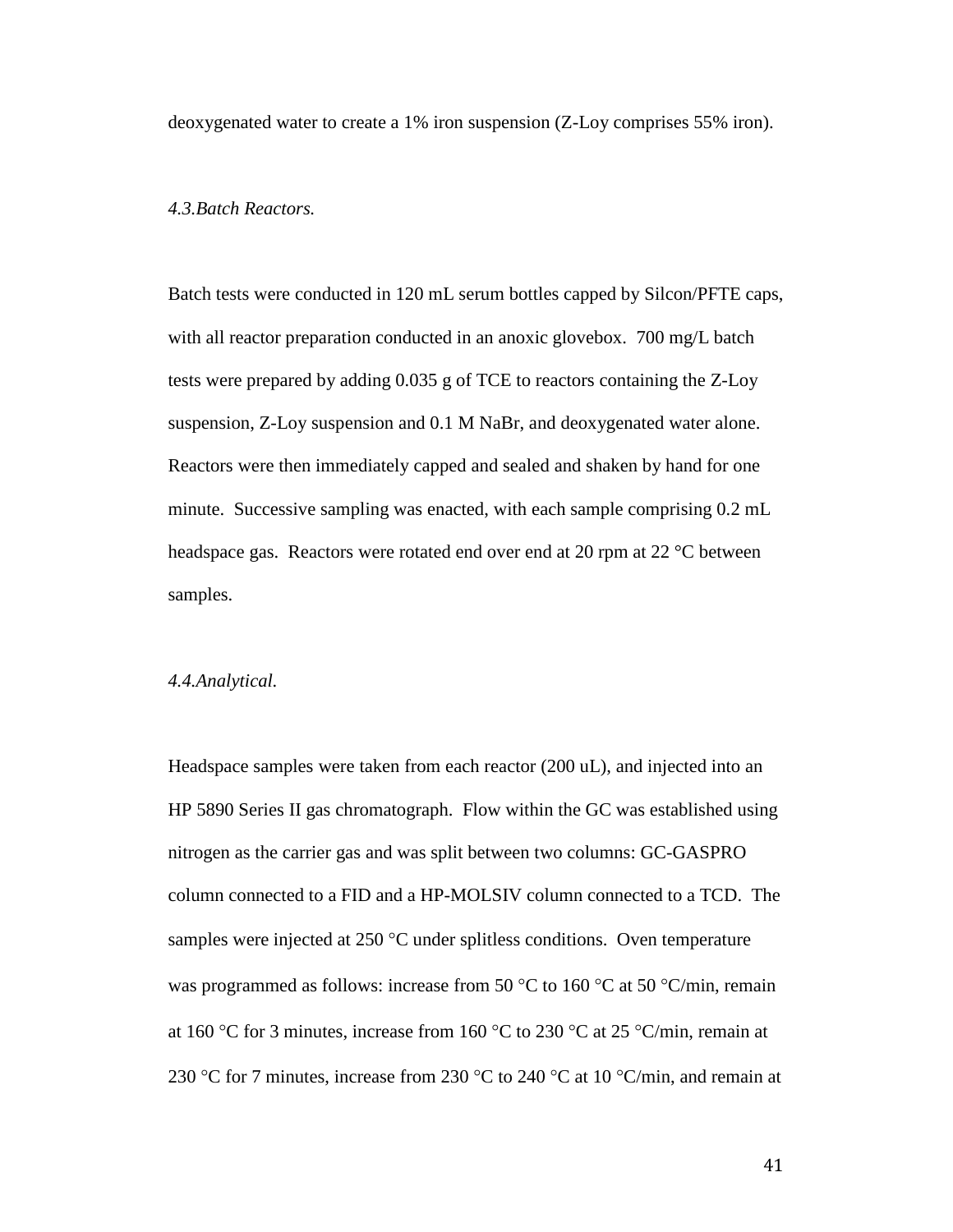240 °C for 7 minutes. This method was chosen because it provided total separation between TCE and its daughter products (i.e., principally acetylene, ethene, ethane) on the FID. The TCD was used to monitor concentration of  $H_2$ . TCE standards were prepared with the same liquid to headspace ratio as the experimental reactors, while ethene and ethane standards were created on a mass basis by injecting gas standards at varying volumes into the GC.  $H_2$  mass standards were determined using a 15% hydrogen gas standard and injecting a range of volumes into the GC. The carbon mass balance was calculated based on the initial mass of TCE added to each reactor compared with the subsequent amount of TCE and its reaction products at later observed times. Aqueous concentrations were determined based on Henry's constants found for the Z-Loy suspension. To determine these values, known masses of TCE, ethene, and ethane were injected into 120 mL serum bottles with approximately 70 mL of the Z-Loy suspension. Prior to these experiments, the Z-Loy suspension was exposed to the atmosphere and stirred for 24 hours to oxidize the iron in the suspension, yielding it unreactive. The batch reactors were then left to equilibrate over 24 hours, after which headspace samples were taken to determine the final headspace concentrations of each constituent. The Henry's coefficient for each constituent was determined with the following formula.

$$
M_t = V_g C_g + V_l \frac{C_g}{K_H} \tag{8}
$$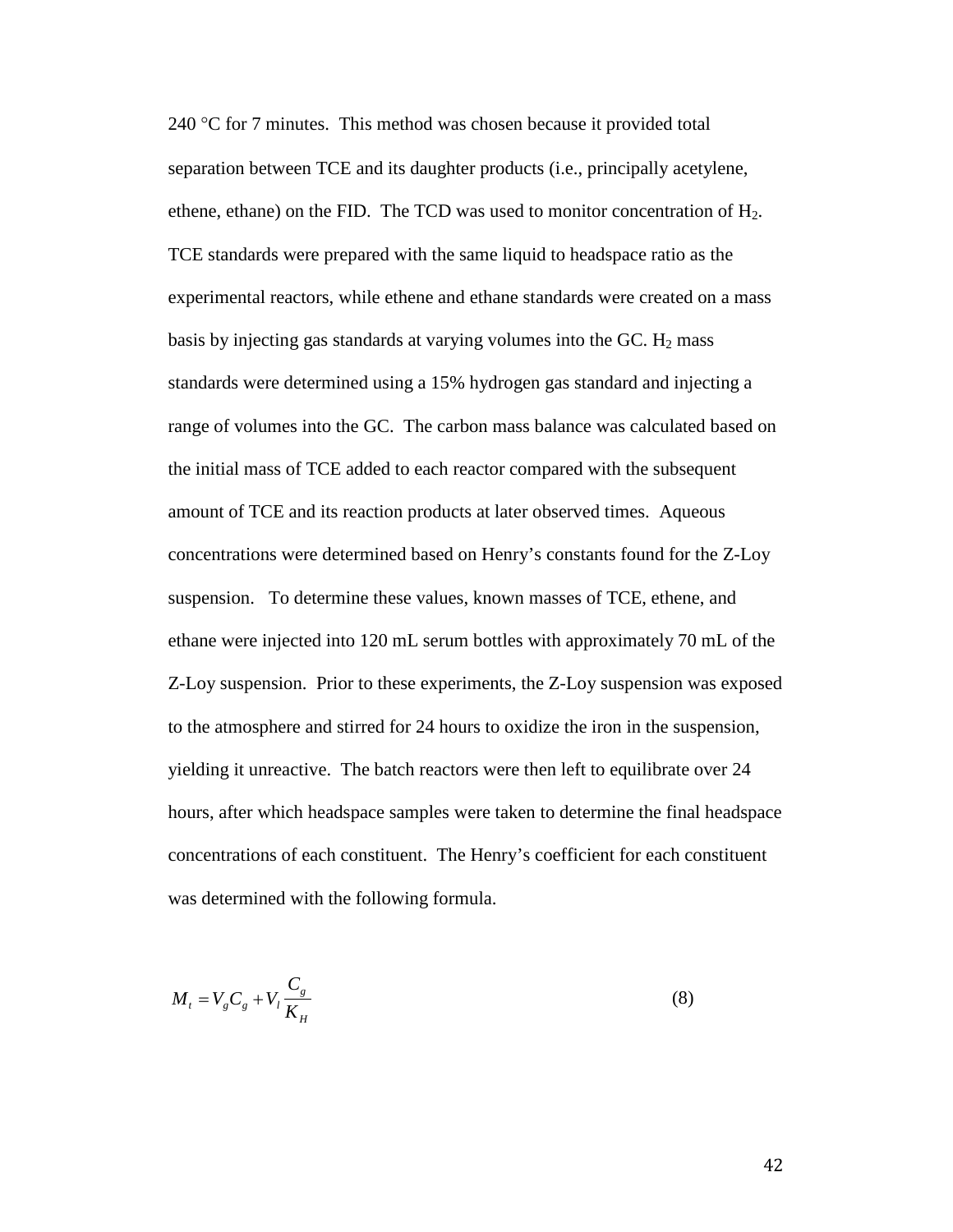Where  $M_t$  is the total mass in the system,  $V_g$  is the volume of the gas,  $C_g$  is the gas concentration,  $V_1$  is the volume of the liquid, and  $K_H$  is the dimensionless Henry's Coefficient.

### *4.5. Iron Characterization.*

 $Fe<sup>0</sup>$  content in the Z-Loy suspension was determined by measuring the amount of  $H_2$  produced when 20 mL HCl (0.1 N) is added to a reactor containing 1 g of the Z-Loy suspension.

$$
\text{Fe}^0 + 2\text{H}^+ \rightarrow \text{Fe}^{2+} + \text{H}_2 \tag{9}
$$

The 1:1 molar ratio between  $H_2$  and  $Fe^0$  is shown above. Reactors were rotated end over end for 24 hours, at which time the amount of  $H_2$  produced was measured on the GC.

### *4.6.Reaction Rates.*

Aqueous phase reaction rate constants were determined for reactors containing TCE and the Z-Loy suspension alone and TCE and the Z-Loy suspension (made with 0.1 M NaBr solution instead of deoxygenated water alone). Reaction rate constants were determined using the mathematical modeling program MATLAB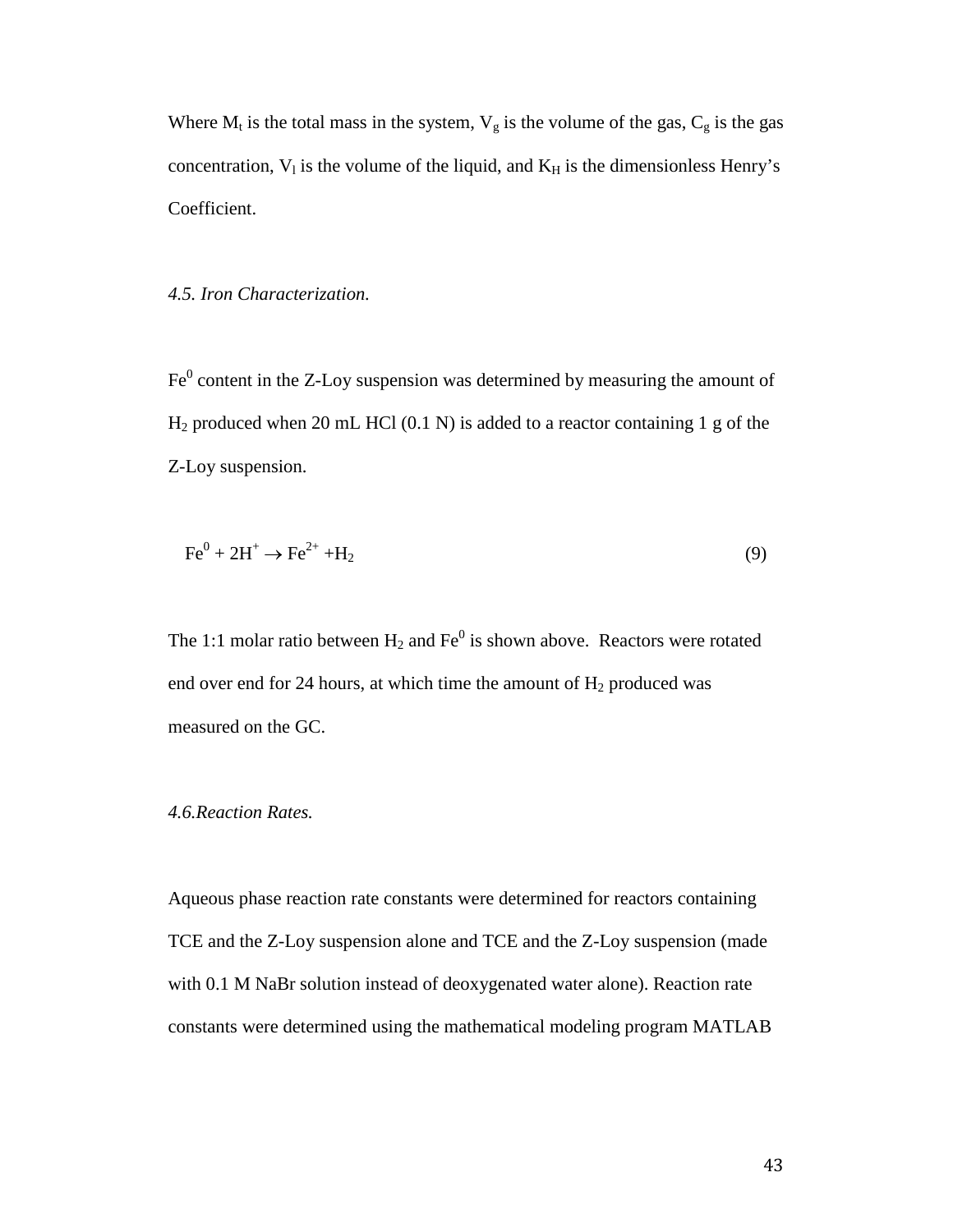version 7.9, assuming successive reactions from TCE to ethene to ethane (with acetylene at a very low pseudo steady state), shown below.

$$
\frac{dC_{TCE}}{dt} = -k_{TCE}C_{TCE} \tag{10}
$$

$$
\frac{dC_{\text{Acetylene}}}{dt} = k_{\text{TCE}} C_{\text{TCE}} - k_{\text{Acetylene}} C_{\text{Acetylene}}
$$
(11)

$$
\frac{dC_{Ethene}}{dt} = k_{Acetylene} C_{Acetylene} - k_{Ethene} C_{Ethene}
$$
 (12)

$$
\frac{dC_{Ethane}}{dt} = k_{Ethene} C_{Ethene}
$$
 (13)

Where,

 $C_{\text{TCE}}$  is the total mass of TCE in the reactor (aqueous) in moles CAcetlyene is the total mass of Acetylene in the reactor (aqueous) in moles.  $C_{\text{Ethane}}$  is the total mass of Ethane in the reactor (aqueous) in moles. CEthane is the total mass of Ethane in the reactor (aqueous) in moles.  $k_{\text{TCE}}$  is the reaction rate coefficient for TCE to Acetylene (in hr<sup>-1</sup>)  $k_{\text{Acetylene}}$  is the reaction rate coefficient for Acetylene to Ethene (in hr<sup>-1</sup>)  $k_{\text{Ethene}}$  is the reaction rate coefficient for Ethene to Ethane (in hr<sup>-1</sup>)

Models were developed for both successive and parallel reactions, with successive modeling yielding the better fit. For the purpose of these experiments, a direct pathway from TCE to ethene was assumed; do to the fact that no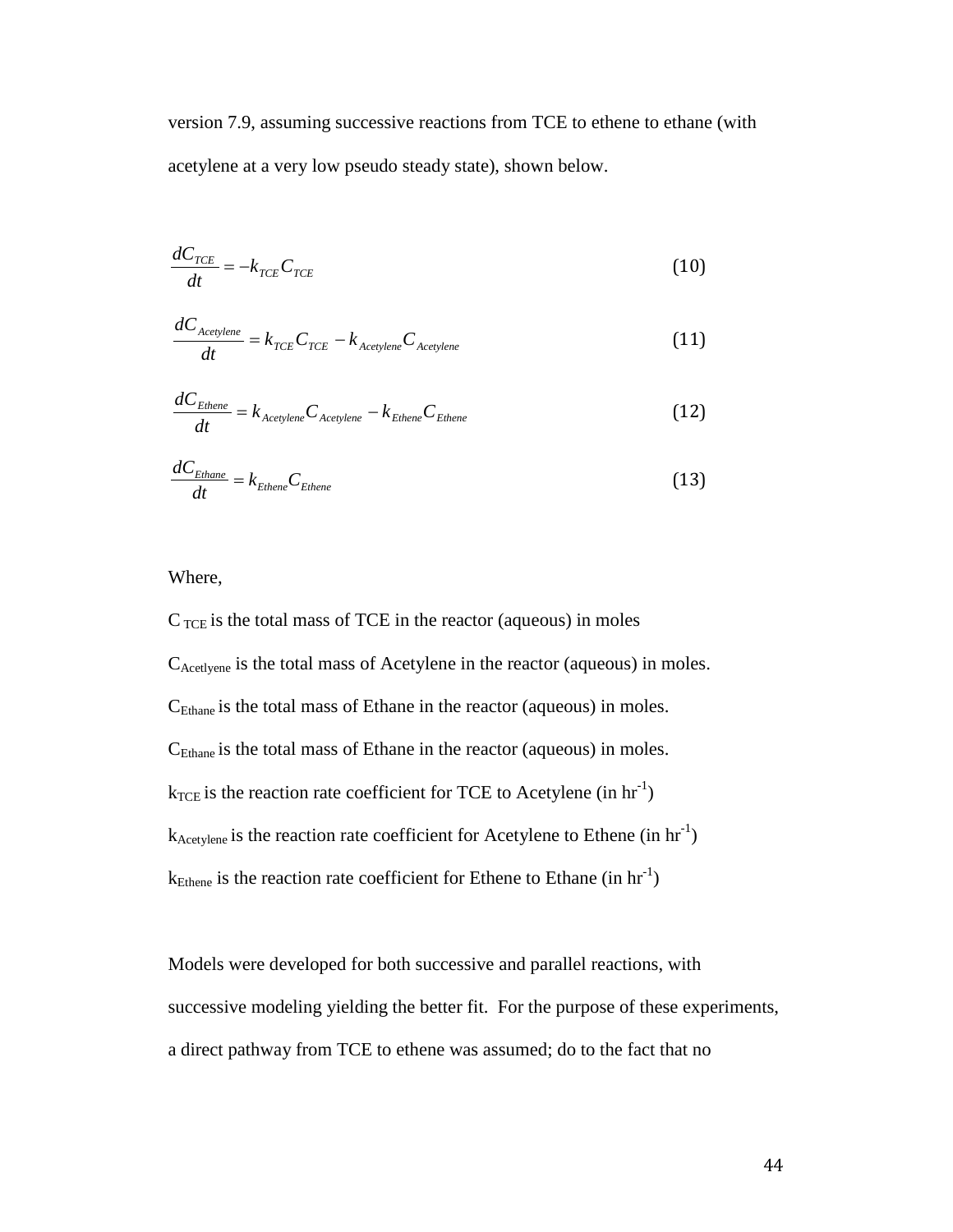detectable acetylene was observed in any of the experiments. The MATLAB program developed is described in the following section.

#### 4*.7. MATLAB Program.*

The program is designed to analyze the degradation of TCE and production of ethene and ethane in a batch reactor. It utilizes user inputted calibration curves and known chemical properties to determine the observed mass of each component in the aqueous phase of the reactor over time (in moles). Ordinary differential equations (ODEs) (which include reaction rate coefficients( Equations 1-4 above)) with known initial conditions are then solved and compared to the observed data. The initial conditions ( $C_{\text{TCE}}$ ,  $C_{\text{Ethane}}$ , and  $C_{\text{Ethane}}$ ) were the initial aqueous moles of TCE in the reactor, zero, and zero, respectively. Reaction rate coefficients were simultaneously adjusted to yield the best fit of the ODE reaction model to the observed data (minimizing the sum of the squares of the residuals). Residuals of the observations based on the model and percent of total mass conserved at each observation (sum of gaseous and aqueous phases of each component) are shown in Section 5.1.

#### *4.8.Aquifer Cell Studies.*

Aquifer cell experiments were conducted to assess the transport and reaction of Z-Loy within a TCE-DNAPL source zone. The aquifer cell has dimensions of 63.5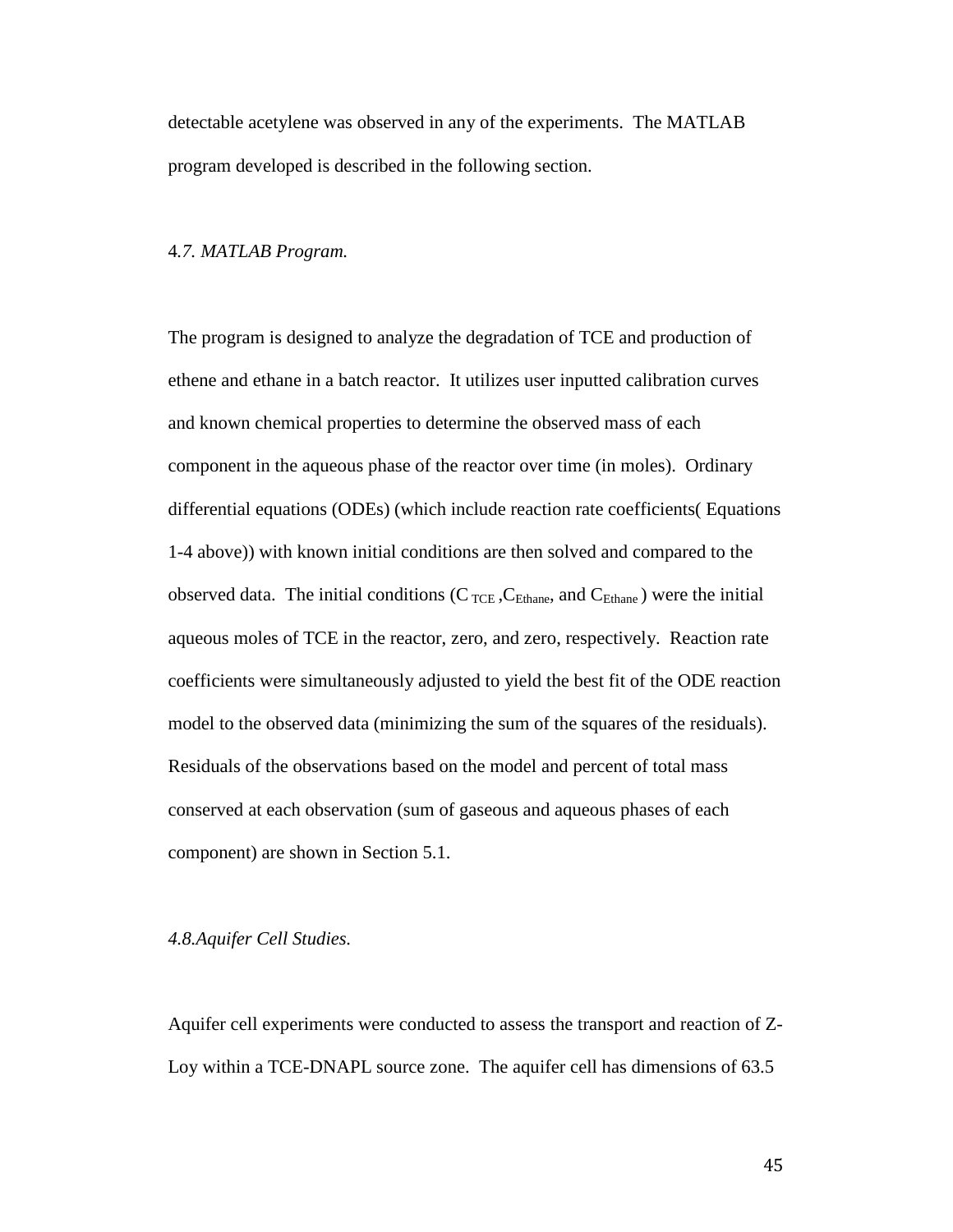cm x 38 cm x 1.4 cm with 18 screw cap sampling ports in four vertical sections to determine local concentrations throughout the box (Figure 2).

The cell was packed under water saturated conditions with a 2 inch layer of F-70 Ottawa sand at the bottom. The remainder of the box was packed using 40-50 mesh Ottawa sand as the background medium and F-70 Ottawa sand for lower permeability lenses. Lower permeability lenses were placed an inch above the bottom F-70 layer and directly below the source zone injection needle (Figure 2).



aquifer cell thickness is 1.4 cm

## Figure 2. Aquifer Cell Schematic

Upon completion of packing, a 2.5 pore volume (with 0.33 pore volume pulse) tracer test (0.1 M NaCl) was conducted at a flow rate of 4.5 mL/min. Next, approximately 25-30 mL of dyed TCE was injected into the source zone at 0.5 mL using a syringe pump fitted with an 18-gauge needle that ended 15 cm below the surface in the center of the cell. The TCE was allowed to redistribute over 24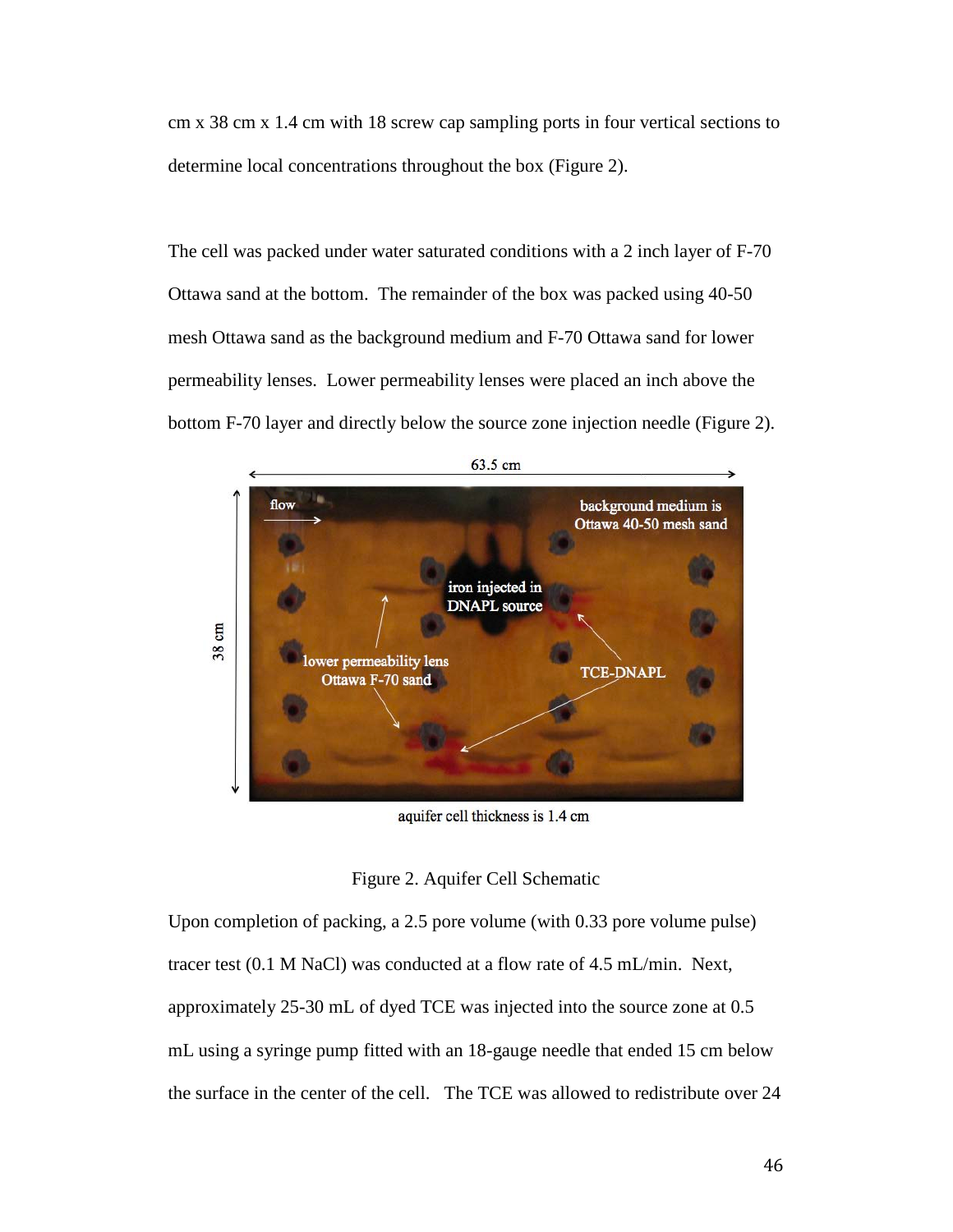hours. Another post injection NaCl tracer test was conducted over 2.5 pore volumes (with 0.33 pore volume pulse). Influent and effluent solutions were transferred through 2 fully screened aluminum rectangular chambers (1.27 cm x 1.27 cm) located on both ends of the aquifer cell. Each end-chamber was milled to contain 0.203 mm slits along the length of the chamber to produce a well screen. A constant head reservoir located at the influent end of the cell controlled the flow through the box. The Z-Loy suspension was injected either upgradient of the source zone or directly into the source zone (Experiment A and B, respectively) at 5 mL/min (background box flow of 1 mL/min) using a steady flow syringe pump. Successive 0.5 mL port and 0.5 mL effluent samples were taken downstream of the source zone. Samples were extracted from the box ports/effluent chamber were analyzed using a Perkin Elmer Turbomatrix 40 Trap Autosampler connected to the GC described above. The autosampler settings were as follows: the needle temperature was  $120^{\circ}$ C, the transfer line temperature was 130  $\degree$ C, the vial oven temperature was 90  $\degree$ C, and the injection and column pressures were both 25 psi. Calibration curves for TCE, ethene, and ethane were created with the same liquid/headspace volume ratio containing ranging concentrations of the constituents. TCE-DNAPL saturations were determined using a light transmission system comprising a Flathead 80 light bank and a Nikon Coolpix 950 digital camera, with saturations determined based upon the hue in the image (Suchomel and Pennell, 2006). In brief, thickness averaged saturations were determined on a pixel basis using a MATLAB script developed by Suchomel and Pennell (2006). The ganglia-to-pool (GTP) ratios of the

47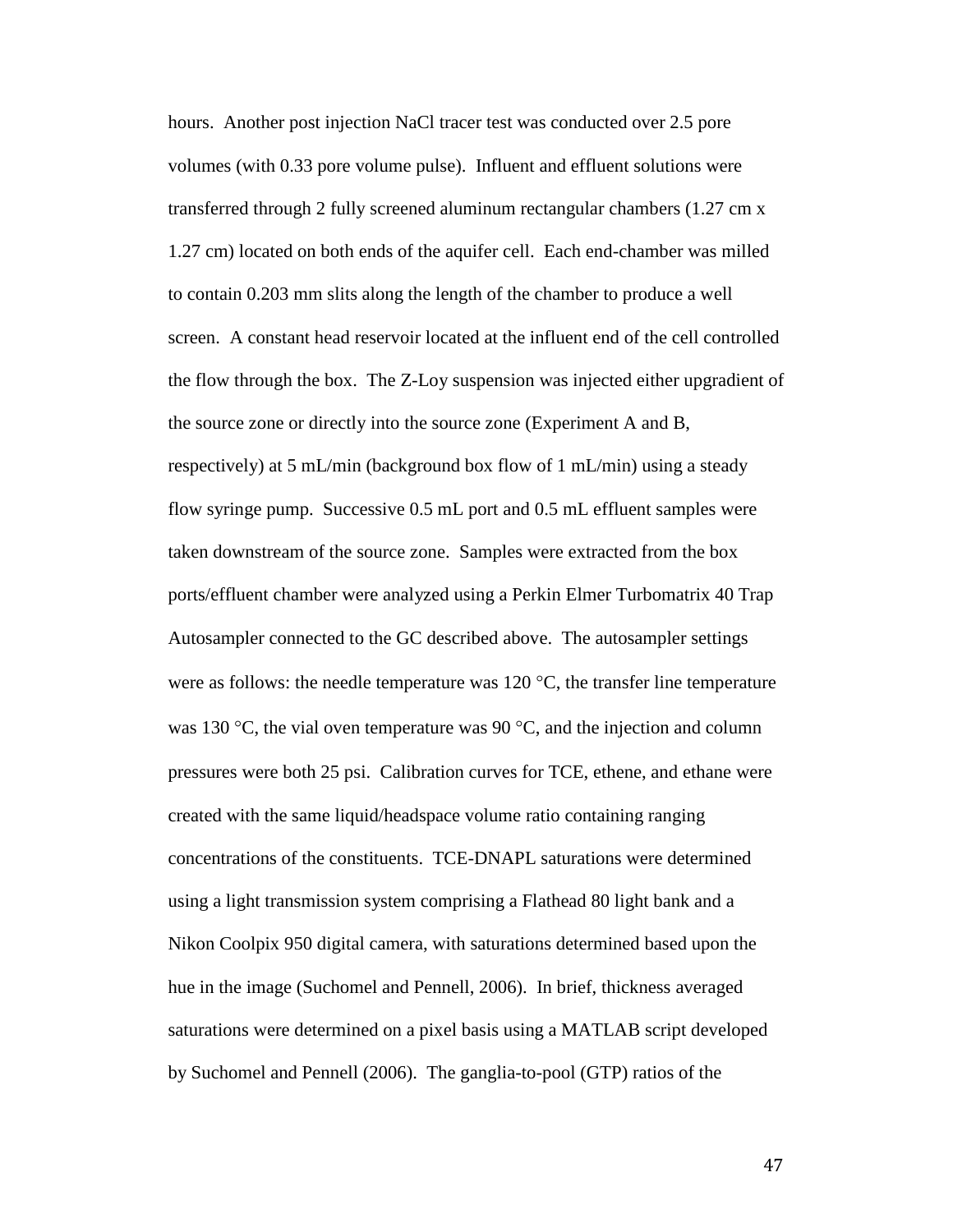saturation distributions (ratio of volume in the cell at saturations lower than the residual saturation to the volume greater than residual saturation) were determined using the DBA(discrete block approach) and CBA(continuum based approach) averaging approach (Christ et al. 2011).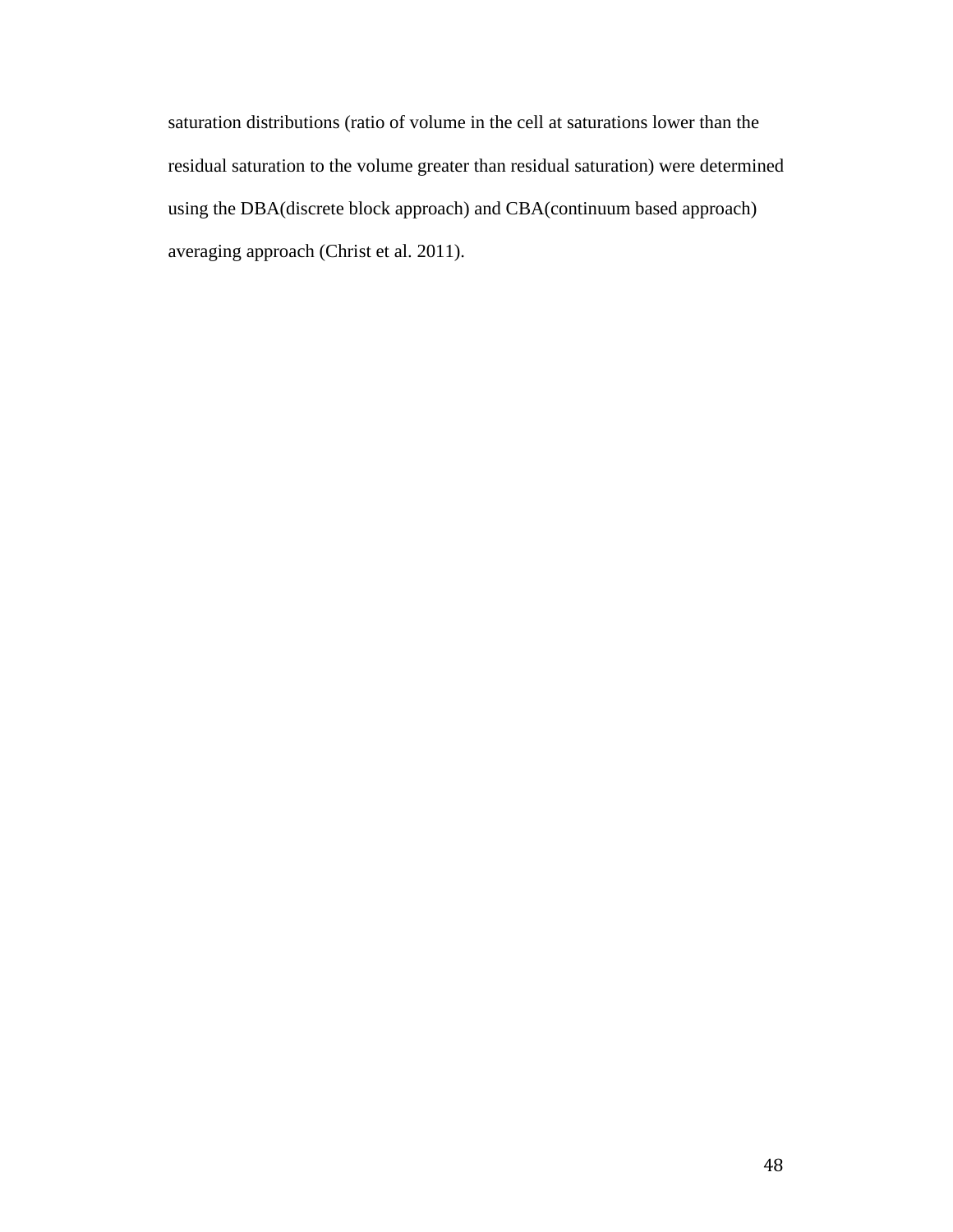## **5. Results and Discussion.**

## *5.1. Batch Reactivity.*

Batch studies were conducted to determine the reactivity of Z-Loy under iron limiting conditions to ensure that all available iron is reacted (although under TCE limiting conditions, surface deactivation is minimized). Over the course of this study, three different lots of Z-Loy were used. Out of these three lots, the second lot was determined to be non-reactive with TCE (data not discussed further below), with the other two producing similar results. In addition, the ionic effects of 0.1 M NaBr and NaCl on reactivity were analyzed. A summary of all batch experiments is shown in Table 3.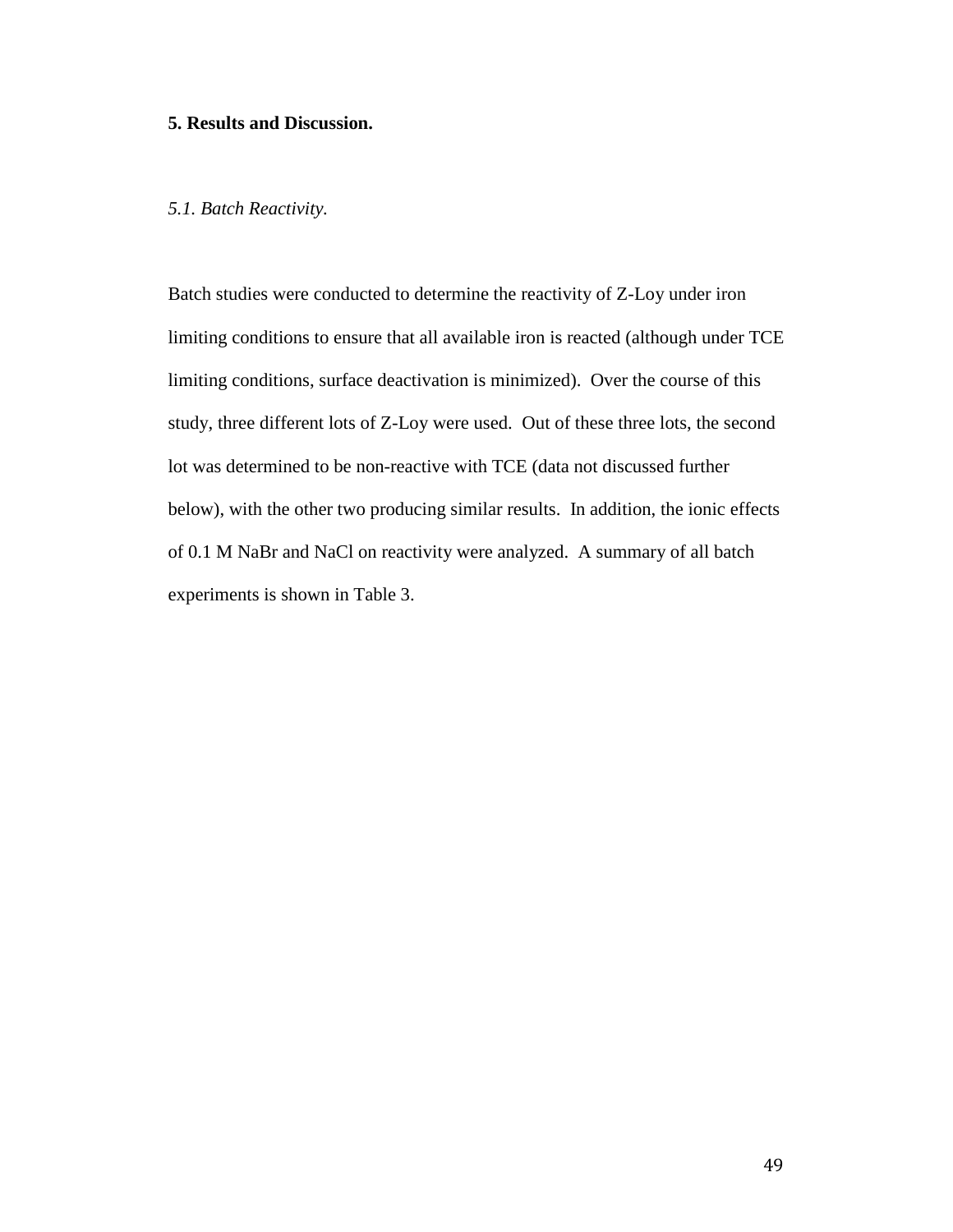| Reactor                                                   | R1       | R <sub>2</sub> | R <sub>3</sub> | R <sub>4</sub> | R <sub>5</sub> | R <sub>6</sub> | R7       |
|-----------------------------------------------------------|----------|----------------|----------------|----------------|----------------|----------------|----------|
| Reactor volume (mL)                                       | 124      | 121            | 122            | 124            | 122            | 123            | 122      |
| Liquid volume (mL)                                        | 71       | 68             | 74             | 74             | 72             | 72             | 72       |
| Headspace volume (mL)                                     | 53       | 53             | 48             | 50             | 50             | 21             | 21       |
| Mass TCE (umol)                                           | 647      | 586            | 266            | 236            | 206            | 213            | 160      |
| <b>TCE initial headspace</b>                              | 2420     | 2269           | 982            | 863            | 769            | 894            | 598      |
| concentration (uM)                                        |          |                |                |                |                |                |          |
| <b>TCE initial liquid</b><br>concentration (uM)           | 7304     | 6849           | 2963           | 2605           | 2320           | 2699           | 1804     |
| Z-Loy solids loading (g/L)                                | 22       | 20             | 21             | 22             | 21             | 23             | 21       |
| Z-Loy solids specific surface<br>area (m <sup>2</sup> /g) | 1        | 1              | $\mathbf{1}$   | $\mathbf{1}$   | 1              | 1              | 1        |
| Z-Loy shipment identifier                                 |          |                | III            | III            | III            | III            | III      |
| Cl concentration (uM)                                     | $\Omega$ | 0              | $\Omega$       | $\mathbf{0}$   | $\Omega$       | $\Omega$       | 100      |
| Br concentration (uM)                                     | $\Omega$ | $\Omega$       | $\Omega$       | $\mathbf 0$    | 110            | 110            | $\Omega$ |
| $k_1(1/hr)$                                               | 0.001670 | 0.001118       | 0.006956       | 0.012049       | 0.005800       | 0.004893       | 0.013549 |
| $k_2$ (1/hr)                                              | 0.000049 | 0.000076       | 0.000329       | 0.000353       | 0.000219       | 0.000256       | 0.000090 |
| $k_{H2}$ (mmol/hr)                                        | 0.07200  | 0.07050        | 0.06450        | 0.07190        | n/a            | n/a            | n/a      |
| $k_1$ (L/g-hr)                                            | 0.000154 | 0.000103       | 0.000642       | 0.001112       | 0.000535       | 0.000452       | 0.001251 |
| $k_2$ (L/g-hr)                                            | 0.000005 | 0.000007       | 0.000030       | 0.000033       | 0.000020       | 0.000024       | 0.000008 |
| k <sub>H2</sub> (L-mmol/g-hr)                             | 0.00647  | 0.00641        | 0.00586        | 0.00654        | n/a            | n/a            | n/a      |
| $k_1$ (L/m <sup>2</sup> -hr)                              | 0.000154 | 0.000103       | 0.000642       | 0.001112       | 0.000535       | 0.000452       | 0.001251 |
| $k_2$ (L/ m <sup>2</sup> -hr)                             | 0.000005 | 0.000007       | 0.000030       | 0.000033       | 0.000020       | 0.000024       | 0.000008 |
| $k_{H2}$ (L-mmol/m <sup>2</sup> -hr)                      | 0.00647  | 0.00641        | 0.00586        | 0.00654        | n/a            | n/a            | n/a      |

Table 3. Summary of kinetic batch experiments (T=22±2 °C)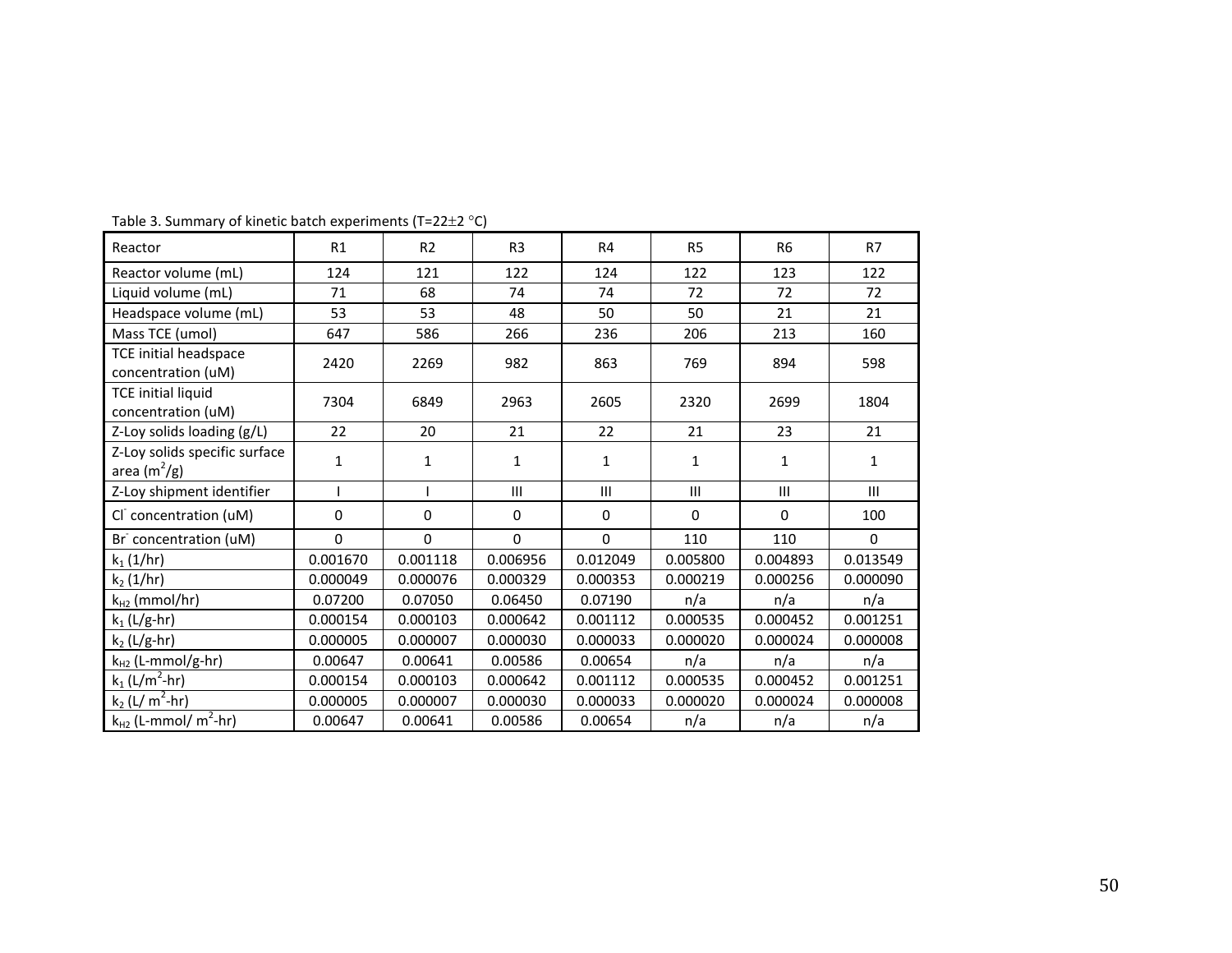Daughter products of the reactive Z-Loy lots consisted of even number saturated alkenes (ethene and ethane). It was determined that ethene was a reactive intermediate which was converted to ethane and both ethene and ethane were the observed in the batch reactors at experiments end. In all cases, amounts of other daughter products were negligible. Therefore, the kinetics were modeled assuming a direct pathway to ethene, followed by a pathway from ethene to ethane (Elliot and Zhang, 2001) (see Equations 1-4 in Section 4.6). Fitted rate coefficients were found for the gas phase of each constituent, which were then converted to aqueous phase rate coefficients through dimensionless Henry's coefficients of 0.63, 11.42, 1.39 for TCE, ethene, and ethane, respectively. Fitted aqueous rate coefficients for the first and third lots of Z-Loy are shown in Table 3. The average, surface area normalized, pseudo-first-order rate coefficient (found in MATLAB model) for the consumption of TCE  $(k_1)$  was found to be (8.77  $\pm$  $0.15 \times 10^{-4}$  L/m<sup>2</sup>-hr ((8.77 ± 0.15) × 10<sup>-4</sup> L/g-hr). These surface area normalized values are comparable to many polymer coated iron particles shown previously in Table 1. The daughter products observed were similar to those found for bimetallics (ethene and ethane). It should be noted that the behavior of both lots yielded similar results, demonstrating consistent manufacturing. Figures 3-4 shows a representative analysis of the four batch experiments conducted without salts.

NaBr was intended to be a background electrolyte in the aquifer cell experiments (with NaCl as a tracer), so batch experiments were conducted with 0.1 M NaBr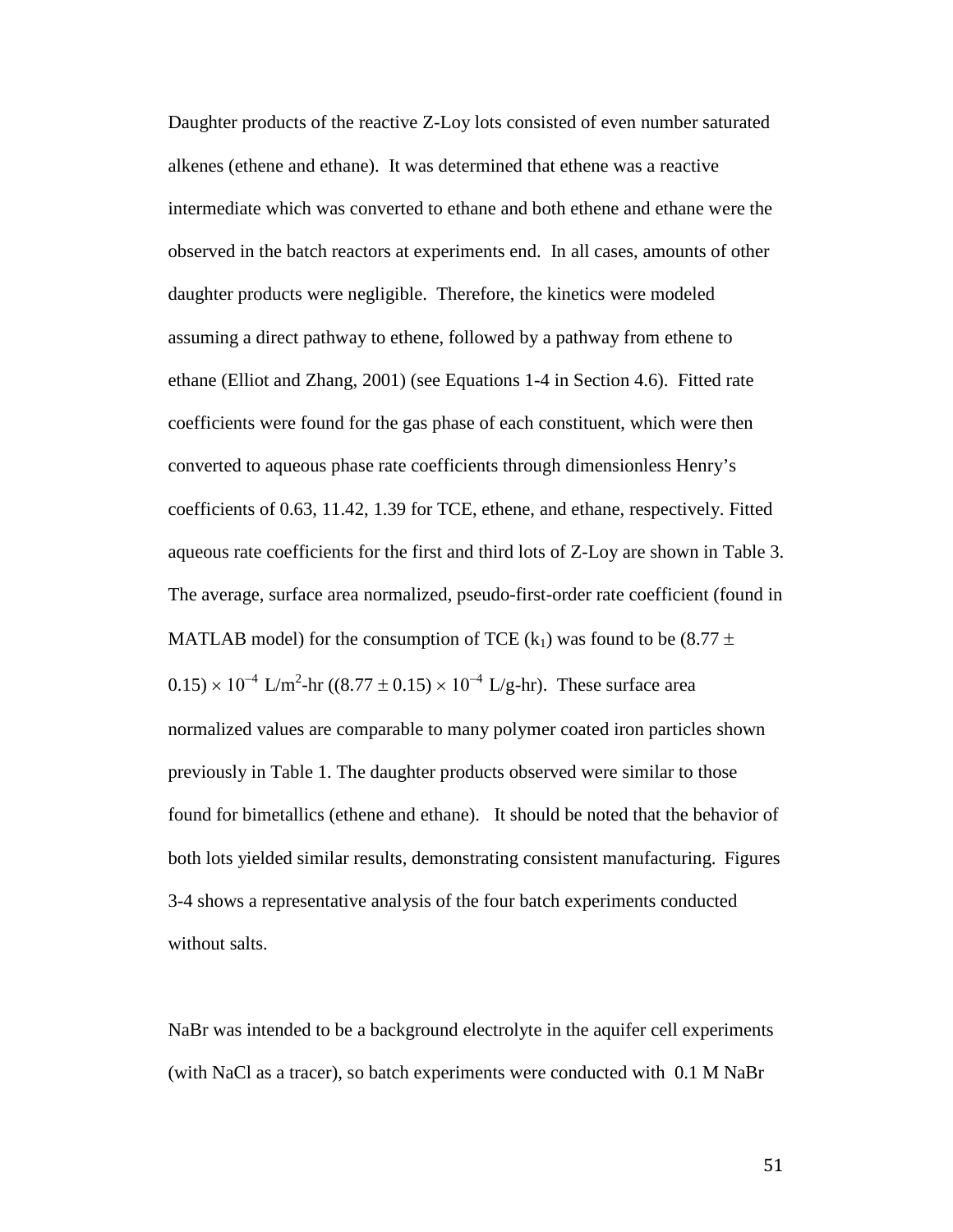and NaCl aqueous solutions to determine if it presents significant effects on Z-Loy reactivity. Figure 5 shows this data from three batch experiments and the fits obtained by adjusting the two rate coefficients. Table 3 also shows the surface normalized, pseudo first order reaction rate constants for TCE to ethene to ethane, and the observed reaction rate constant when Z-Loy is used in the presence of 0.1M NaBr and NaCl.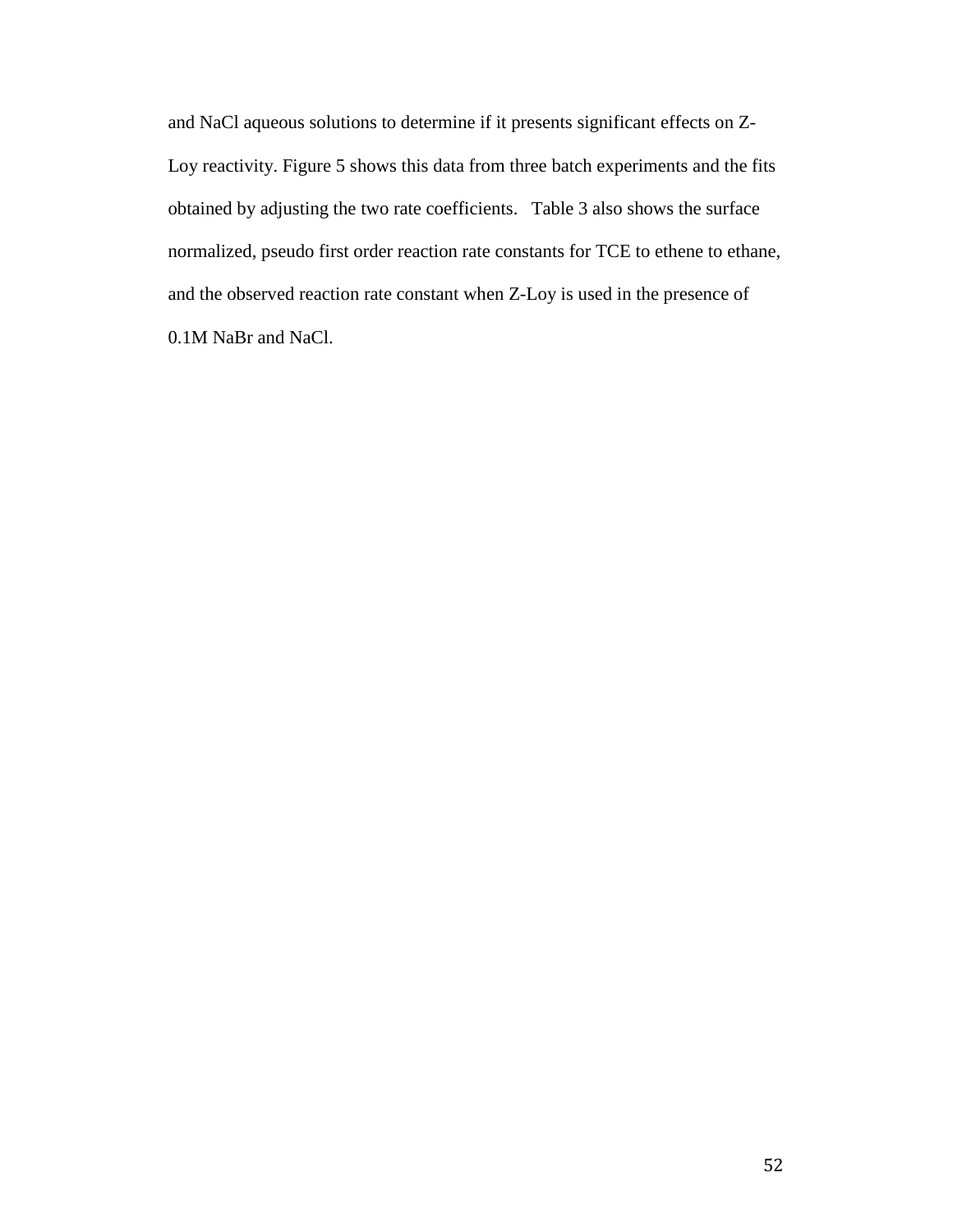

Figure 3. Batch data and expected model fits for the reaction of TCE with Z-Loy: Z-Loy Shipment I in Milli-Q water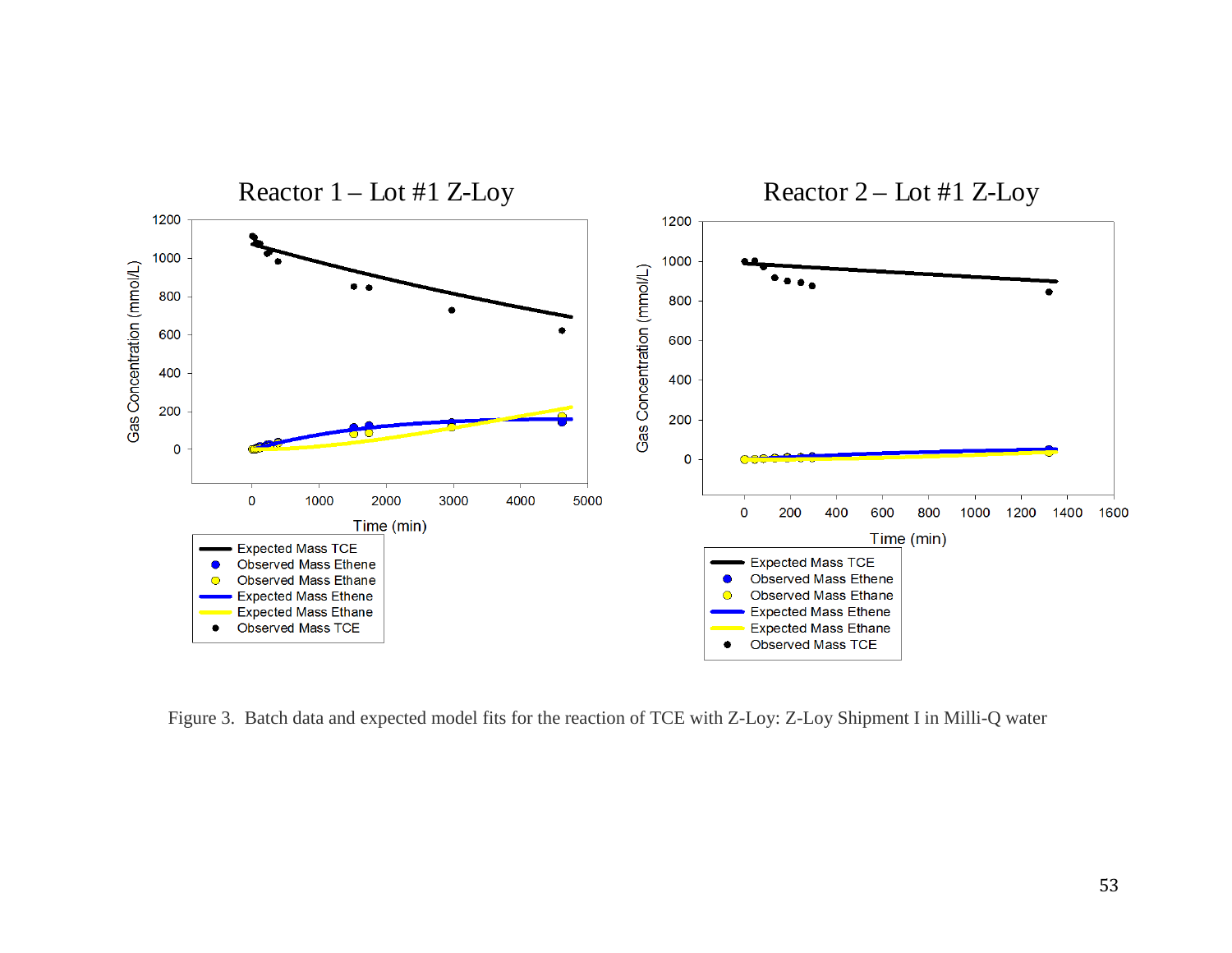

Figure 4. Batch data and expected model fits for the reaction of TCE with Z-Loy: Z-Loy shipment III in Milli-Q water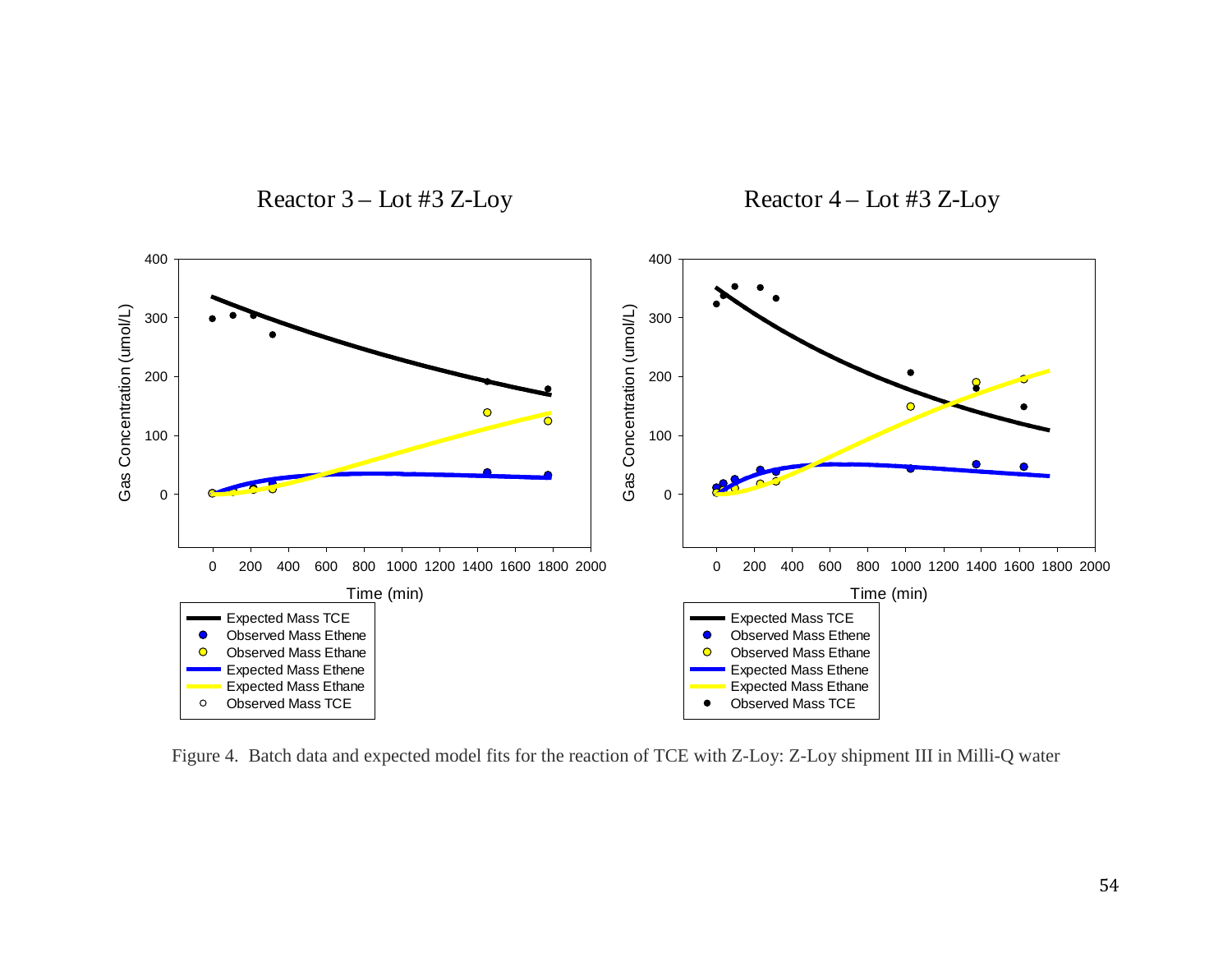

Figure 5. Batch data and expected model fits for the reaction of TCE with Z-Loy: Z-Loy in 0.11 M NaBr and 0.10 M NaCl.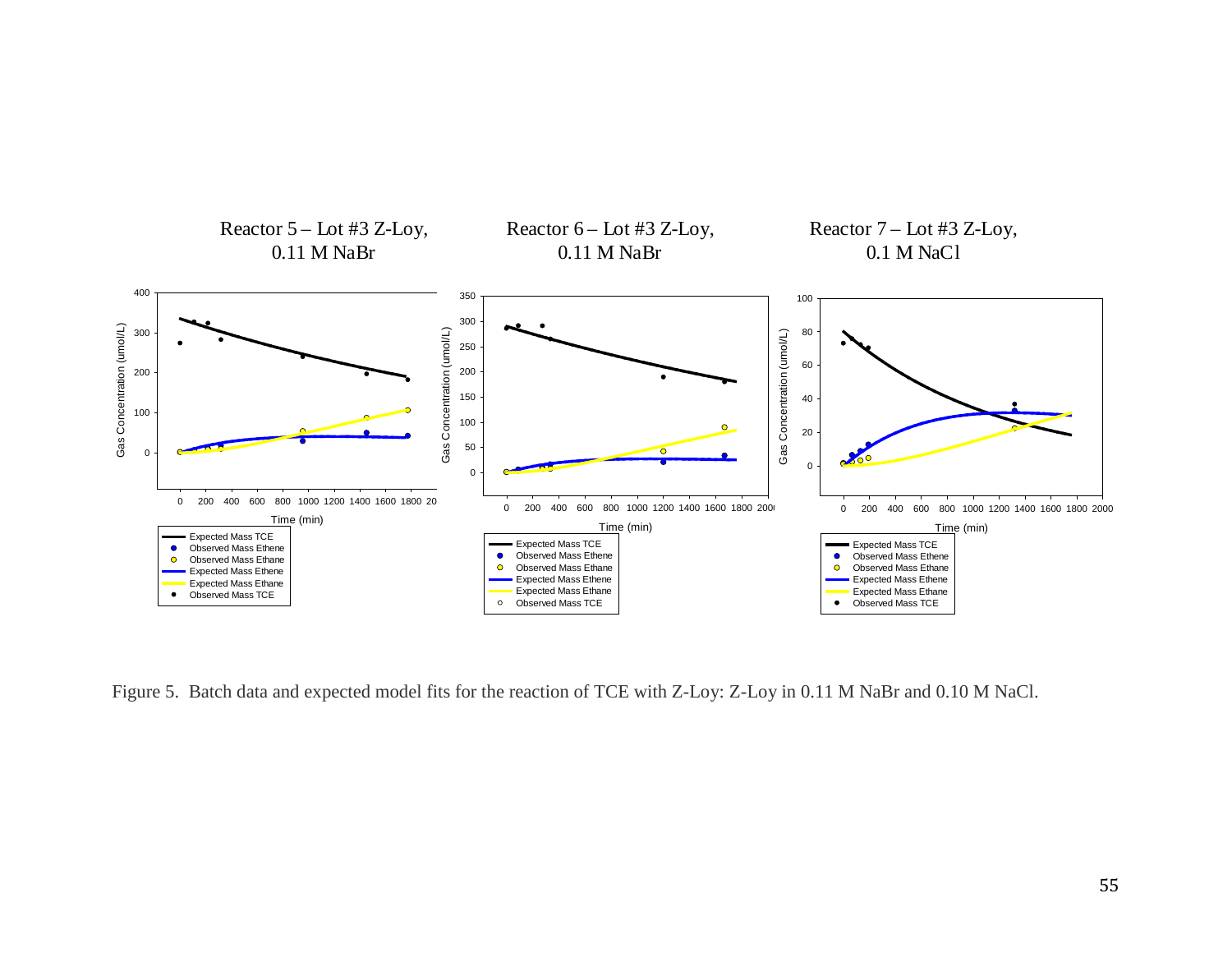For batch experiments containing  $0.1$  M NaBr, almost every  $k_2$  was reduced. It was determined that the box would be run without NaBr as a background electrolyte.

Hydrogen production was also observed over the course of the batch experiments. The production of  $H_2$  for Z-Loy was zeroth order between approximately 500 and 1500 minutes, and was zero at all other times.



Figure 6. Hydrogen Production in Batch Reactors 1-4 (described above)

There was negligible  $H_2$  production for batch reactors containing the 0.1 M NaBr and 0.1 M NaCl solution. Due to the lower masses of  $H_2$  observed, it is unlikely that the Z-Loy provided for this study was not bimetallic (hydrogenation catalyst).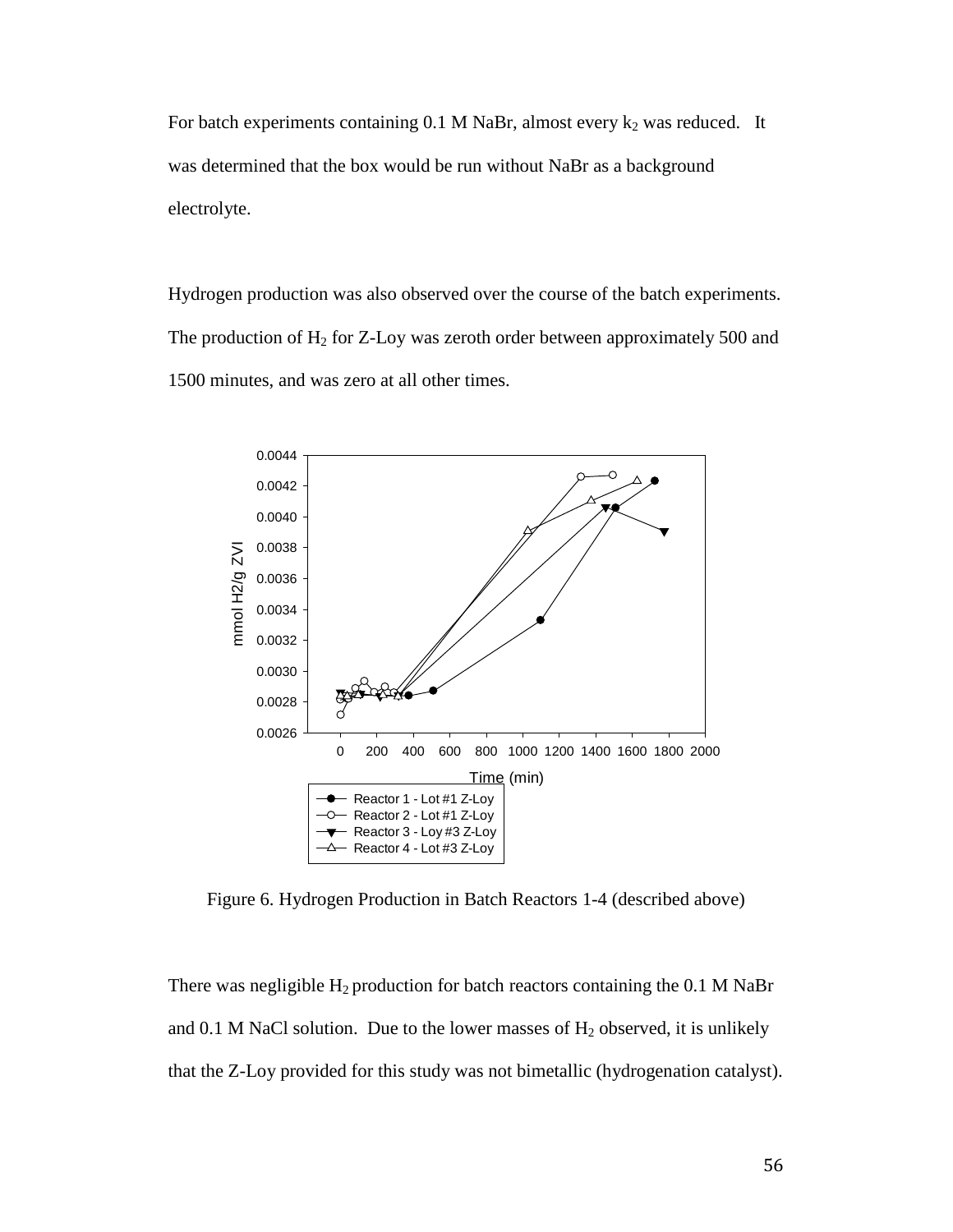Finally, it was determined that  $H_2$  production did not affect TCE reduction kinetics.

Initial and final pH values were observed in all batch experiments. In all cases, the initial pH was approximately 8.5 and the final was approximately 8.9 to 9. This suggests the consumption of  $H^+$  (the iron acts as an  $H^+$  scavenger to produce H2) increases the pH, though this pH increase is mitigated by the hydrogenolysis reaction which consumes TCE - a reaction which decreases pH.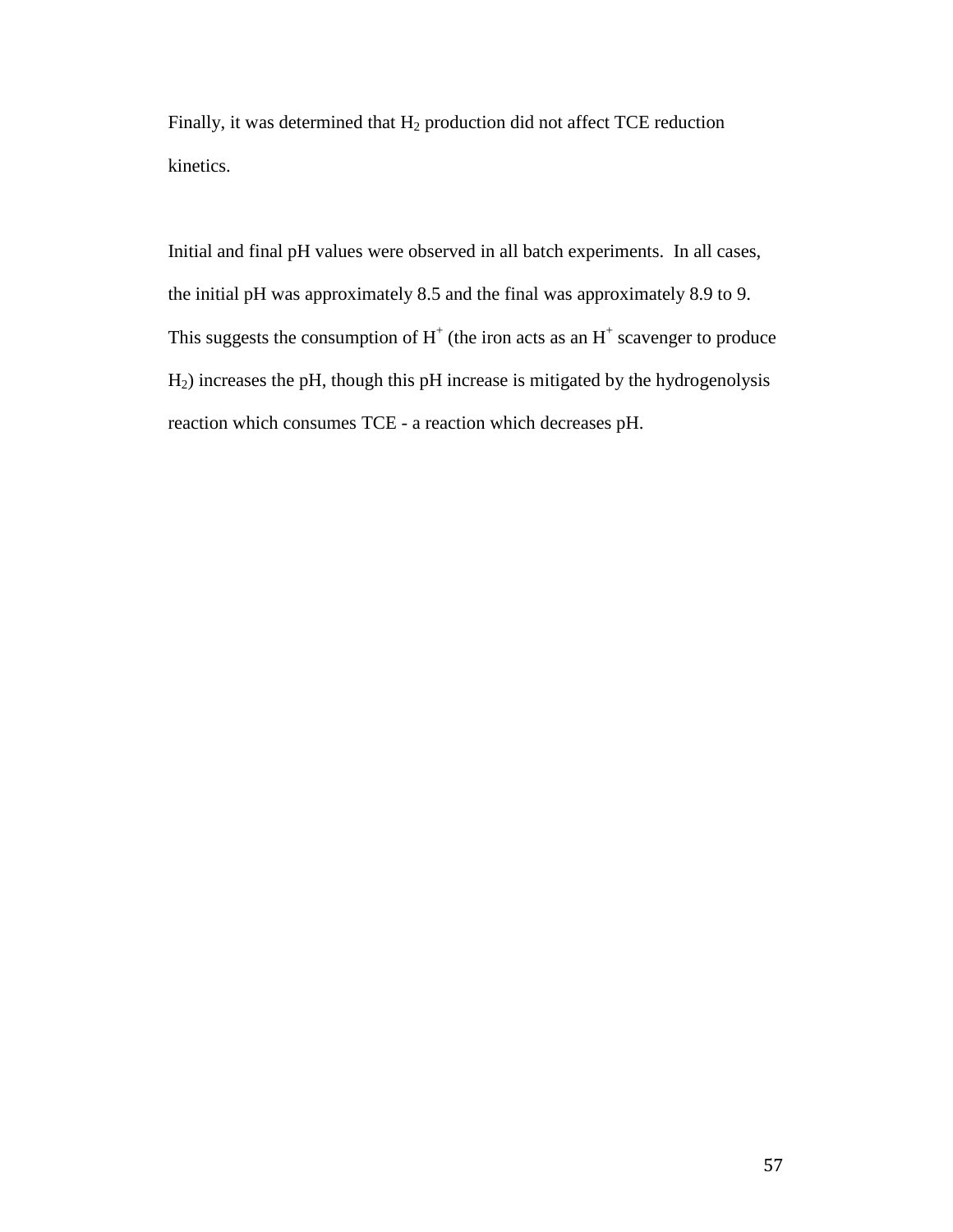# 5.2. *Aquifer Cell Experiments.*

Two aquifer cell tests were conducted to determine the transport, source zone reduction ability, and average mass flux reduction capabilities of Z-Loy. Shown in Table 5 are important properties related to each aquifer cell experiment.

|                                | <b>Experiment A</b> | <b>Experiment B</b> |  |
|--------------------------------|---------------------|---------------------|--|
| <b>Background Material</b>     | 40-50 Ottawa Sand   | 40-50 Ottawa Sand   |  |
| Low Permeability Lens          | F-70 Ottawa Sand    | F-70 Ottawa Sand    |  |
| Material                       |                     |                     |  |
| Pore Volume (mL)               | 1364                | 1312                |  |
| <b>Expected Flow Rate</b>      | 4.50                | 4.50                |  |
| (mL/min)                       |                     |                     |  |
| Residence Time (hr)            | 4.86                | 4.86                |  |
| <b>Volume TCE Added</b>        | 31.81               | 23.29               |  |
| (mL)                           |                     |                     |  |
| <b>Overall NAPL Saturation</b> | 2.33%               | 1.75%               |  |
| GTP Ratio (pixel basis)        | 0.110               | 0.094               |  |
| GTP (with DBA (discrete        | 0.181               | 0.162               |  |
| block approach))               |                     |                     |  |
| GTP (with                      | 0.182               | 0.162               |  |
| CBA(continuum based            |                     |                     |  |
| approach))                     |                     |                     |  |
| Overall Hydraulic              | 4.30                | 3.58                |  |
| Conductivity (cm/min)          |                     |                     |  |
| Z-Loy Added (mL)               | 204                 | 391                 |  |

|  |  |  | Table 4. Aquifer Cell Properties |
|--|--|--|----------------------------------|
|--|--|--|----------------------------------|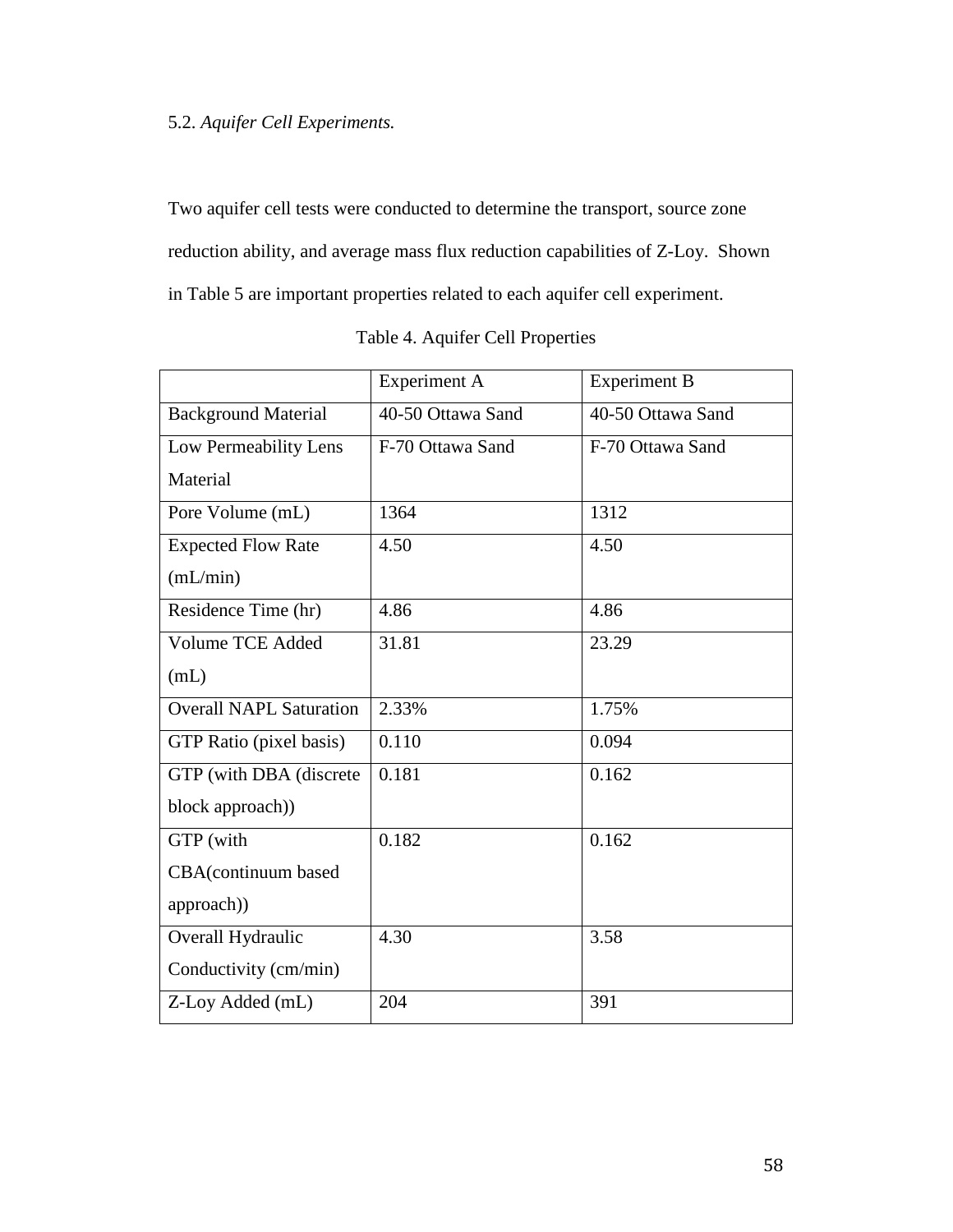For both aquifer cells, four ports downstream of the source zone were monitored. These ports were chosen to focus on the upper portion of the source zone (Figure 7). Port 1 was chosen to monitor the dissolved concentrations immediately downstream of the source zone. Port 2 was chosen to monitor vertical displacement and transport. Ports 3 and 4 were chosen to further describe the average mass flux out of the upper half of the source zone.



Figure 7. Side port sampling locations in Experiments A and B.

#### *5.2.1. Experiment A – Z-Loy Transport though a TCE-DNAPL source.*

This experiment was designed to assess transport through a DNAPL source zone. Subsequent to the post NAPL injection tracer test, 200 mL of Z-Loy suspension was injected through the needle upstream of the source zone at a rate of 5.0 mL/min. This explores Z-Loy's potential to be transported to a source zone from locations upgradient. Background flow in the box during the Z-Loy injection was 1.0 mL/min. Upon completion of injection of Z-Loy, the background flow was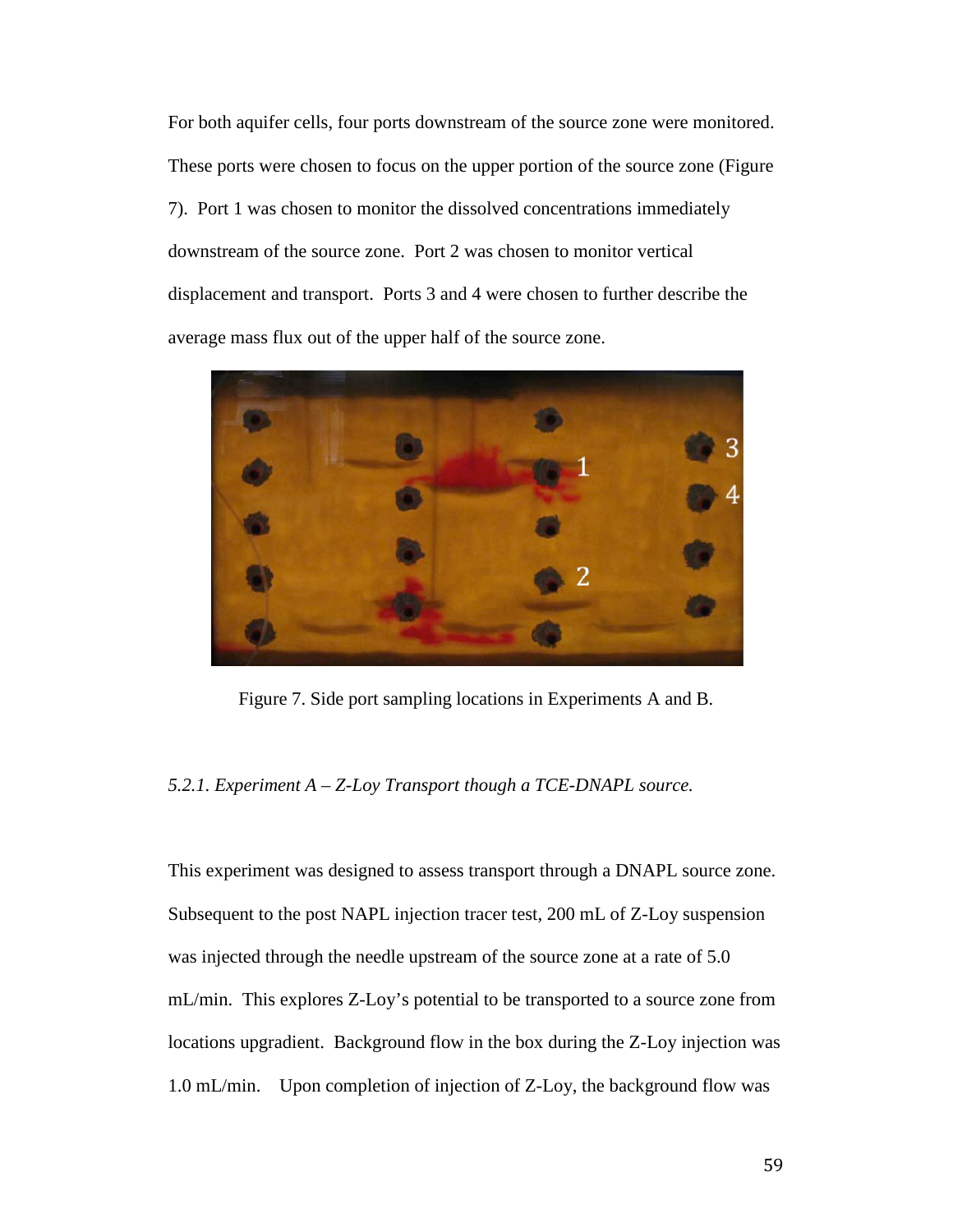increased to 4.5 mL/min and remained at that rate for the duration of the experiment. Port and effluent samples were analyzed for TCE, acetylene, ethene, and ethane. In addition, Cl production and total iron was monitored in effluent samples. The resulting port sample data and flux-averaged effluent data are shown in Figures 8 and 9. Observations though the course of the experiment suggest that the Z-Loy did not transport within the medium sand.

Moreover no iron was detected in the effluent samples. This lack of detectable quantities of iron in the effluent samples confirms that the Z-Loy particles were immobilized upgradient of the source zone.



Figure 8. TCE Effluent Data (Aquifer Cell #1)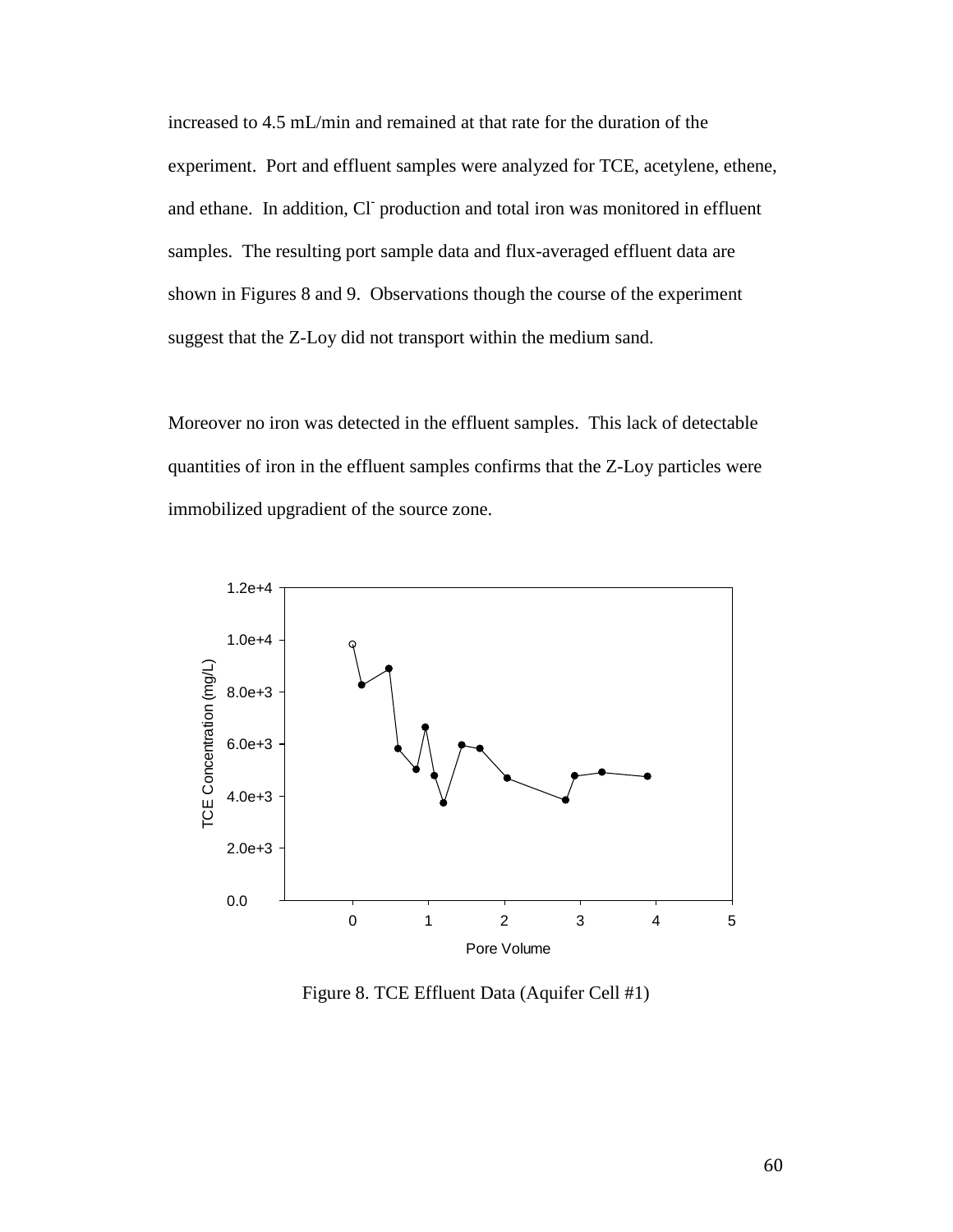

Figure 9. TCE Port Data (Aquifer Cell #1)

In all samples, negligible amounts of ethene and ethane were observed (i.e., the highest measured concentration of ethene or ethane was approximately 10  $\mu$ M). Additionally, production of  $H_2$  and Cl<sup>-</sup> was not quantifiable. TCE concentrations, however, decrease in both the ports downstream of the injection location and in the effluent samples. Subsequent to the Experiment A, an additional set of batch experiments were conducted using the same shipment of Z-Loy. These tests showed that the Z-Loy product was minimally reactive with TCE. Thus, Experiment A represents an opportunity to assess the transport of the Z-Loy material in the absence of gas production and reaction. Under these conditions, the reductions in TCE concentrations observed in both the effluent and side port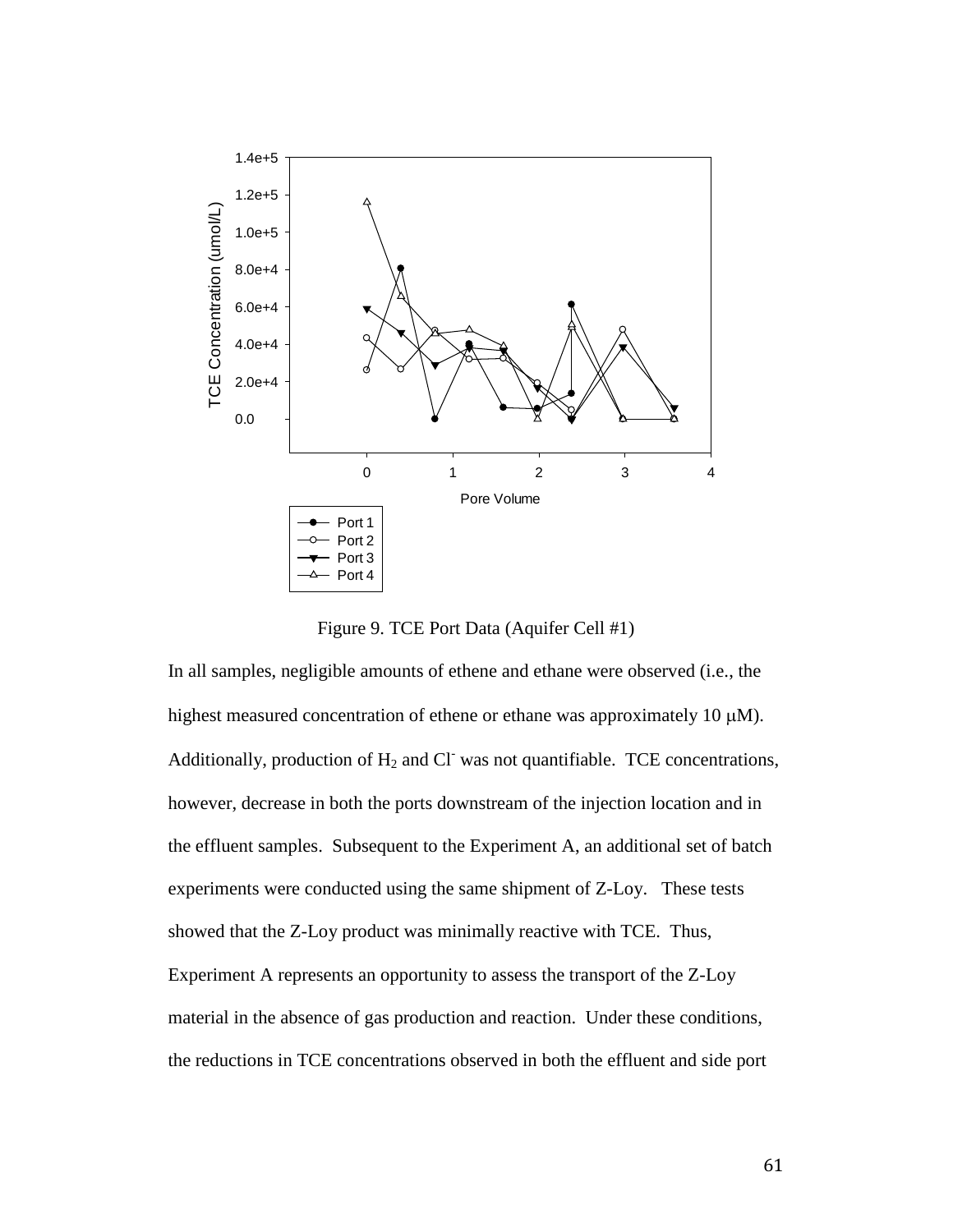samples are hypothesized to result from changes to the flow field created by the injection of the Z-Loy mass.

To explore this hypothesis further, a tracer test conducted after the injection of Z-Loy was compared to tracer test data collected after the introduction of NAPL (Figure 10).



Figure 10. Aquifer Cell #1 Tracer Tests (Pre and Post Z-Loy Injection)

The tracer conducted following Z-Loy injection broke through about 25% earlier than the TT conducted prior to injection, supporting the hypothesis of flow alterations caused by pore clogging. Additionally, a moment analysis was conducted and the mean residence time pre-injection was 0.704 pore volumes, compared to post-injection, which was 0.569 pore volumes.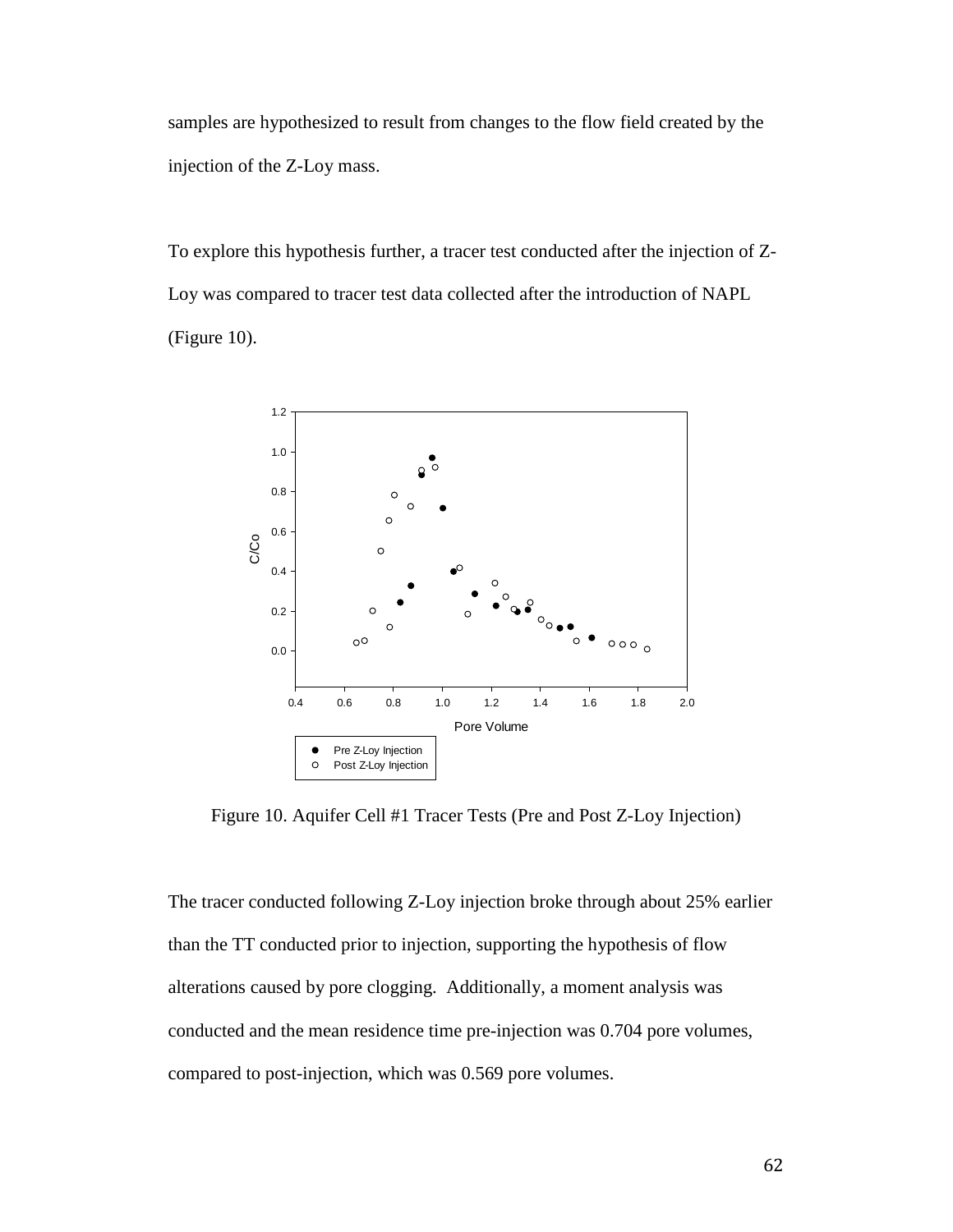It should be acknowledged that the Erioglaucine A dye used in this study is organic, and has the possibility to react with iron particles as well as the NAPL. As shown in figures 11 through 13, it becomes clear that the Erioglaucine dyed influent flow is reacting with the iron particles (as shown in the reduction in color).



Figure 11. Aquifer Cell #1: During Final Z-Loy Injection



Figure 12. Aquifer Cell #1: 0.25 Pore Volumes After Final Z-Loy Injection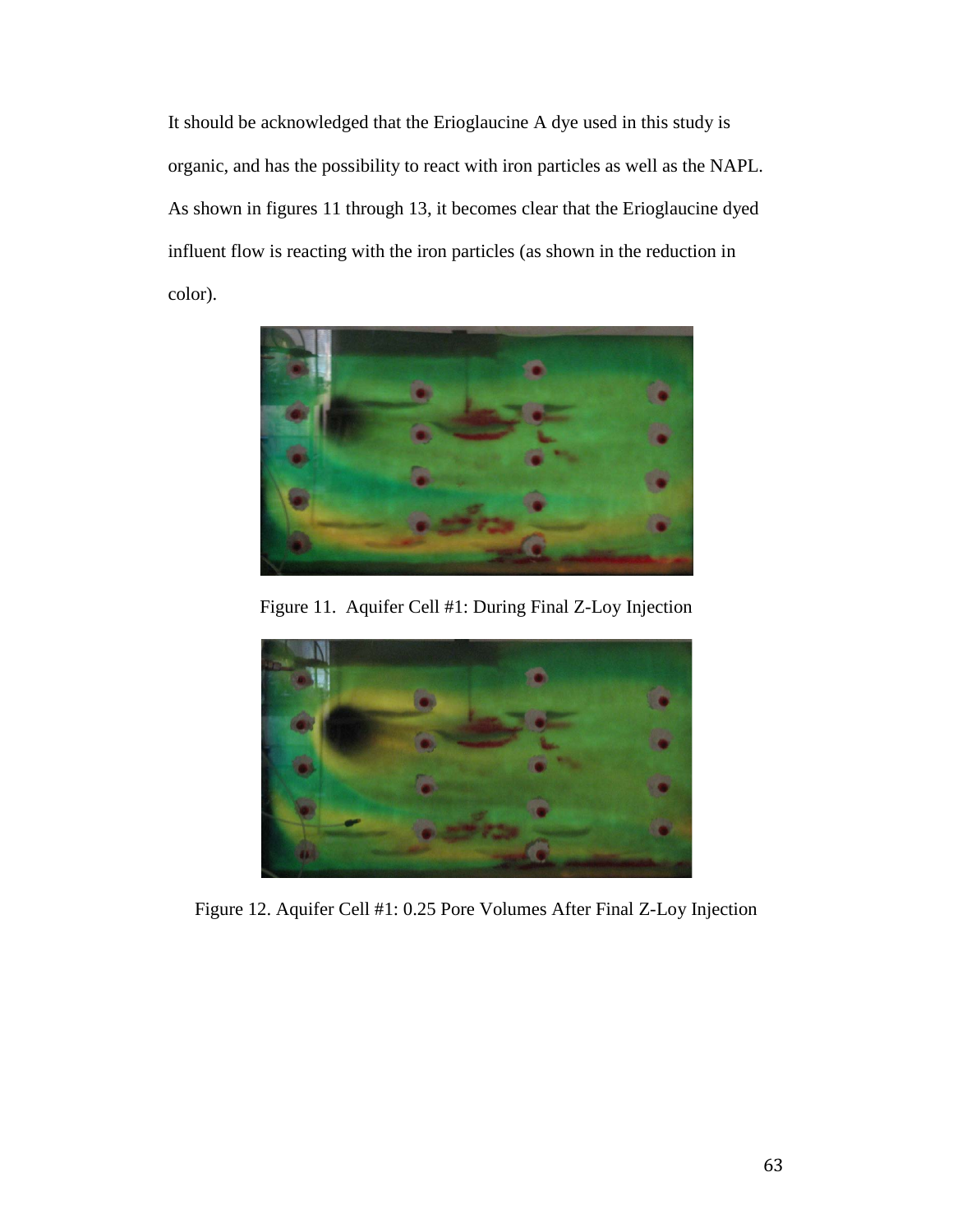

Figure 13. Aquifer Cell #1: 0.75 Pore Volumes After Final Z-Loy Injection

Therefore, batch tests were conducted to determine the extent in which the dye reacts with the iron particles. The reactors were setup in the same manner as the reactivity studies, yet included Eriogluacine A and did not include TCE. In these experiments the production of  $H_2$  was monitored as an overall measure of reactivity. Over the course of the experiment,  $H_2$  mass rapidly increased then slowed after approximately 5 hours as shown in Figure 14. The dye acts as a catalyst for hydrogen production with the iron, while the reactor with the dye alone has minimal to no hydrogen production due to lack of a reaction.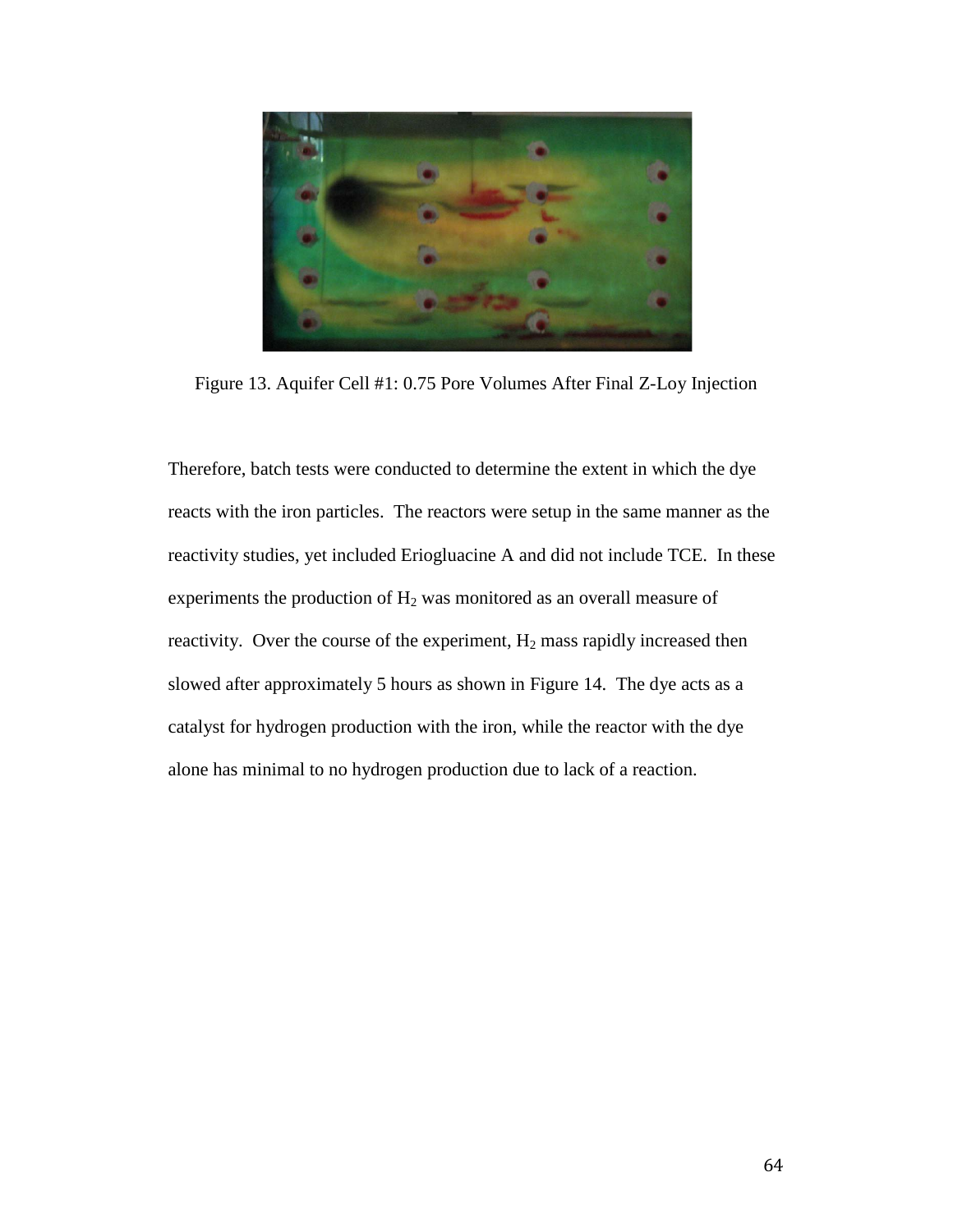

Figure 14. H2 Production in Reactor Containing Z-Loy and 0.021 mM Erioglaucine A

It was also observed that at the end of the experiment, no visible blue hue was detectable in the reactor containing Z-Loy, further proving a reaction and explaining the reduction in color in the flow downstream of where the dye and particles meet. Note however, that the Erioglaucine A dye did not preclude the TCE reaction. As described above, batch tests conducted with this batch of Z-Loy in the absence of Erioglaucine A suggest that the batch had limited reactivity with TCE (as the Z-Loy reacts with the dye). In fact, further batch data suggest Erioglaucine A increases hydrogen production. Here a destructive sampling

65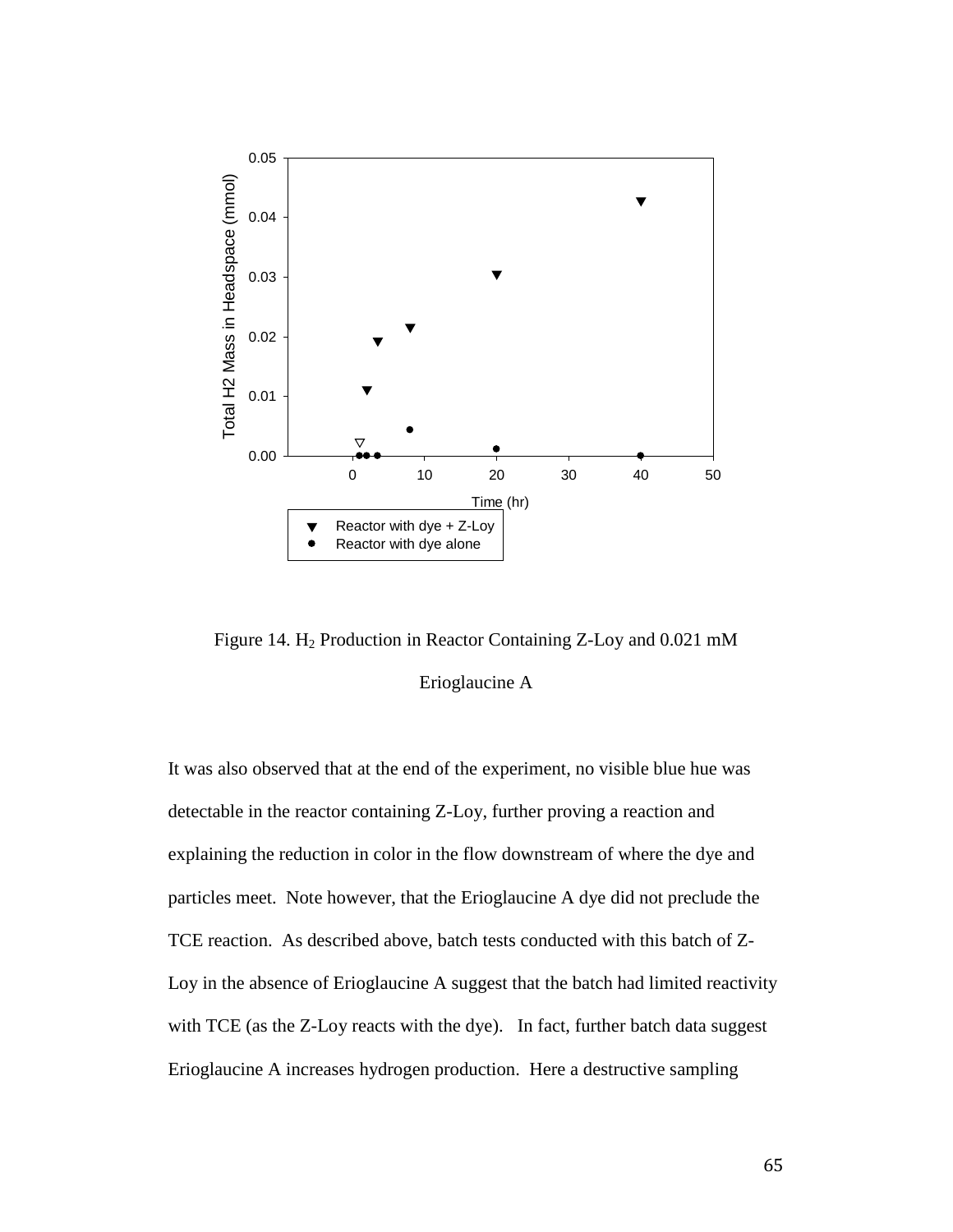routine was conducted on five reactors over 24 hours. For each reactor, 50 ml of the Z-Loy suspension was added. Over the course of the next 24 hours, reactors were sampled for  $H_2$  mass. After a reactor was sampled, 50 mL of  $2x$ concentrated dyed Erioglaucine solution were injected. One minute later, the  $H_2$ mass was again measured. Results of these experiments are shown in Figure 15. In all cases the introduction of Erioglaucine A resulted in a dramatic increase in the production of  $H_2$  (Figure 15).



Figure 15. H<sub>2</sub> Production in Reactors Before and After Addition of Erioglaucine

Given these observations that indicate the dye is interacting with the iron particles, it was determined that the second aquifer cell would be conducted without dye.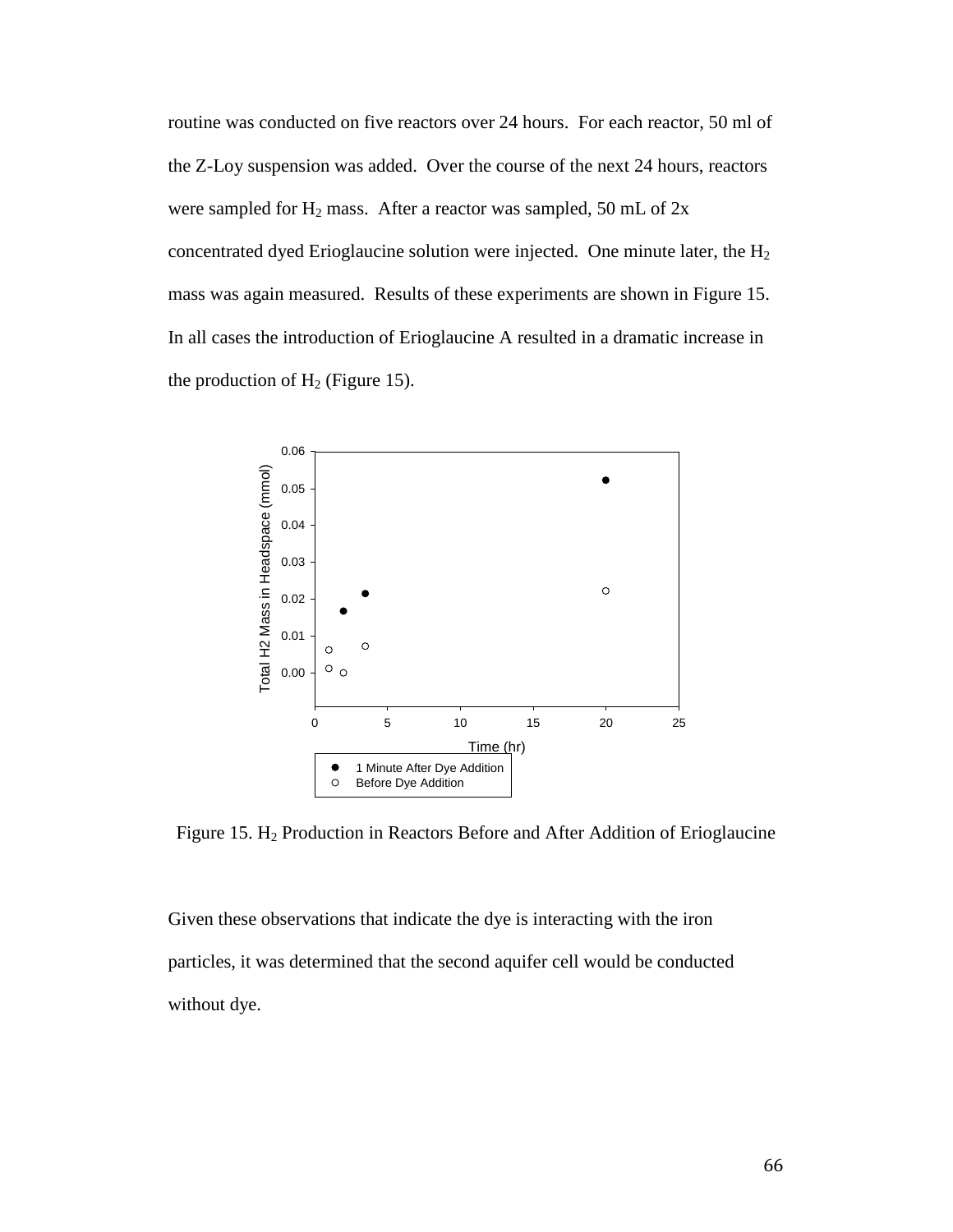A second aquifer cell study was conducted with a new supply of Z-Loy that was determined to be reactive (see batch results in Section 5.1). In this experiment Z-Loy was injected directly into the NAPL source zone. Tracer tests were conducted using the procedures described in Section 5.2.1 before and after the spill of approximately 23 mL of TCE-DNAPL (dyed red). Subsequent to the second (i.e., post-DNAPL spill) tracer test, 200 mL of Z-Loy was injected directly into the NAPL at 4.5 mL/min using an 18-gauge needle. Clogging of the 18 gauge injection needle necessitated its replacement by a 1/8 inch tube. The background flow during the Z-Loy injection was 1.0 mL/min. Flow continued at 4.5 mL/min for 1.5 pore volumes after the end of the Z-Loy injection, before an additional 100 mL of Z-Loy was injected on each side of the previous injection. These secondary injections were used to fully encapsulate the upper portion of the TCE-NAPL source. The injections were conducted sequentially (right then left) using the same procedure used for the first injection (5.0 mL/min) injection rate under 1.0 mL/min background flow. Background flow was continued at 4.5 mL/min for the next three pore volumes before the first of four flow interruptions was initiated. Subsequent flow interruption occurred at 4.5, 6, and 7.5 pore volumes (flow occurred at 4.5 mL/min after all flow interruptions). Port and effluent samples were analyzed for TCE, acetylene, ethene, and ethane. In addition, Cl- production and total iron were monitored in effluent samples.

67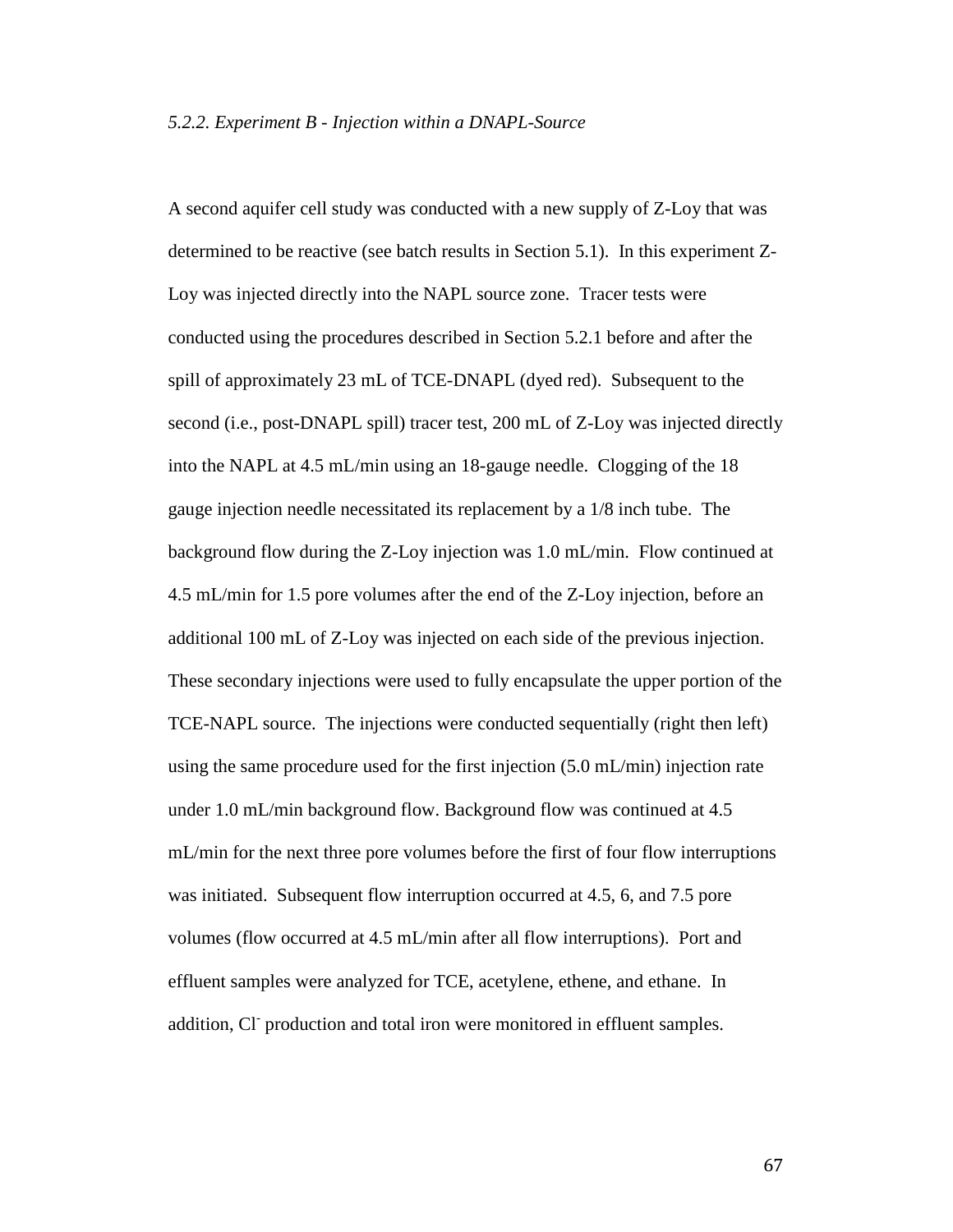Figures 16 and 17 show the observed flux-averaged effluent concentrations of TCE and ethene and ethane, respectively. Figures 18 through 21 show the observed port concentrations of TCE, ethene and ethane, respectively.



Figure 17. Effluent TCE Concentration (Aquifer Cell #2)



Figure 17. Effluent Ethene and Ethane Concentration (Aquifer Cell #2)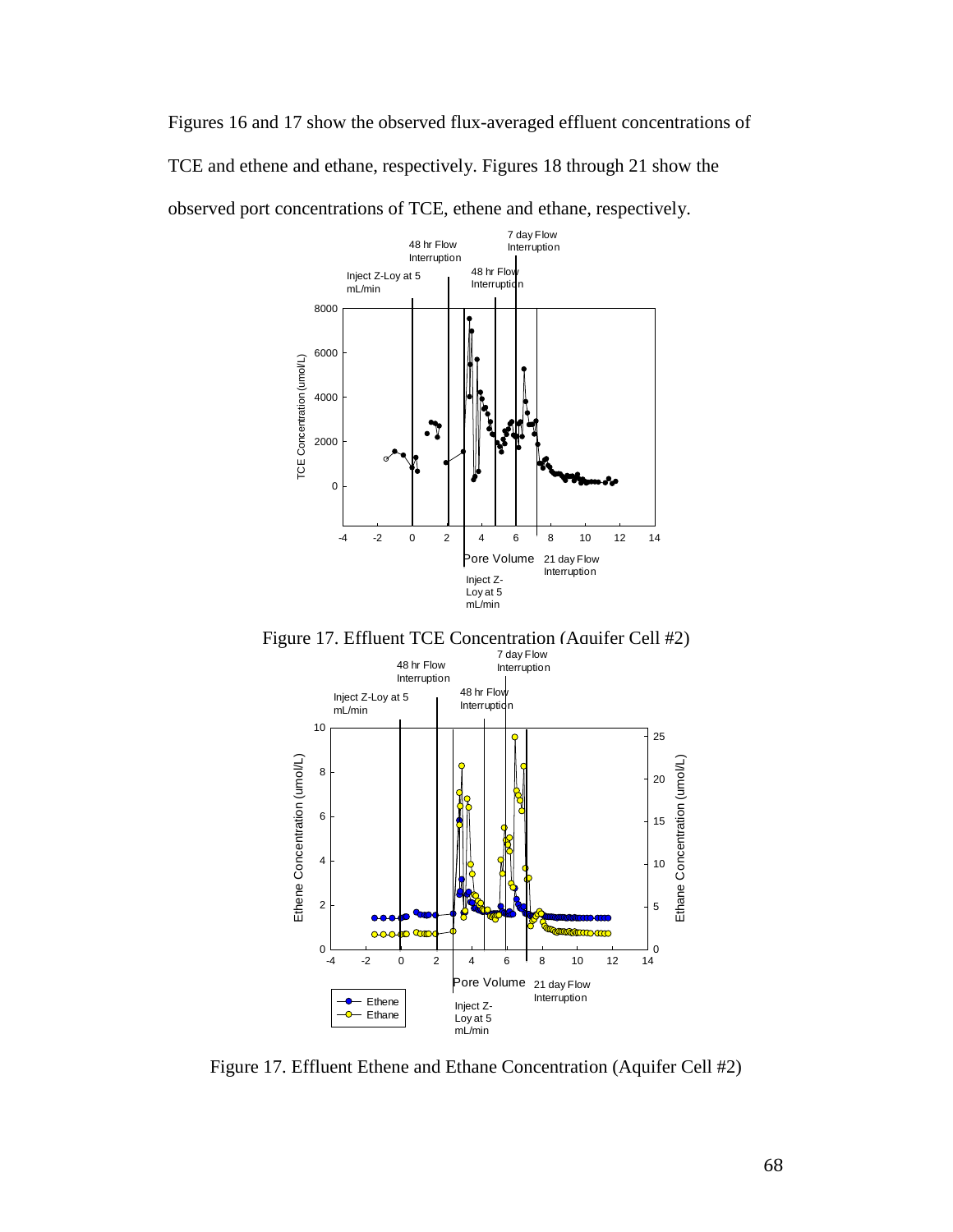

Figure 18. Port 1 Concentrations (Aquifer Cell #2)



Figure 19. Port 2 Concentrations (Aquifer Cell #2)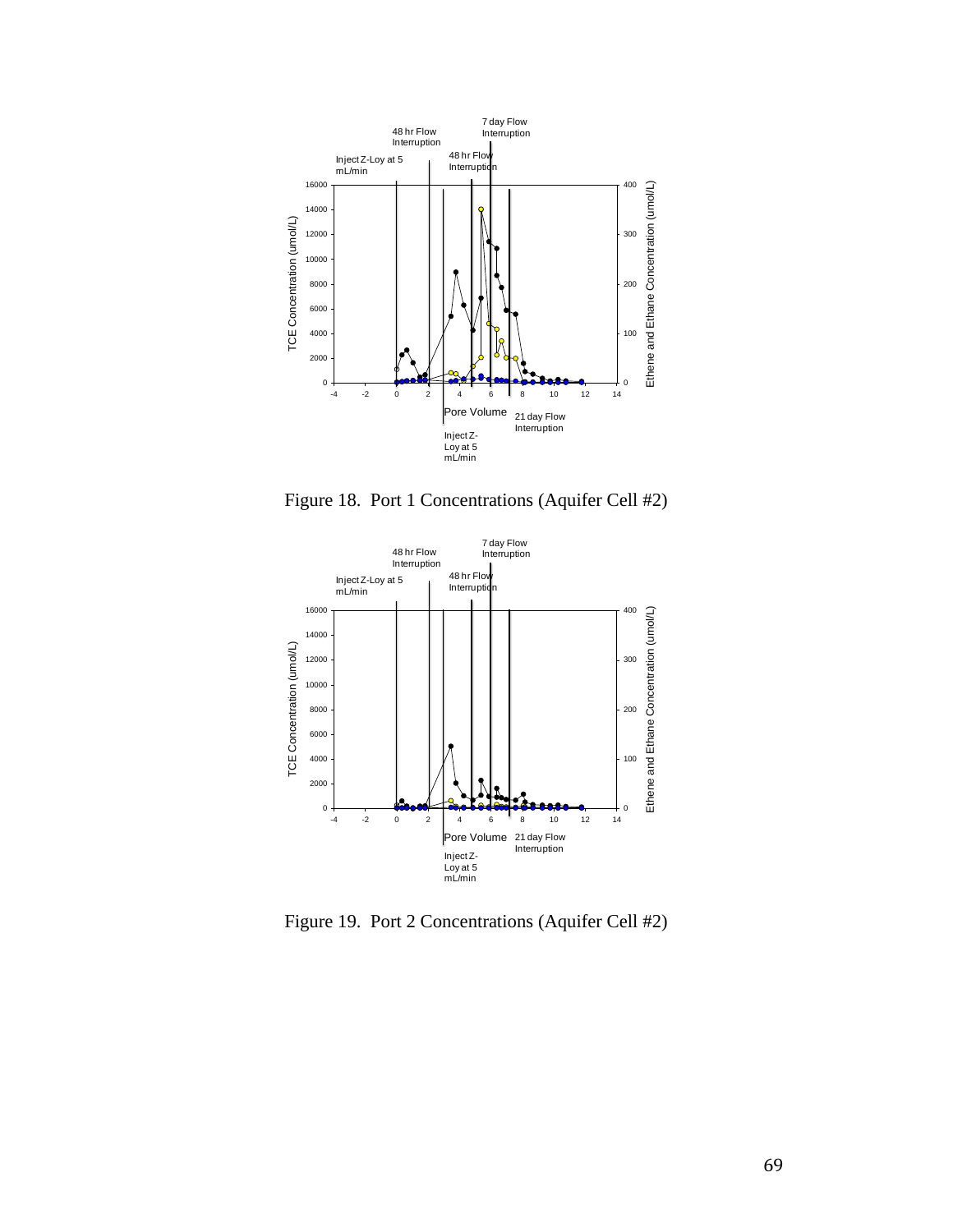

Figure 20. Port 3 Concentrations (Aquifer Cell #2)



Figure 21. Port 4 Concentrations (Aquifer Cell #2)

Port 1, which is directly downstream of the source zone, showed greatest amounts of TCE and daughter products. Ports 3 and 4 showed an increase in concentrations following injection, but the concentrations were not of the same magnitude as Port 1. Port 2 also showed the greatest relative increase in concentrations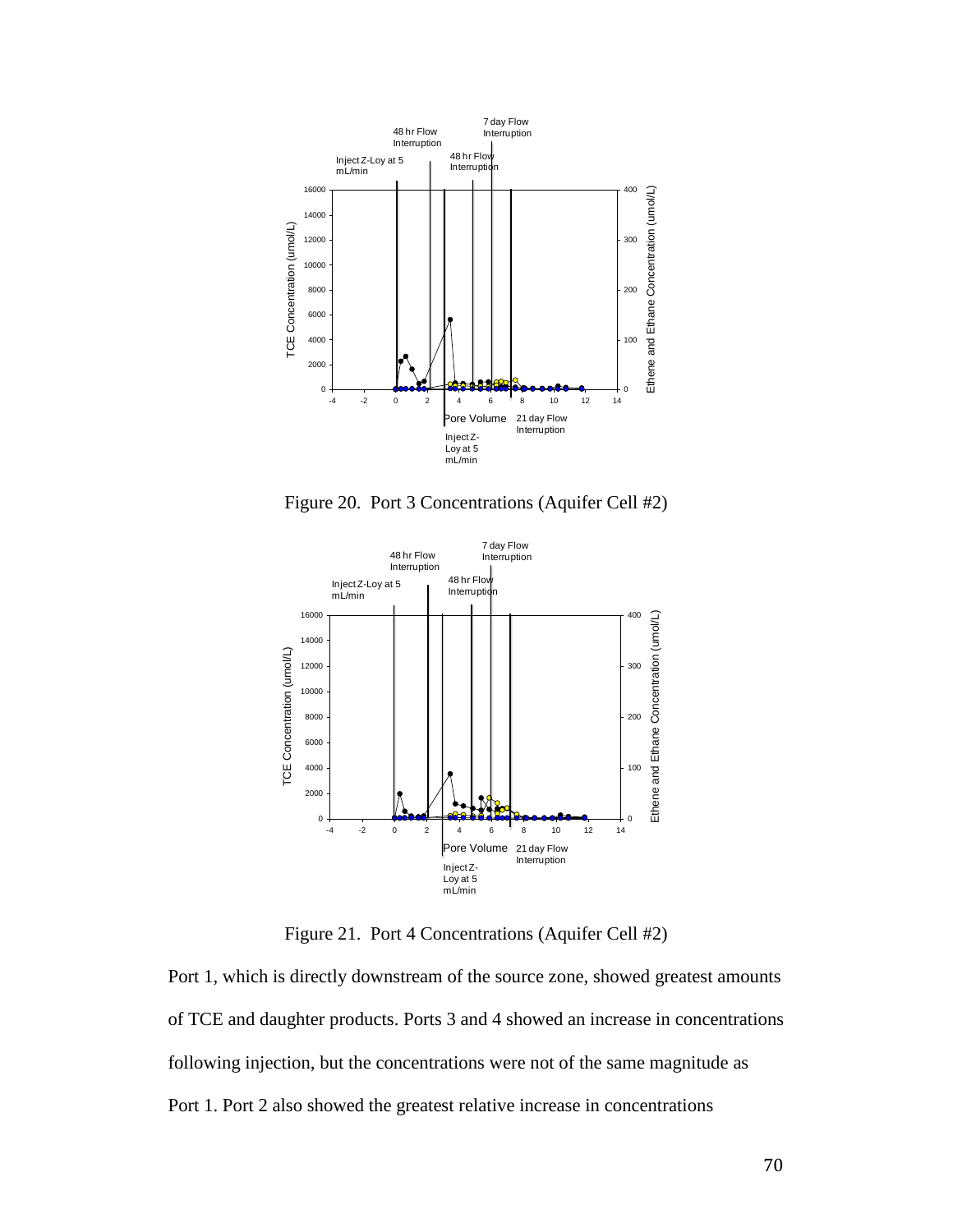following the second set of injections. This increase is consistent with the influence of TCE-NAPL mobilization. All of flow interruption occurrences within the first 8 pore volumes were followed by increases in concentrations of all constituents in both port and effluent samples. The size of the increase was proportional to the duration of flow interruption in all port and effluent sampling, indicating that the Z-Loy suspension is partitioning into the TCE source zone. When flow interruptions occurred many days following injection, increases in ethene and ethane were also large, suggesting that reaction is still occurring. Following the final flow interruption, concentrations of TCE, ethene, and ethane all decreased in similar patterns. This indicates that the reactive capacity of the iron is exhausted or very near exhaustion. Subsequent decreases in TCE concentration in the ports may be due to flow field alterations given that the approximately 400 mL of Z-Loy injected represented approximately 22.40 reducing milliequivalents (i.e., maximum of 2 mL of TCE reacted).

The effective reaction rate coefficients within the source zone were then determined and compared to the reaction rate coefficients found in batch studies. To do this, a simple plug flow with dispersion reactor model was applied.

$$
\frac{C_{out}}{C_{in}} = \frac{4a \exp\left[Pe \frac{(1-a)}{2}\right]}{(1+a)^2 - (1-a)^2 \exp(-aPe)}
$$
(14)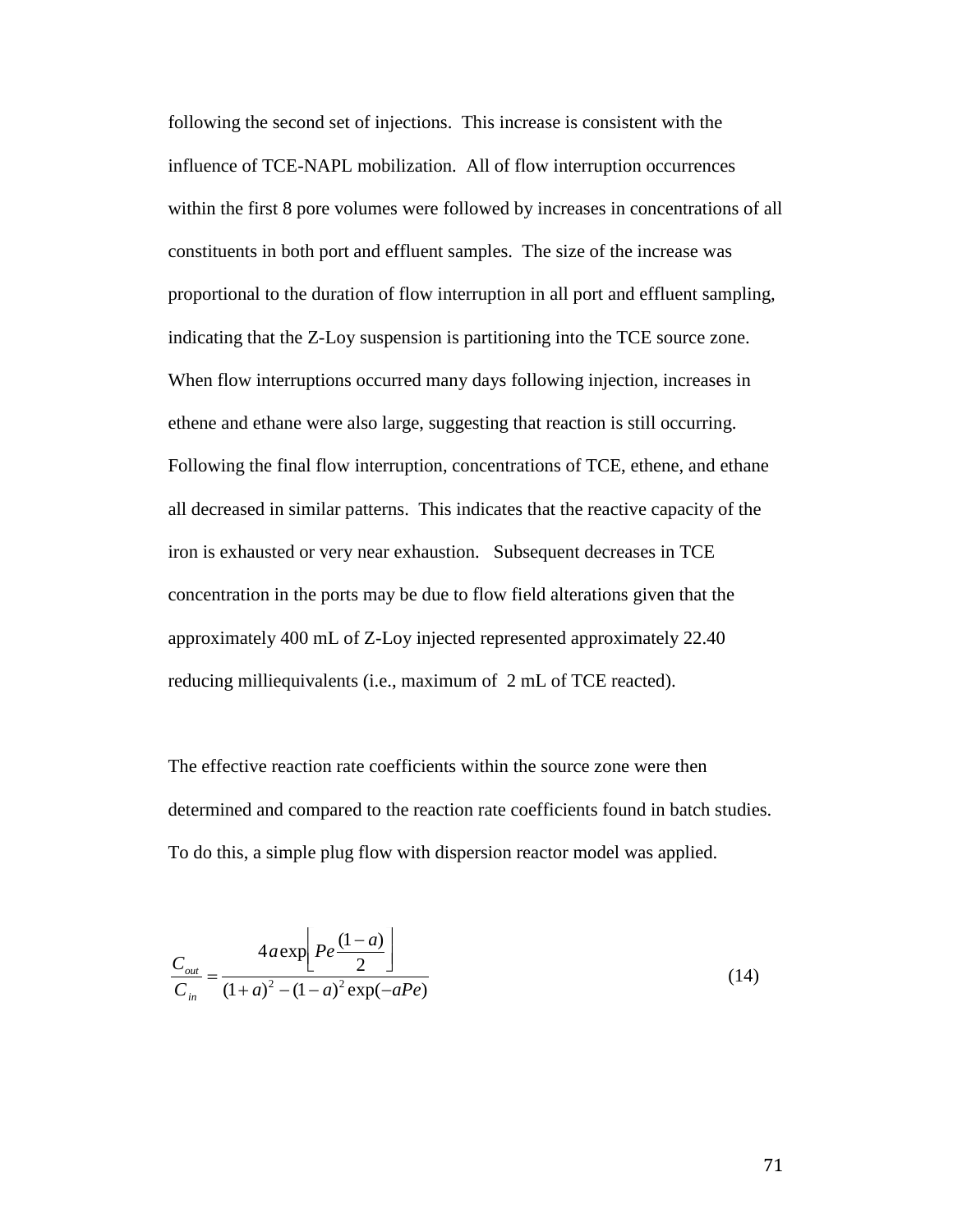Where,  $C_{\text{out}}$  is the concentration leaving the reactive zone,  $C_{\text{in}}$  is the concentration entering the reactive zone (solubility of TCE),  $a = \sqrt{1 + \frac{4k\bar{t}}{R}}$  $\frac{m}{Pe}$  (k is the effective rate coefficient (the net rate for the system where dissolution is occurring within the reactive zone),  $\bar{t}$  is the mean residence time, and  $Pe = \frac{Lv}{D}$  (L is a characteristic length, v is the fluid velocity, and D is the diffusivity)). To yield the most accurate representation of source zone reduction,  $C_{out}$  values were taken from Port 1 samples (closest to the Z-Loy injection area and TCE source zone) and were well after flow interruptions to eliminate Z-Loy/NAPL partitioning effects. A characteristic length of 0.152 meters was chosen (the width of the reactive zone in the aquifer cell), as well as a typical diffusivity of 1 x  $10^{-9}$  m<sup>2</sup>/s. The effective reaction rate coefficient found was 8.18 x  $10^{-5}$  L/m<sup>2</sup>-hr (8.18 x  $10^{-5}$ )  $L/g-hr$ ). This value is about an order of magnitude less than those found for the batch reactors ((8.77 ± 0.15) × 10<sup>-4</sup> L/m<sup>2</sup>-hr ((8.77 ± 0.15) × 10<sup>-4</sup> L/g-hr)). This result is consistent with previous studies that show reduced relativities of iron particles within the source zone.

The observation of limited iron transport within the box permits estimation of the mass and concentration of iron within the source zone. These were estimated to be 8.80 g and 21.70 g/L, respectively, using a visual assessment of the impacted area, box width and initial porosity. Light transmission data suggest that the mass of TCE was 18.19 g. Thus, the  $Fe<sup>0</sup>$  to DNAPL mass ratio was 0.02:1 which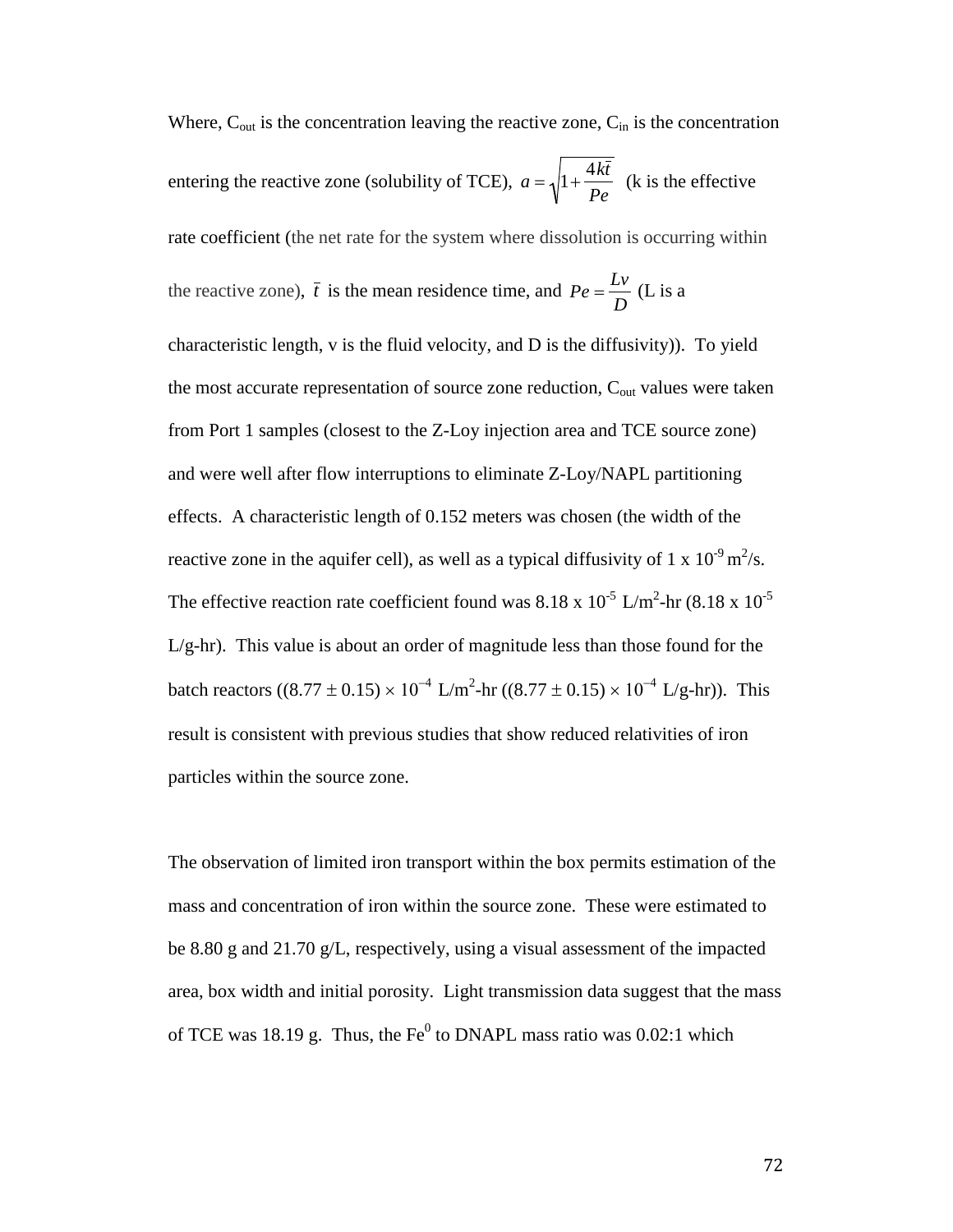compares poorly to the stoichiometric amount of iron need to treat a given mass of TCE-DNAPL (0.42:1).

Effluent samples were taken to monitor for potential Cl<sup>-</sup> concentrations. The Cl<sup>-</sup> concentration increased over the first 3 pore volumes, and gradually decreased as the Z-Loy stopped reacting with the source zone as shown in Figure 19. This is indicative of the reduction of TCE and can be used to estimate the total mass of TCE degraded. Shown in Figure 19 are several measures of the mass of TCE-DNAPL that was treated (i.e., recovered and reacted). The data in Figure 23 suggest dissolution is the dominant treatment mechanism in Experiment B. Overall reaction and dissolution reduced the source mass by 18% (4.48 g). The inactivation of the iron can be seen through the plataued recovery curves in Figure 23.

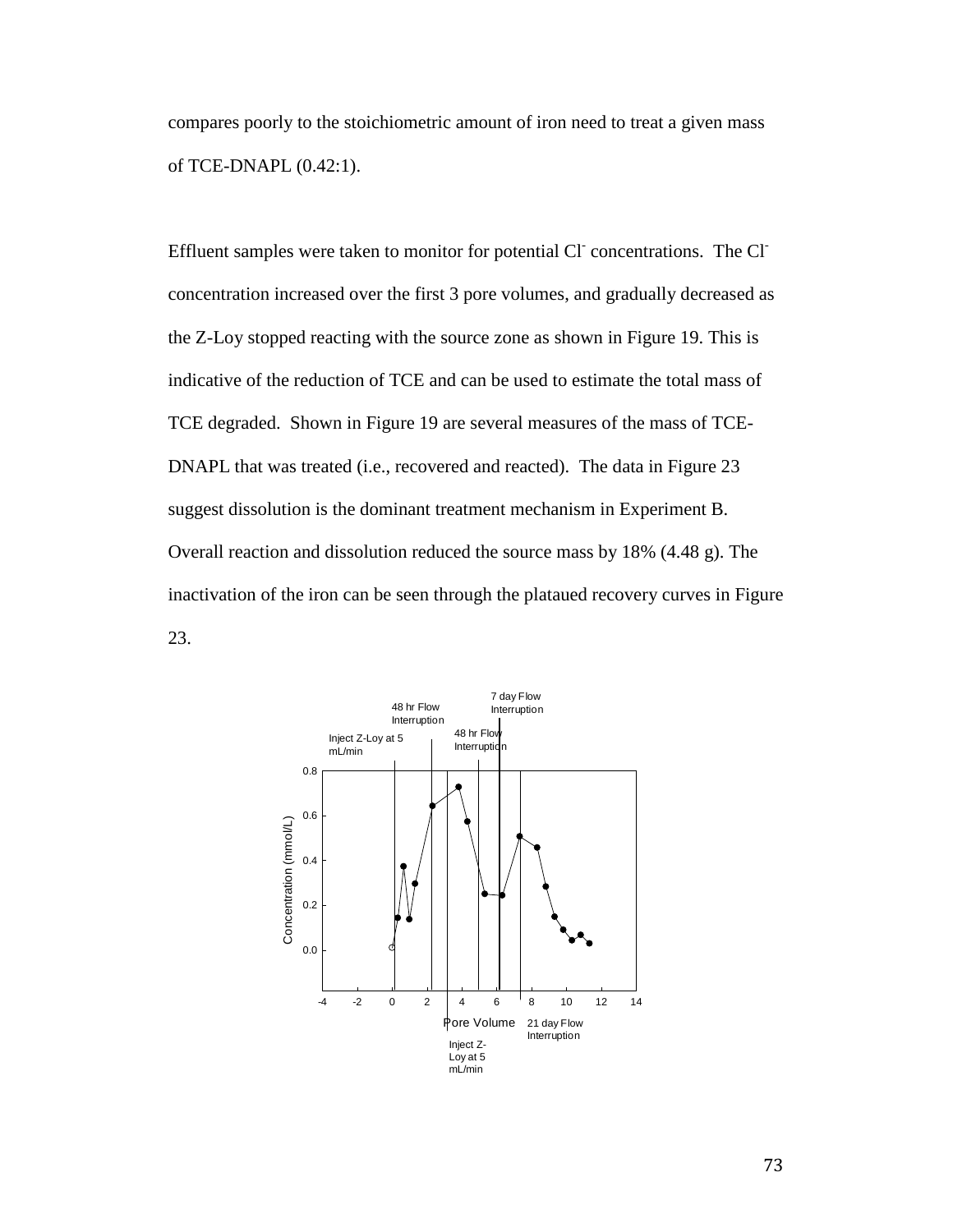

Figure 22. Cl<sup>-</sup> Effluent Concentration (Aquifer Cell #2)

Figure 23. Recovery and transformation of TCE in Aquifer Cell #2 (Negative Pore Volumes are Prior to Z-Loy Injection)

The mass of TCE reacted was far less. Estimates based upon the chloride produced suggest 0.266 g of TCE were reacted (assumes complete conversion). Following completion of aquifer cell sampling, the light transmission analysis yielded a remaining DNAPL volume of 10.1 mL, excluding the volume of the box containing the iron. Recall that the initial DNAPL volume was 23.3 mL, with ~14 mL estimated to ride within the treated zone. The estimated initial mass in the treated zone was 18.19 g.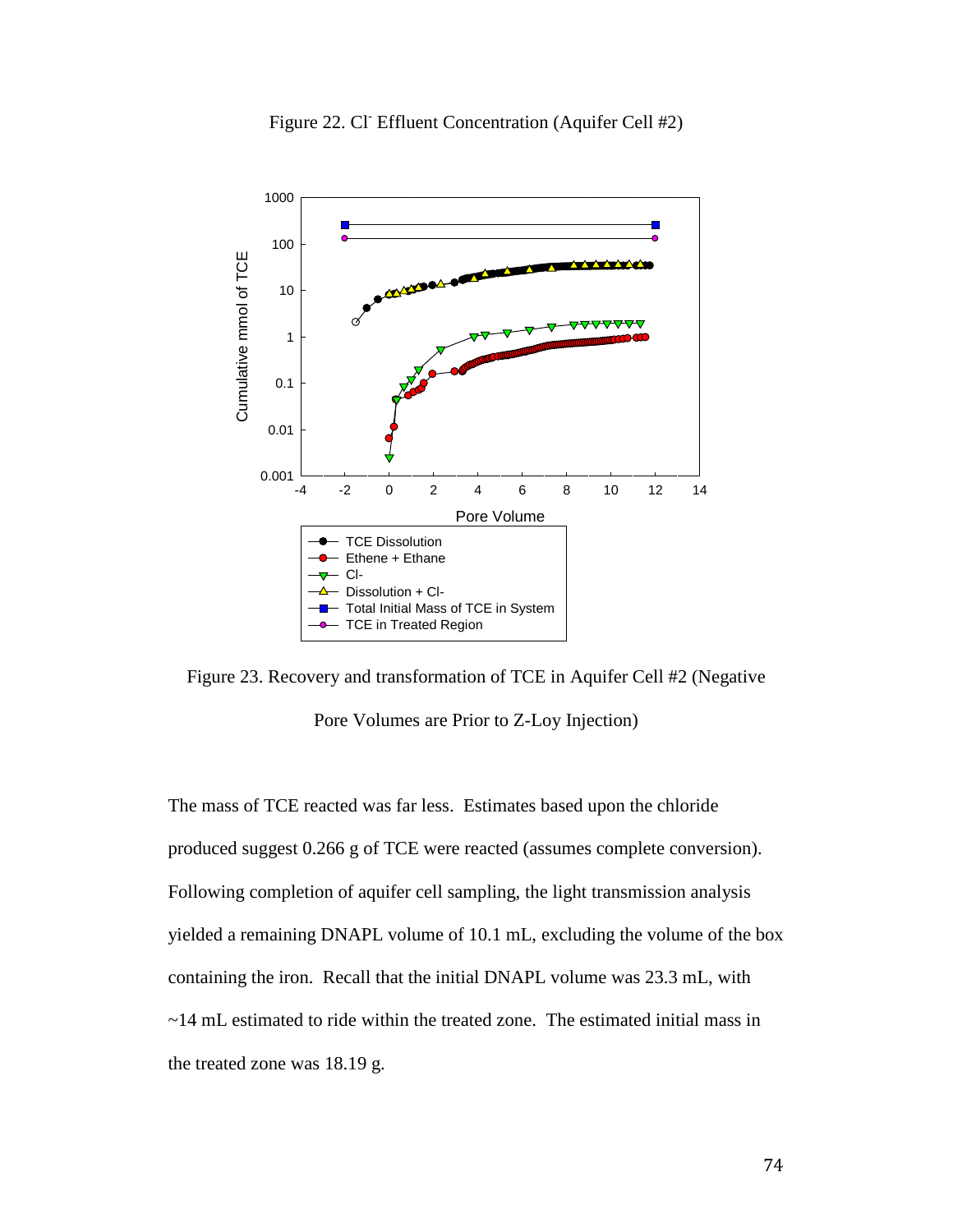Finally, the cumulative equivalents of TCE reduced based on the amount of ethene + ethane, and Cl- observed were determined to be 2.00 mmol. The discrepancy between moles of Cl $\overline{c}$  and ethene + ethane may be explained by gas escape through the top of the aquifer cell or that there are reaction products not accounted for in this study. Overall, the combined results shown in Figures 14 and 20 suggest the reduction in source zone mass and mass discharge may be attributable to dissolution and flow field alterations, and not the reaction (i.e., reaction accounted for 5.88% mass removal).

As was the case in Experiment A, effluent data from Experiment B did not contain detectable quantities of iron suggesting limited mobility of Z-Loy within the box (which matched the visual assessment of limited transport of Z-Loy within the source zone). The influence of the Z-Loy injection on the flow field was assessed using a third tracer test (Figure 24). Additionally, a moment analysis was again conducted and the mean residence time pre-injection was 0.823 pore volumes, compared to post-injection, which was 0.693 pore volumes. Tracer data for pre and post-Z-Loy injection are shown below in Figure 23.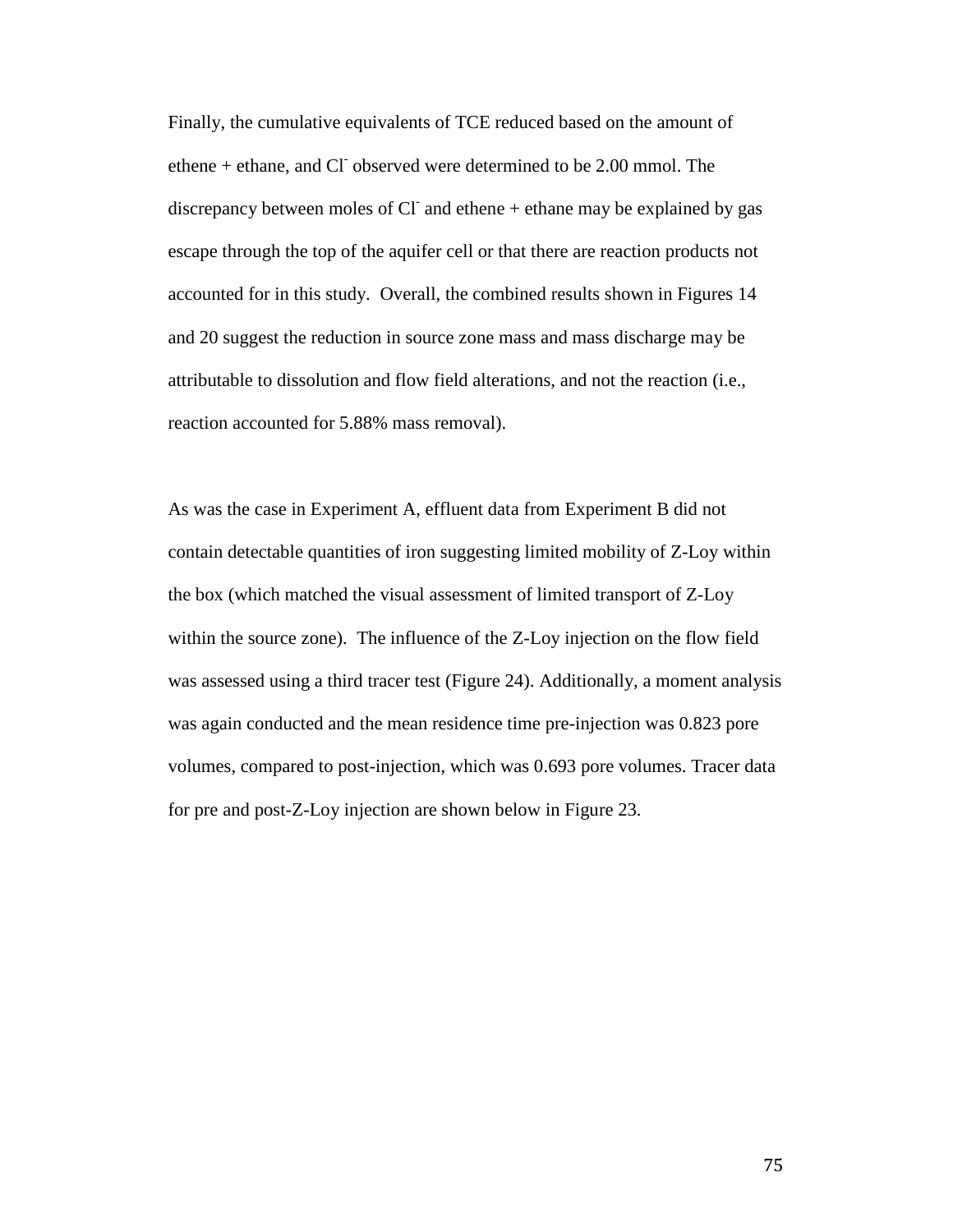

Figure 24. Aquifer Cell #2 Tracer Tests (Pre and Post Z-Loy Injection) The flow field was further explored using a dyed tracer following the completion of the Experiment B. Images of this dye tracer flush elucidate the flow field alteration and are shown in shown in Figures 25 through 28.



Figure 25. Aquifer Cell #2: 0.2 Pore Volumes of Dyed Tracer Introduction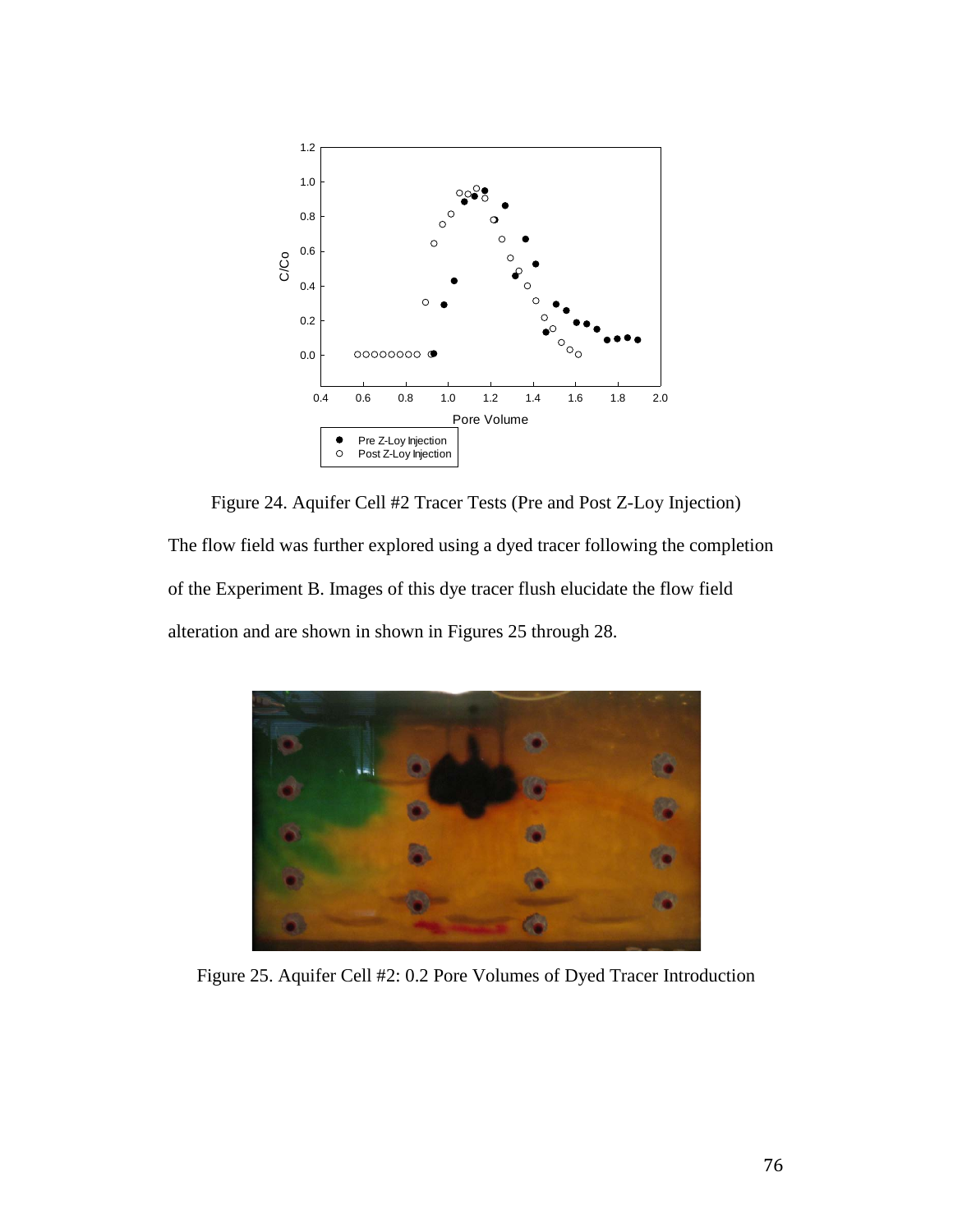

Figure 26. Aquifer Cell #2: 0.35 Pore Volumes of Dyed Tracer Introduction



Figure 27. Aquifer Cell #2: 0.5 Pore Volumes of Dyed Tracer Introduction



Figure 28. Aquifer Cell #2: 0.75 Pore Volumes of Dyed Tracer Introduction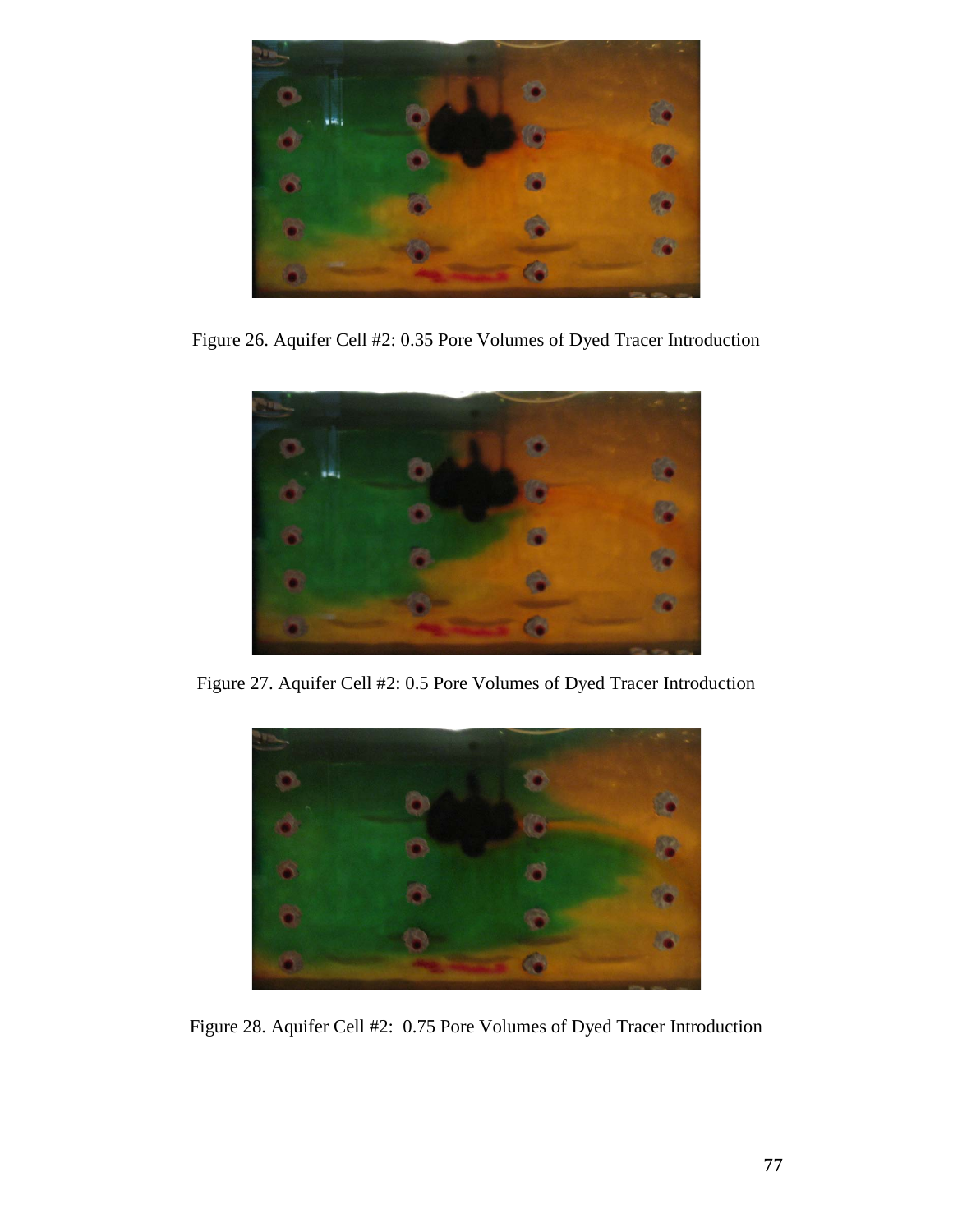The influence of the Z-Loy injection process on DNAPL mobility was examined using light transmission data. The injected iron prohibits interrogation of the DNAPL within the injected zone. Thus the assessment of DNAPL mobilization was made based upon the DNAPL located in the lower half of the box. As can be seen in Figures 29-32 the saturations at the lower half of the box remain relatively similar suggesting that large quantities of TCE-DNAPL did not drain if mobilized.



Figure 29. Source Zone, Pre Z-Loy



Figure 31. Source Zone, Post Z-Loy



Figure 30. Source Zone Saturation, Pre Z-Loy



Figure 32. Source Zone Saturation, Post Z-Loy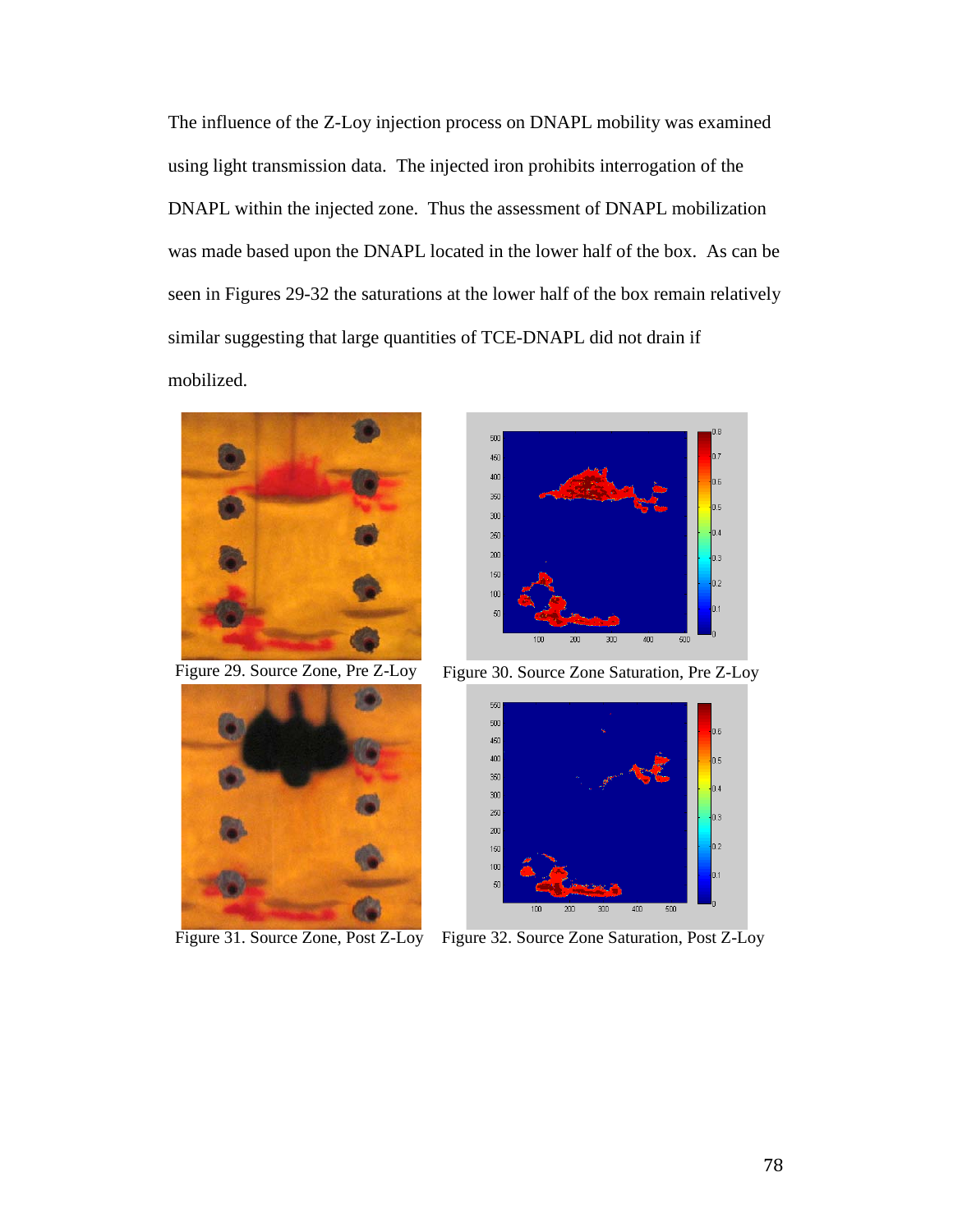Clearly, while some reaction was occurring between the NAPL and Z-Loy, it did not account for the majority of the decrease in port and effluent concentrations. This reduction is most likely due to the effects of dissolution and an altered flow field.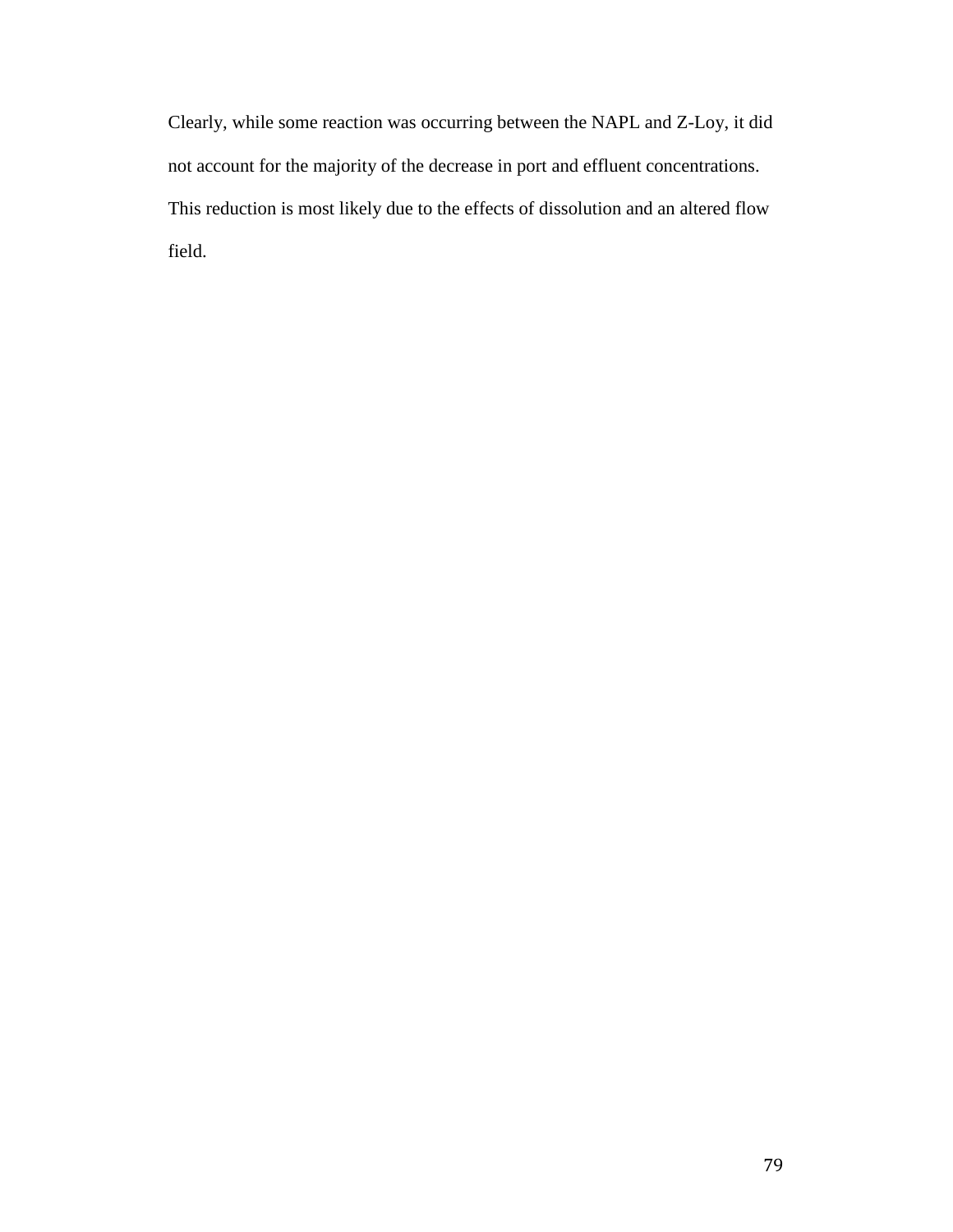## **6. Conclusions**

Results from batch and aquifer cell experiments suggest that Z-Loy has limited ability to reduce TCE source zones. Using the concentration of Z-Loy recommended by the manufacturer and maximizing the rate of reaction by assuming that the aqueous phase concentration is fixed at the solubility of TCE in water suggests Z-Loy can reduce approximately 30 % of NAPL saturation. Batch experiments showed ethene and ethane to be the daughter products produced with pseudo first order rate coefficients comparable to those found for bimetallic particles (Elliot and Zhang, 2001), yet the lack of  $H_2$  production indicates a lack of a hydrogenation catalyst. It should be mentioned that OnMaterials donated the Z-Loy particles to this study, and therefore, there was little control over which lots were delivered. However, the ability to tailor the particle characteristics (i.e. surface area, metal catalyst) can help significantly.

While these batch tests suggest approximately 30% reduction at saturation, 2 dimensional aquifer cell tests suggest only limited reduction in both the source zone and average mass flux. This is likely due to very limited iron particle transport and pore clogging, leading to inaccessible reactive sites (Phenrat et al., 2007; Tratnyek and Johnson, 2006). Therefore, the reduction in source zone mass is due primarily to dissolution (4.48 g) and reduction in port and effluent concentrations is due to a reduced flow field.

While Z-Loy is not highly effective at reducing NAPL source zone mass, it may be effective if implemented downgradient of the source zone. The limited

80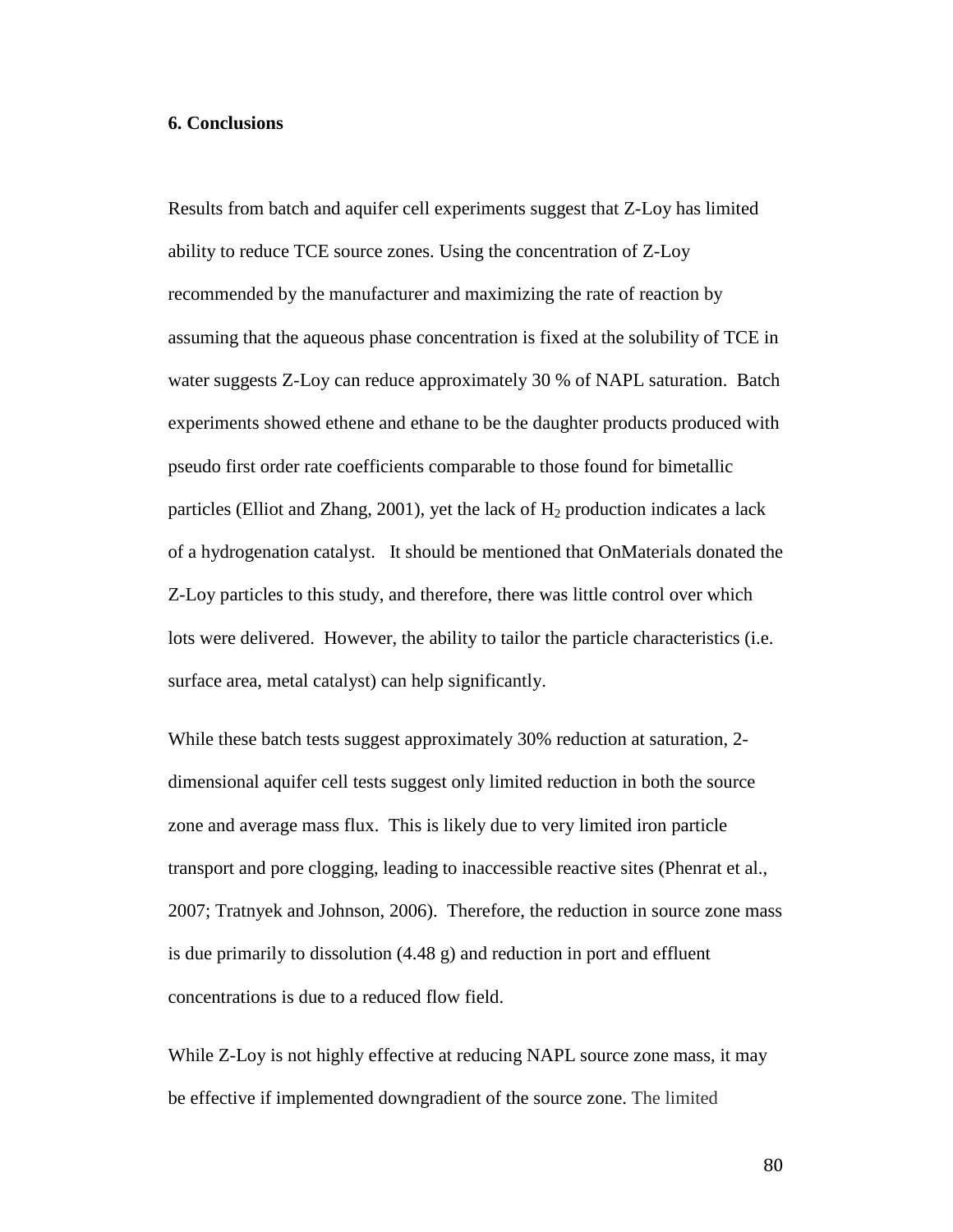transport of the Z-Loy observed in the aquifer cell experiments along with the inability of the dechlorination reaction to keep up with the rate of dissolution suggests Z-Loy may be best implemented in a manner that forms a zone of relatively stationary iron particles, much like a PRB. This type of implementation may be more effective at reducing TCE concentrations emanating from DNAPL source zones.

Additionally, such particles merit further investigation should better particle encapsulation be developed, leading to better transport and reactivity. Some possible areas of examination are to characterize flow fields at sites where iron is being considered for use, and then reassessing the flow after the iron injection. Furthermore, it may prove helpful to core the treated zones at sites to assess the distribution of iron. In brief, Z-Loy particles show promise in their ability to reduce NAPL source zones should further examinations continue.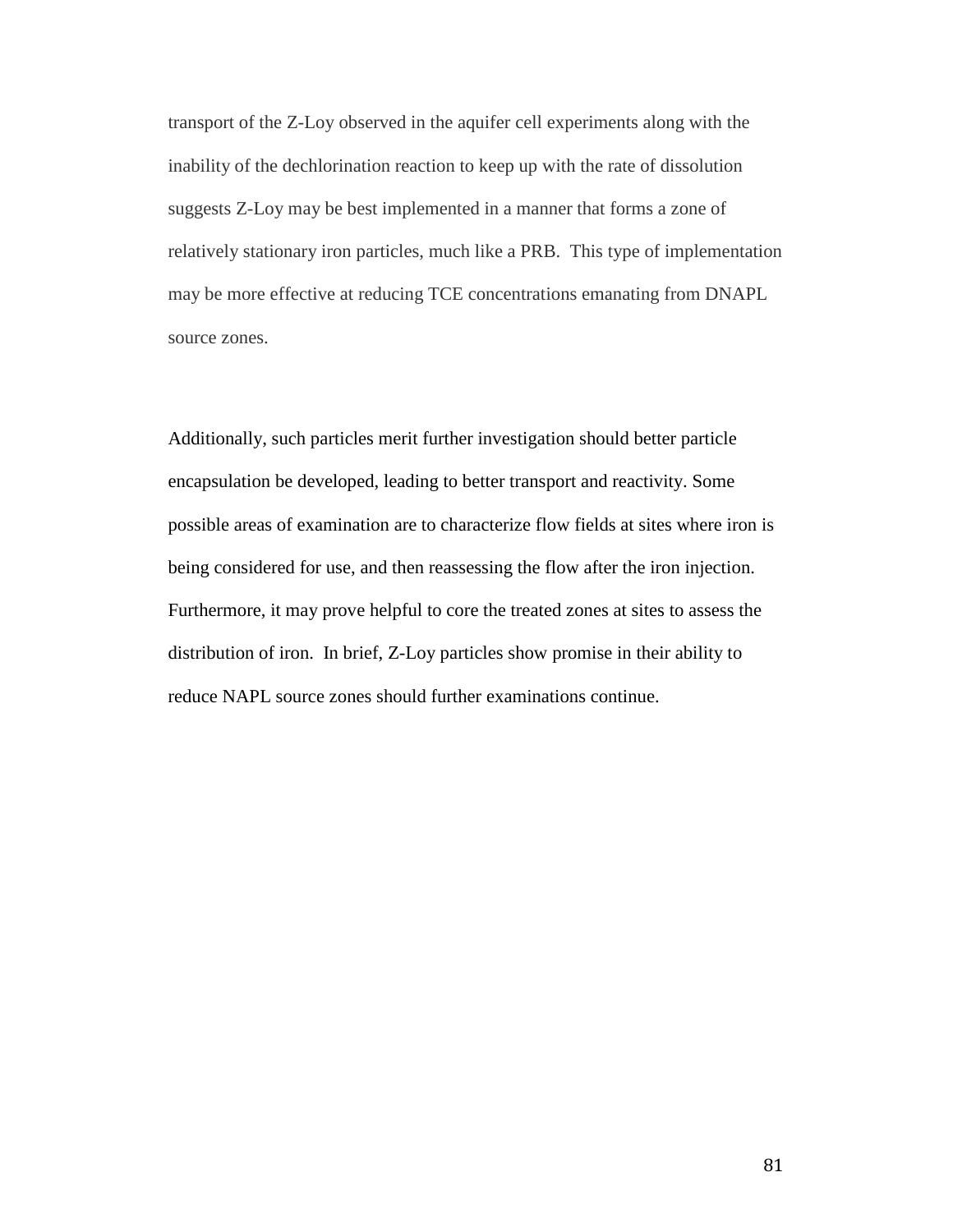## **References.**

Arnold, WA and AL Roberts. 2000. Pathways and Kinetics of Chlorinated Ethylene and Chlorinated Acetylene Reaction with Fe(0) Particles. Environ. Sci. Technol. 34 (9).1794–1805.

Berge, N.D. and C.A. Ramsburg. 2009. Oil-in-Water Emulsions for Encapsulated Delivery of Reactive Iron Particles. Environmental Science & Technology. 43. 13. 5060-5066.

Berge, N. D and C.A Ramsburg. 2010. Iron-mediated trichloroethene reduction within nonaqueous phase liquid. J. Contam. Hydrol. [118\(3-4](http://www.sciencedirect.com/science?_ob=PublicationURL&_tockey=%23TOC%235888%232010%23998819996%232724737%23FLA%23&_cdi=5888&_pubType=J&view=c&_auth=y&_acct=C000014058&_version=1&_urlVersion=0&_userid=201547&md5=404c4e683fb86e73832e32d0b2f246e9)). 105-116.

Cho, Y. and S. Choi. 2010. Degradation of PCE, TCE and 1,1,1-TCA by nanosized FePd bimetallic particles under various experimental conditions. Chemosphere. 81(7). 940-945.

Cushing, B. L., V.L. Kolesnichenko, and C.J O'Connor. 2004. Recent advances in the liquid-phase syntheses of inorganic nanoparticles. Chem. Rev. 104. 3893– 3946.

Devlin, J. F. and K.O. Allin. 2005. Major anion effects on the kinetics and reactivity of granular iron in glass-encased magnet batch reactor experiments. Environ. Sci. Technol. 39. 1868−1874.

Elliott, D. W., W.-X Zhang. 2001. Field assessment of nanoscale bimetallic particles for groundwater treatment. Environ. Sci. Technol. 35. 4922−4926.

Farrell, J., M. Kason, N. Melitas, T. Li. 2000. Investigation of the long-term performance of zero-valent iron for reductive dechlorination of trichloroethylene. Environ. Sci. Technol. 34. 514−521.

Flury, M., and H. Qiu. 2008. Modeling colloid-facilitated contaminant transport in the vadose zone. Vadose Zone J. 7. 682 – 697.

He, F. and D.Y. Zhao. 2005. Preparation and characterization of a new class of starch-stabilized bimetallic nanoparticles for degradation of chlorinated hydrocarbons in water. Environ. Sci. Technol. 39. 3314–3320.

He, F., D.Y. Zhao, J.C. Liu and C.B. Roberts. 2007. Stabilization of Fe–Pd nanoparticles with sodium carboxymethyl cellulose for enhanced transport and dechlorination of trichloroethylene in soil and groundwater, Ind. Eng. Chem. Res. 46. 29–34.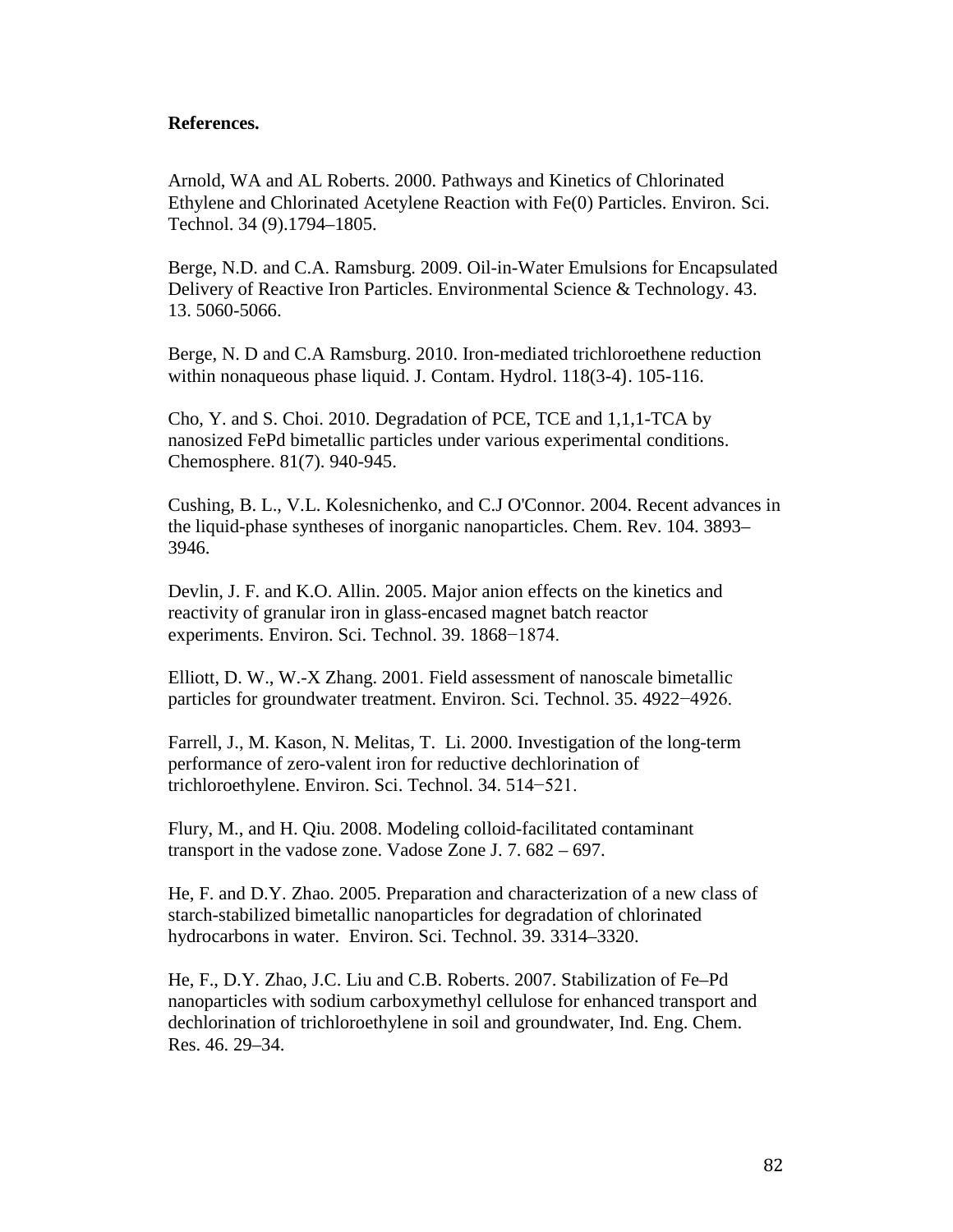Hering, J and J.L. Schnoor. 2000. Chemical Speciation and Reactivity in Water Chemistry and Water Technology: A Symposium in Honor of James J. Morgan. Preprints of Extended Abstracts. 40 (2). 639-640.

Johnson, T. L., M. M Scherer, and P.G. Tratnyek. 1996. Kinetics of Halogenated Organic Compound Degradation by Iron Metal. Environ. Sci. Technol. 30. 2634.

Kanel, S. R. and H. Choi. 2007. Transport characteristics of surface-modified nanoscale zero-valent iron in porous media Water Sci. Technol. 55 (157). 162.

Klausen, J., P.J. Vikesland, T. Kohn, D.R. Burris, W.P. Ball, and A.L. Roberts. 2003. Longevity of granular iron in groundwater treatment processes: solution composition effects on reduction of organohalides and nitroaromatic compounds. Environ. Sci. Technol. 37. 1208−1218.

Lecoanet H., J. Bottero, and M. Wiesner. 2004. Laboratory assessment of the mobility of nanomaterials in porous media. Environ Sci Technol. 38. 5164–5169.

Lien, H.L., and W.X. Zhang. 1999. Transformation of chlorinated methanes by nanoscale iron particles. J. Environ. Eng. 125. 1042–1047.

Lin C.J., [S.L.](http://www.sciencedirect.com.ezproxy.library.tufts.edu/science?_ob=RedirectURL&_method=outwardLink&_partnerName=27983&_origin=article&_zone=art_page&_linkType=scopusAuthorDocuments&_targetURL=http%3A%2F%2Fwww.scopus.com%2Fscopus%2Finward%2Fauthor.url%3FpartnerID%3D10%26rel%3D3.0.0%26sortField%3Dcited%26sortOrder%3Dasc%26author%3DLo,%2520Shang%2520Lien%26authorID%3D7401542147%26md5%3Dd86309ced3ecd8a720d3aab5ed8506e8&_acct=C000014058&_version=1&_userid=201547&md5=48b1b52d077a6a308c12cbe4a6bd28ef) Lo, Y. H. [Liou.](http://www.sciencedirect.com.ezproxy.library.tufts.edu/science?_ob=RedirectURL&_method=outwardLink&_partnerName=27983&_origin=article&_zone=art_page&_linkType=scopusAuthorDocuments&_targetURL=http%3A%2F%2Fwww.scopus.com%2Fscopus%2Finward%2Fauthor.url%3FpartnerID%3D10%26rel%3D3.0.0%26sortField%3Dcited%26sortOrder%3Dasc%26author%3DLiou,%2520Ya%2520Hsuan%26authorID%3D7102949488%26md5%3D103bbf5082bf22415fd1cc45c7d3232b&_acct=C000014058&_version=1&_userid=201547&md5=c44dc7b8b5b32cd8ffa6ae16888047cc) 2004. Dechlorination of trichloroethylene in aqueous solution by noble metal-modified iron. Journal of [Hazardous](http://www.sciencedirect.com.ezproxy.library.tufts.edu/science/journal/03043894) Materials. [116\(3](http://www.sciencedirect.com.ezproxy.library.tufts.edu/science?_ob=PublicationURL&_tockey=%23TOC%235253%232004%23998839996%23541450%23FLA%23&_cdi=5253&_pubType=J&view=c&_auth=y&_acct=C000014058&_version=1&_urlVersion=0&_userid=201547&md5=c1da648aa1c9a07ed79412078d0404d6)).219-228.

Liu, Y., S.A Majetich, R.D Tilton, D.S Sholl, G.V. Lowry. 2005. TCE Dechlorination Rates, Pathways, and Efficiency of Nanoscale Iron Particles with Different Properties. Environ. Sci. Technol. 39. 1338.

Liu, Y. and G.V Lowry, G. V. 2006. Effect of particle age (Fe0 content) and solution pH on NZVI reactivity:  $H_2$  evolution and TCE dechlorination. Environ. Sci. Technol. 40. 6085.

Liu, Y., and T. Phenrat, G.V. Lowry. 2007. Effect of TCE concentration and dissolved groundwater solutes on NZVI-promoted TCE dechlorination and H2 evolution Environ. Sci. Technol. 41. 7881.788.

Long, T and C. A. Ramsburg. 2010. Encapsulation of nZVI particles using a Gum Arabic stabilized oil-in-water emulsion. Journal of [Hazardous](http://www.sciencedirect.com/science/journal/03043894) Materials. Article in Press, Corrected Proof.

Meyer, D.E, S. Hampson, L. Ormsbee, and D. Bhattacharyya. 2009. A Study of Groundwater Matrix Effects for the Destruction of Trichloroethylene Using Fe/Pd Nanoaggregates. Environ Prog Sustain Energy. 28(4). 507–518.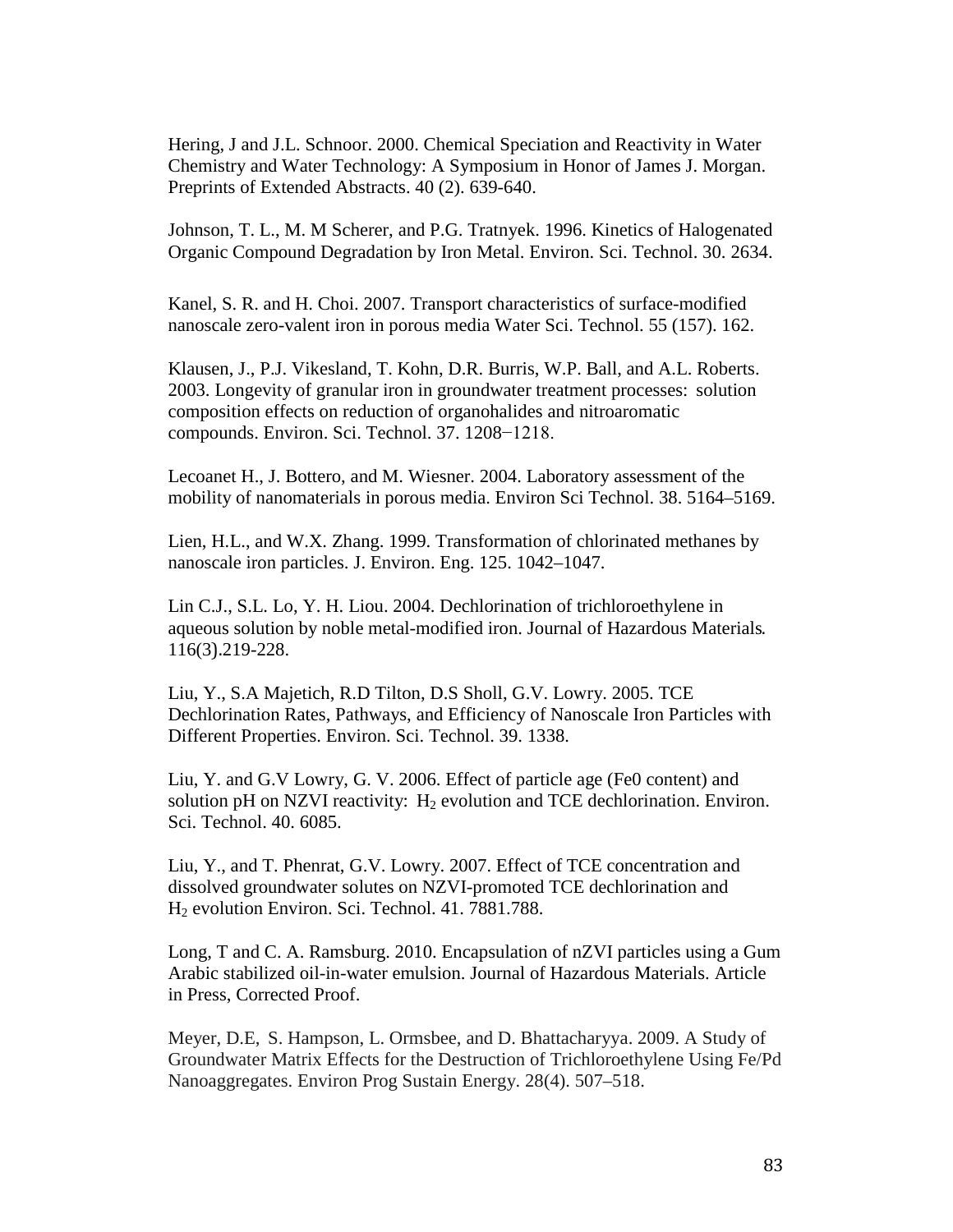Moore, A.M. and T.M. Young. 2005. Chloride interactions with iron surfaces: implications for perchlorate and nitrate remediation using permeable reactive barriers, J. Environ. Eng*.* 131. 924–933.

Pennell, K. D., G.A. Pope, and L.M. Abriola. 1996. Influence of Viscous and Buoyancy Forces on the Mobilization of Residual Tetrachloroethylene during Surfactant Flushing. Environ. Sci. Technol. 30 (4), 1328−1335.

Phenrat T., N. Saleh, K. Sirk, R.D. Tilton, and G.V Lowry. 2007. Aggregation and sedimentation of aqueous nanoscale zerovalent iron dispersions. Environ Sci Technol. 41. 284–290.

Phenrat T., D. Schoenfelder, M. Losi, J. Yi, S.A. Peck, and G.V. Lowry. 2007. Treatability Study for a TCE Contaminated Area using Nanoscale- and Microscale-Zerovalent Iron Particles: Reactivity and Reactive Life Time. Chapter 10. ACS Symposium Series (10).

Phenrat, T., H.J. Kim, F. Fagerlund, T. Illangasekare, R.D. Tilton, and G.V. Lowry. 2009. Particle size distribution, concentration, and magnetic attraction affects transport of polymer-modified Fe0 nanoparticles in sand columns. Environ. Sci. Technol. 43(13). 5079– 5085.

Phenrat, T., Y. Liu, R. Tilton, and G.V. Lowry. 2009. Adsorbed Polyelectrolyte Coatings Decrease Fe0 Nanoparticle Reactivity with TCE in Water: Conceptual Model and Mechanisms. Environmental Science & Technology. 43(5): 1507- 1514.

Quinn J., C. Geiger, C. Clausen, K. Brooks, C. Coon, S. O'Hara, T. Krug, D. Major, W-S Yoon, Gavaskar A, and T. Holdsworth. 2005. Field demonstration of DNAPL dehalogenation using emulsified zero-valent iron. Environ Sci Technol 39(5). 1309–131.

[Rao,](http://www.sciencedirect.com/science?_ob=ArticleURL&_udi=B6V94-412RX1C-D&_user=201547&_coverDate=09%2F30%2F2000&_rdoc=1&_fmt=high&_orig=gateway&_origin=gateway&_sort=d&_docanchor=&view=c&_searchStrId=1672147282&_rerunOrigin=scholar.google&_acct=C000014058&_version=1&_urlVersion=0&_userid=201547&md5=08cc75f4d9d0646b7048395d001b4796&searchtype=a#bbib36) P.S.C., M.D. Annable, R.K. Sillan, D. Dai, K. Hatfield, A.L. Wood, and W.D Graham. 1997. Field-scale evaluation of in situ cosolvent flushing for enhanced aquifer remediation. Water Resour. Res. 33. 2673–2686.

Sale, T.C. and D.B. McWhorter. 2001. Steady-state mass transfer from singlecomponent dense non-aqueous phase liquids in uniform flow fields, Water Resour. 37. 393–404.

Saleh N., K. Sirk, Y. Liu, T. Phenrat, B. Dufour, K. Matyjaszewski, R.D. Tilton, G.V. Lowry. 2007. Surface modifications enhance nanoiron transport and NAPL targeting in saturated porous media. Environ Eng Sci. 24(1). 45–5.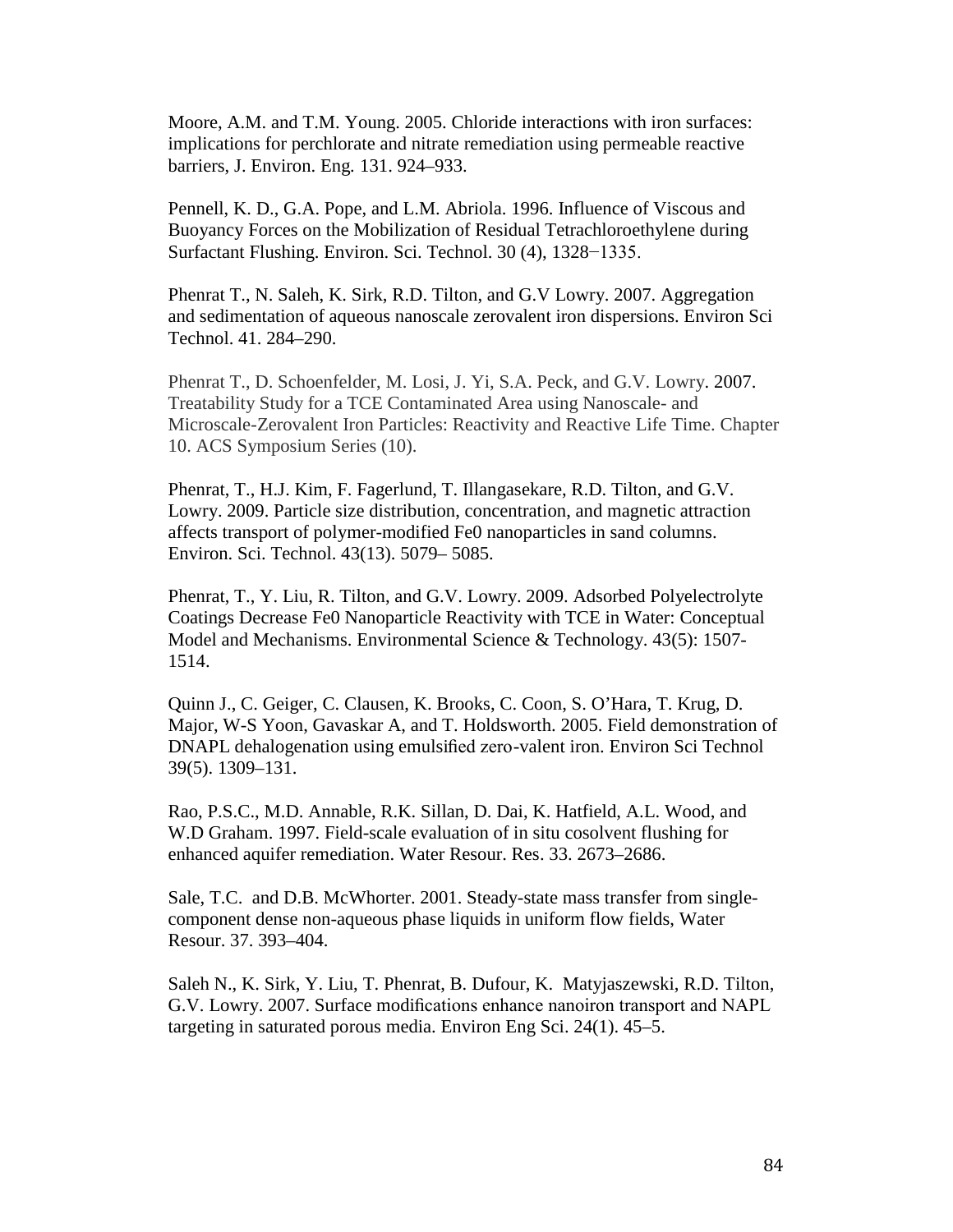Schrick B., J. Blough, A. Jones and T.E. Mallouk. 2002. Hydrodechlorination of trichloroethylene to hydrocarbons using bimetallic nickel-iron nanoparticles. Chem. Mater. 14(12), 5140–5147.

Schrick, B., B.W Hydutsky, J.L. Blough, T.E. Mallouk. 2004. Delivery vehicles for zerovalent metal nanoparticles in soil and groundwater. Chem. Mater. 16. 2187−2193.

Sivasanker,S. 2002. Catalyst Deactivation. Catalysis. Narosa Publishing House. 254-256.

Song, H. and E.R. Carraway. 2008. Catalytic hydrodechlorination of chlorinated ethenes by nanoscale zero-valent iron Appl. Catal. B. 78(1−2). 53. 6.

Soo, H. and C.J. Radke. 1984. Velocity Effects in Emulsion Flow Through Porous Media. J. Colloid Interface Sci. 102 (2). 462.

Suchomel, E.J. and K.D. Pennell. 2006. Reductions in contaminant mass discharge following partial mass removal from dnapl source zones, Environ. Sci. Technol. 40. 6110–6116.

Taghavy A., J. Costanza, K.D. Pennell, and L.M. Abriola. 2010. Effectiveness of nanoscale zero-valent iron for treatment of a PCE–DNAPL source zone. [Journal](http://www.sciencedirect.com/science/journal/01697722) of [Contaminant](http://www.sciencedirect.com/science/journal/01697722) Hydrology. [118\(3-4](http://www.sciencedirect.com/science?_ob=PublicationURL&_tockey=%23TOC%235888%232010%23998819996%232724737%23FLA%23&_cdi=5888&_pubType=J&view=c&_auth=y&_acct=C000050221&_version=1&_urlVersion=0&_userid=10&md5=45c0529f57b2920881242a5646fdaa49)).128-142.

Tee,Y.H, L. Bachas and D. Bhattacharyya. 2009. Degradation of trichloroethylene and dichlorobiphenyls by iron-based bimetallic nanoparticles. J. Phys. Chem. C. 113. 9454.

Tratnyek, P.G. and R.L. Johnson. 2006. Nanotechnologies for environmental cleanup. Nano Today. 1. 44–48.

UNC Chapel Hill CEP Capstone Class. 2005. Groundwater Exposure. Envionmental Risk.

Wang, C.-B., W. Zhang. 1997. Synthesizing Nanoscale Iron Particles for Rapid and Complete Dechlorination of TCE and PCBs. Environ. Sci. Technol. 31. 2154.

[Wang W](http://www.ncbi.nlm.nih.gov/pubmed?term=%22Wang%20W%22%5BAuthor%5D)., M. Zhou, Z. Jin, and T. Li. 2010. Reactivity characteristics of poly(methyl methacrylate) coated nanoscale iron particles for trichloroethylene remediation. [J Hazard Mater.](javascript:AL_get(this,%20) 173(1-3). 724-30.

Wood, A.L., C.G. Enfield, F.P. Espinoza, M. Annable, M.C. Brooks, P.S.C. Rao, D. Sabatini, and R. Knox. 2005. Design of aquifer remediation systems: (2)